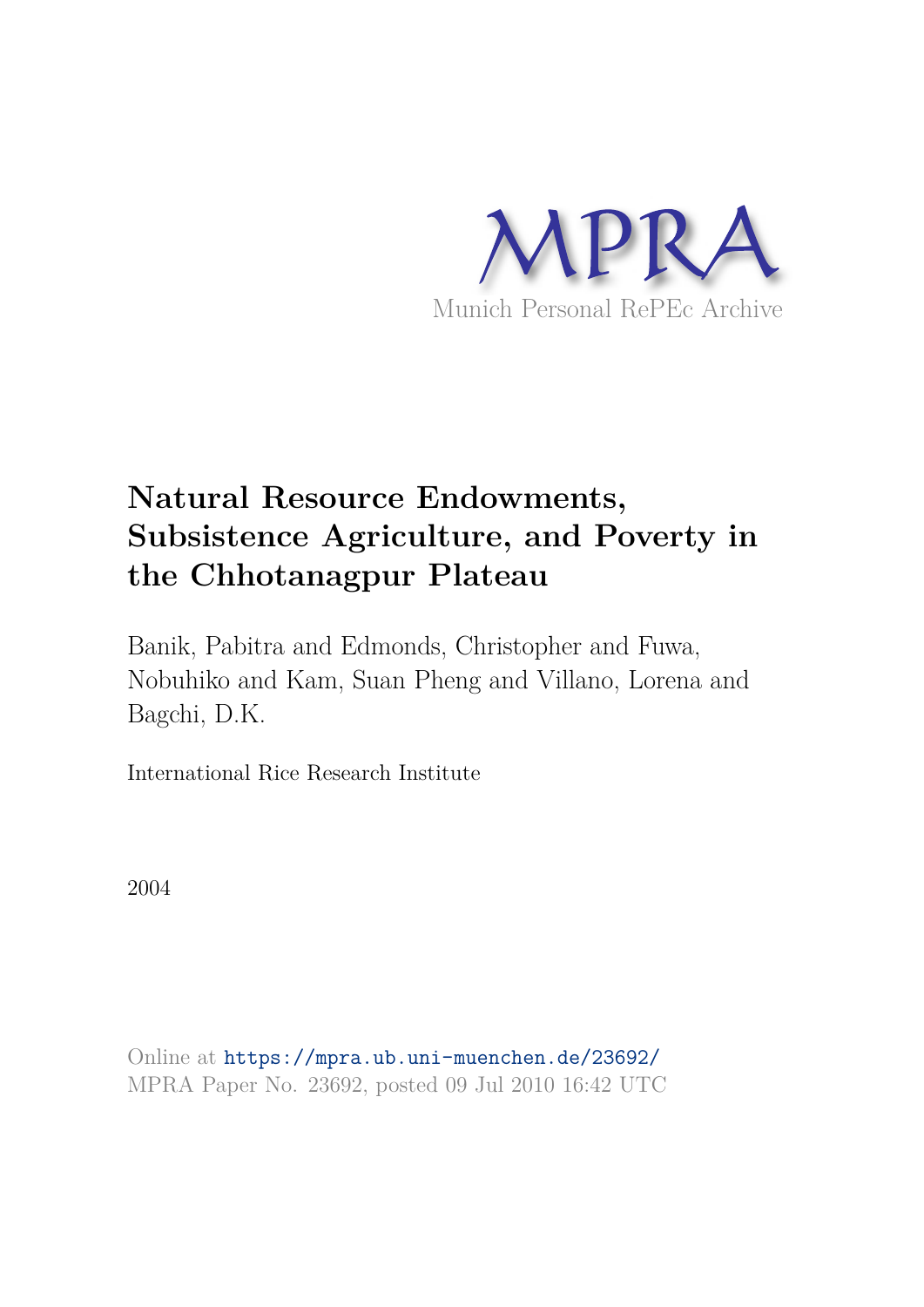

# Natural Resource Endowments, Subsistence Agriculture, and Poverty in the Chhotanagpur Plateau

P. Banik, C. Edmonds, N. Fuwa, S.P. Kam, L. Villano, and D.K. Bagchi

**DISCUSSION PAPER** 

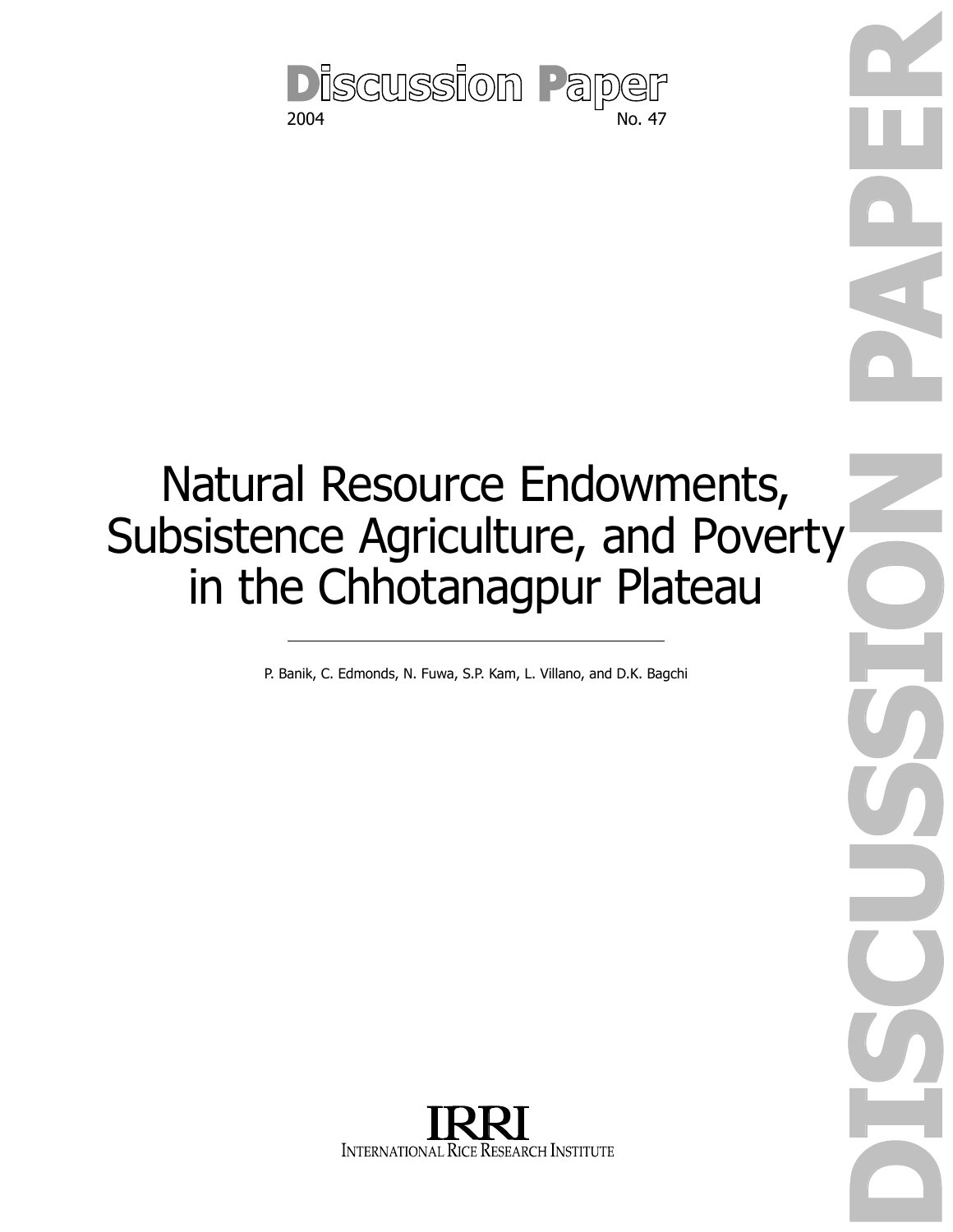The International Rice Research Institute (IRRI) was established in 1960 by the Ford and Rockefeller Foundations with the help and approval of the Government of the Philippines. Today IRRI is one of 15 nonprofit international research centers supported by the Consultative Group on International Agricultural Research (CGIAR – www.cgiar.org).

 IRRI receives support from several CGIAR members, including the World Bank, European Union, Asian Development Bank, International Fund for Agricultural Development, International Development Research Centre, Rockefeller Foundation, and agencies of the following governments: Australia, Belgium, Canada, People's Republic of China, Denmark, France, Germany, India, Islamic Republic of Iran, Japan, Republic of Korea, The Netherlands, Norway, Philippines, Spain, Sweden, Switzerland, Thailand, United Kingdom, United States, and Vietnam.

 The responsibility for this publication rests with the International Rice Research Institute.

## IRRI Discussion Paper Series

The Discussion Paper is a flexible means for IRRI scientists to share information with specialized institutions and individuals. It is intended to be a fast means of presenting plans for new research or preliminary results of research still in progress, but which could be of immediate use to others. The series also contains special project reports, consortia and network reports, reports of meetings or workshops (short of the actual proceedings), workshop recommendations, and similar materials.

Copyright International Rice Research Institute 2004

Mailing address: DAPO Box 7777, Metro Manila, Philippines Phone: +63 (2) 580-5600 Fax: +63 (2) 580-5699 Email: irri@cgiar.org Home page: www.cgiar.org.irri Riceweb: www.riceweb.org Rice Knowledge Bank: www.knowledgebank.irri.org Courier address: Suite 1009, Pacific Bank Building 6776 Ayala Avenue, Makati City, Philippines Tel. +63 (2) 891-1236, 891-1174, 891-1258, 891-1303

#### **Suggested citation:**

Banik P, Edmonds C, Fuwa N, Kam SP, Villano L, Bagchi DK. 2004. Natural resource endowments, subsistence agriculture, and poverty in the Chhotanagpur Plateau. IRRI Discussion Paper Series No. 47. Los Baños (Philippines): International Rice Research Institute. 32 p.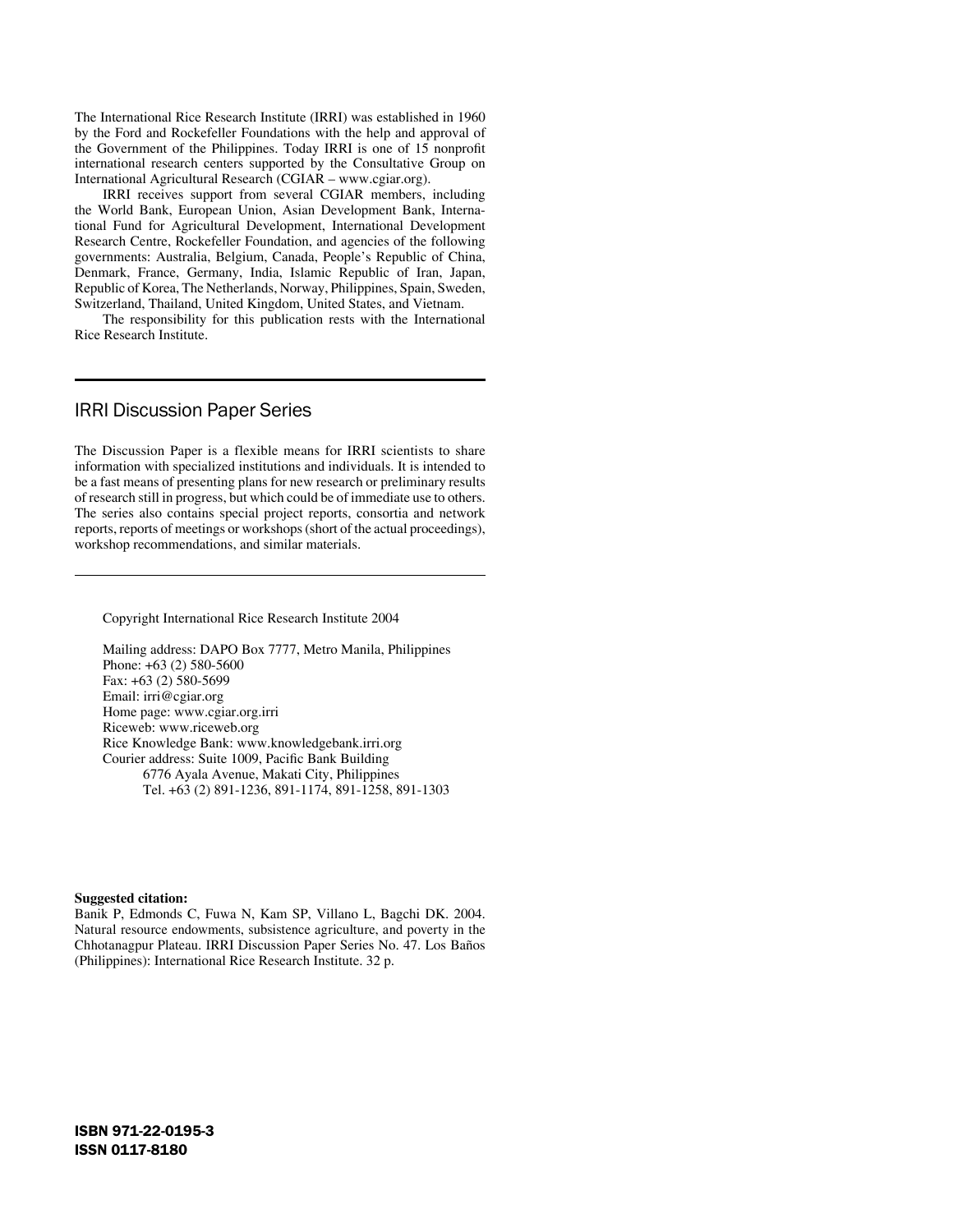## **Contents**

| Glossary of non-English terms                                            | iv             |
|--------------------------------------------------------------------------|----------------|
| Introduction                                                             | 1              |
| Approach taken in this study                                             | $\overline{2}$ |
| Report objectives                                                        | $\overline{2}$ |
| Description of the study area                                            | 4              |
| Location and history                                                     | 4              |
| Natural resource degradation and unfavorable environmental               | 5              |
| conditions                                                               |                |
| Agricultural production                                                  | 11             |
| Low productivity and limited use of modern technologies                  | 11             |
| Subsistence orientation                                                  | 13             |
| High incidence of poverty                                                | 14             |
| Income and wealth                                                        | 14             |
| Other indicators of household welfare                                    | 17             |
| Sources of household income                                              | 18             |
| Social and institutional influences on household choices and<br>outcomes | 20             |
| Caste system                                                             | 20             |
| Size of landholdings and economic outcomes                               | 24             |
| The impact of land reform and of the panchayat system                    | 25             |
| Summary and policy implications                                          | 29             |
| References                                                               | 32             |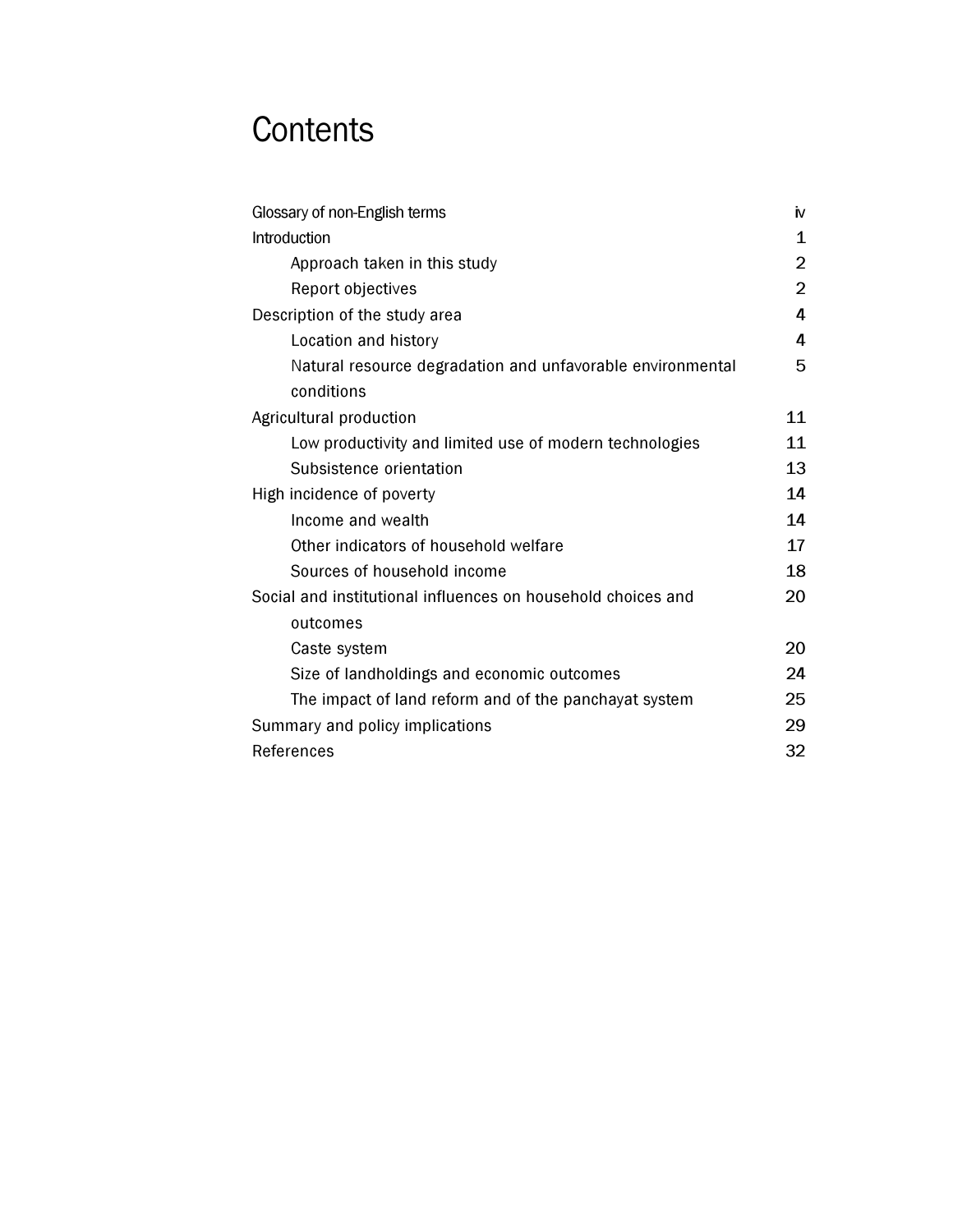## Glossary of non-English terms

| <b>Baad land</b> | Medium uplands with low soil fertility status. Medium-<br>duration (120 $\pm$ 5 days) rice is grown.                                                                                                                                                                |
|------------------|---------------------------------------------------------------------------------------------------------------------------------------------------------------------------------------------------------------------------------------------------------------------|
| Barhi land       | Homestead cultivable land with water resources. Mostly<br>highly intensive cropping is done with high inputs.                                                                                                                                                       |
| Boro rice        | Winter-season rice transplanted in December-January and<br>harvested in April-May. Boro rice is photo-insensitive and<br>grown under irrigated conditions.                                                                                                          |
| Desi plow        | Plow made of wood. Bullock-drawn shallow chisel. It makes<br>a V-shaped furrow and does not turn over the soil.                                                                                                                                                     |
| Garha land       | Lowland with high fertility status. The land is highly bunded<br>with no drainage facilities. Long-duration traditional rice is<br>grown with minimum inputs. Excess moisture is the main<br>problem.                                                               |
| Gora rice        | Upland direct-seeded traditional rice with low yield (below 1<br>t ha <sup>-1</sup> ) potential generally sown in June and harvested in<br>October.                                                                                                                 |
| Gundli           | A cultivated millet whose botanical name is Panicum<br>antidotale.                                                                                                                                                                                                  |
| Hatia star       | Star that first appears in the sky over India from 27<br>September to 9 October that is traditionally used by farmers<br>in the area to indicate likely postmonsoon rain and the<br>availability of residual soil moisture enabling cultivation of<br>winter crops. |
| Kharif season    | Main monsoon season (June to October); the major crops<br>grown are rice, sorghum, maize, cotton, etc.                                                                                                                                                              |
| Kodo             | A minor millet (Paspalum scrobiculatum) generally grown in<br>degraded uplands (tanr land).                                                                                                                                                                         |
| Panchayat        | The Indian codified system of local democracy and<br>governance based on elections of local leaders from<br>competing political parties.                                                                                                                            |
| Rabi season      | Season during which winter crops such as wheat, barley,<br>mustard, gram, etc., are cultivated; it usually extends from<br>November to February.                                                                                                                    |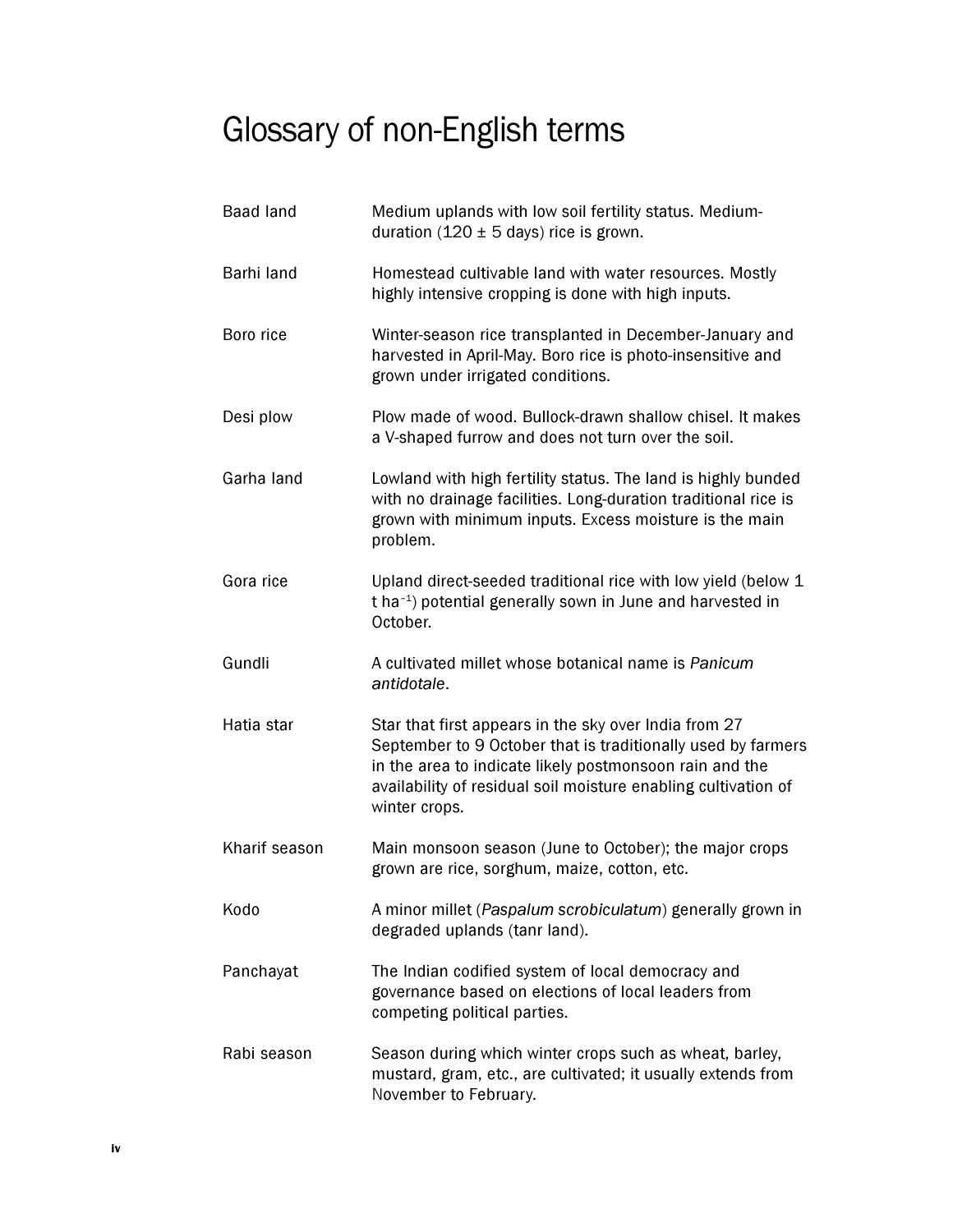| Ragi       | Also known as Marua. The English name is finger millet<br>(Eleusine coracana) and it is also grown in uplands.                                                                                                                             |
|------------|--------------------------------------------------------------------------------------------------------------------------------------------------------------------------------------------------------------------------------------------|
| Rohan star | Star that first appears in the sky over India from 25 May to<br>7 June that is traditionally used by farmers in the area to<br>time their cultivation of rice in anticipation of premonsoon<br>rains.                                      |
| Tanr land  | Toposequentially, it is upland with light-textured, shallow<br>sandy loam and noticeable amounts of gravel. It is highly<br>permeable and has low water-retentive capacity.                                                                |
| Tolas      | Cluster of houses in the village (artificial man-made<br>boundaries). Each tola commonly represents a particular<br>ethnic group.                                                                                                          |
| Zamindar   | An official in precolonial India assigned to collect the land<br>taxes of his district. A landholder in British colonial India<br>responsible for collecting and paying to the government the<br>taxes on the land under his jurisdiction. |

v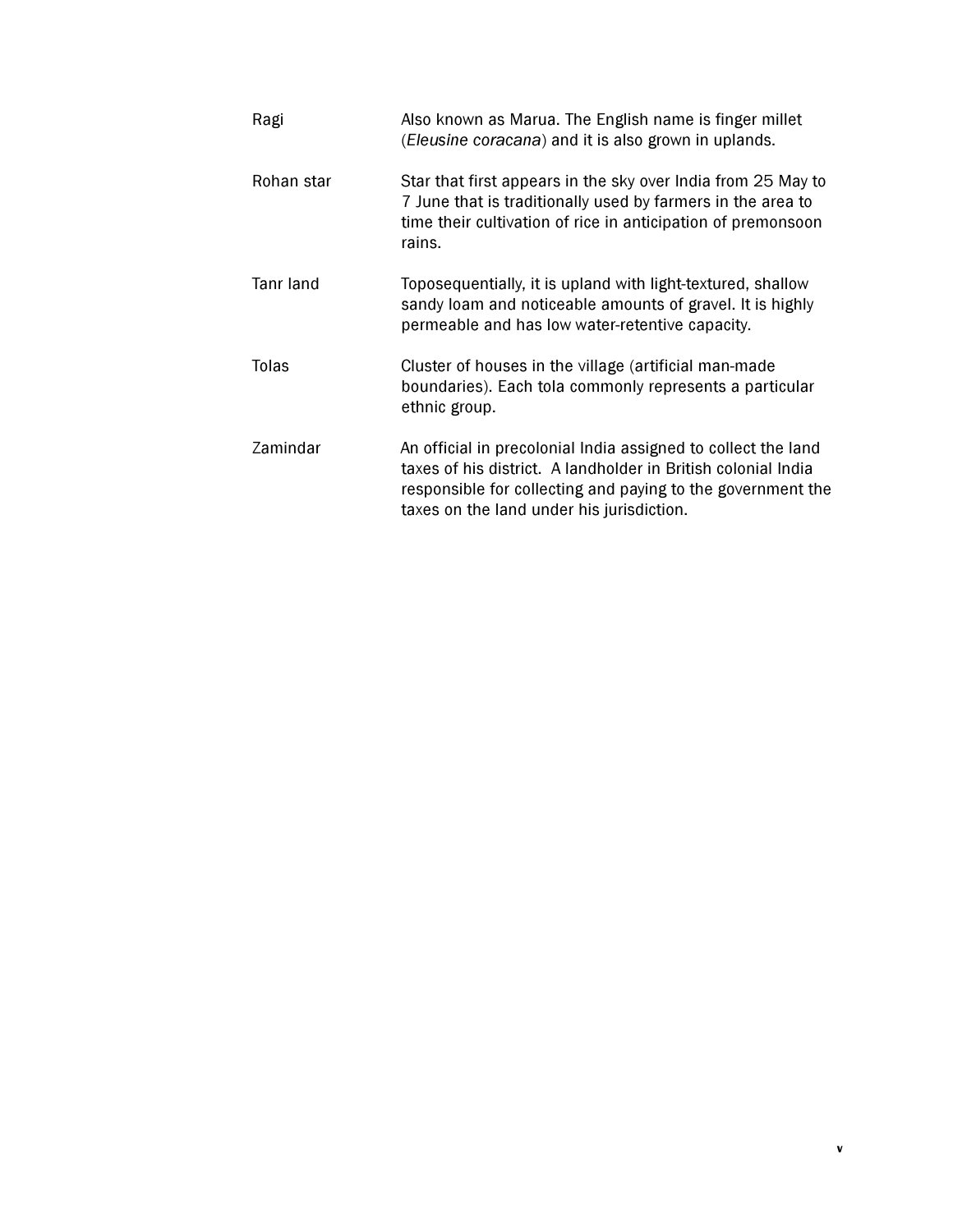## Natural resource endowments, subsistence agriculture, and poverty in the Chhotanagpur Plateau

P. Banik, C. Edmonds, N. Fuwa, S.P. Kam, L. Villano, and D.K. Bagchi

The Chhotanagpur Plateau in eastern India lies on the so-called "tribal belt" and is one of the poorest regions of India. In 1998, the Indian Statistical Institute in Kolkata and the International Rice Research Institute began research to examine the biophysical and socioeconomic factors constraining agricultural activity and household income in the region. This report provides an initial descriptive and quantitative analysis of the integrated biophysical and socioeconomic database constructed from this research. The report begins with a brief overview of the geography and history of the study area, followed by descriptions of the main biophysical characteristics of the area, such as climate, topography, soil, water availability, and the typology of land types in the area. The main cropping systems associated with each land type are identified. This research highlighted the importance of low-scale variations in topography in explaining cropping systems. The report then reviews the socioeconomic characteristics of the villages and the surveyed households. Key characteristics include the high incidence of poverty, the diversity of economic activities, and the small share of imputed household income derived from rice cultivation. The report concludes with a brief discussion of policy implications and avenues for future research.

### Introduction

Among the rainfed lowland rice areas in Asia, the Chhotanagpur Plateau in India constitutes an area of particularly low agricultural productivity and a high incidence and severity of poverty. The incidence of poverty among rural households in the area is estimated to be among the highest in Asia. Most rural households practice subsistence farming under adverse and risky environmental conditions. The natural resource base can be characterized as poorly suited to agriculture because of climatic, water resource, and soil conditions. Because of several decades of nonsustainable land-use practices and highly erosive monsoon rains, deforestation and soil erosion are proceeding rapidly in many parts of the plateau. The families that live and work in the area often depend on nonagricultural income–generating activities to sustain the household—especially during the postmonsoon season. The majority of these nonfarming activities involve low-productivity and low-paying work. Trends with respect to the state of natural resources combined with the paucity of options for high-return nonagricultural employment make the prognosis for the future of the area, and of the families that live there, worrying.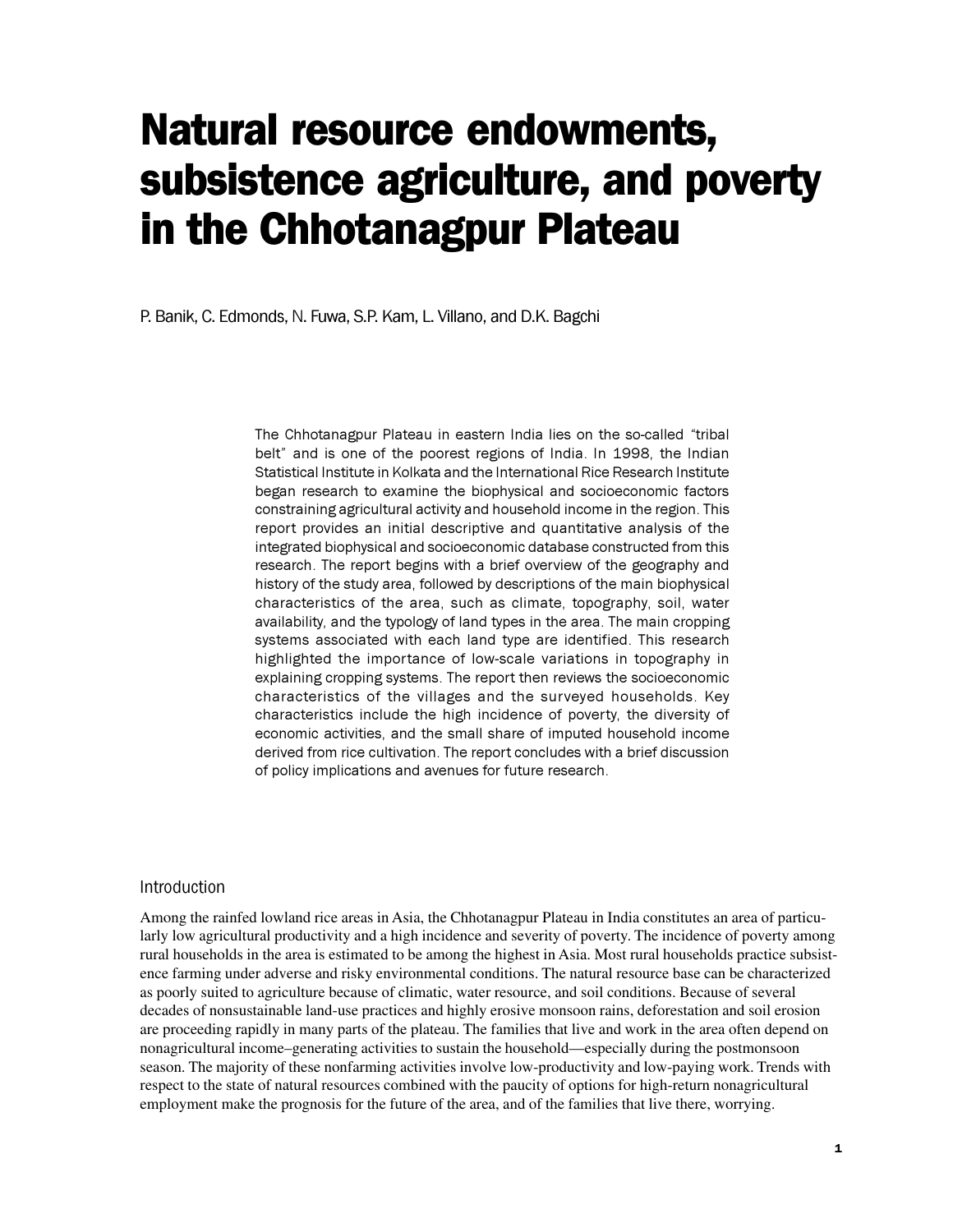#### Approach taken in this study

Beginning in 1998, this study has applied a multidisciplinary approach in seeking to identify the key determinants of poverty and welfare among farming households in adjacent districts (Giridih and Purulia) of the states of Bihar (located in the newly formed Jharkhand State) and West Bengal.<sup>1</sup> The approach combined geographic modeling relying upon geographic information systems (GIS) techniques and household agricultural and socioeconomic survey data collection and analysis typical of an economics approach in an effort to understand the main biophysical and socioeconomic factors driving farmers' livelihood strategies and use of the resources available to them in order to determine the key interventions—policy, technological, institutional, etc., aimed at improving livelihoods in a sustainable manner. Identification of the key constraints to improved agricultural productivity (particularly for rainfed rice, which represents the predominant crop and is the principal focus of agricultural activities of households in the study area) is a particular focus of this study. The research also seeks to determine what are the most promising exit paths from poverty and natural resource degradation in the eastern part of the Bihar plateau. Agronomic field work, including infield experimentation carried out by the Indian Statistical Institute (ISI) in Kolkata, also provides useful insights regarding possible routes of crop diversification or other mechanisms for enhancing the value of the agricultural output of households in the study area.

The empirical data considered integrate biophysical and socioeconomic characteristics observed at various scales (household, village, and landscape). The biophysical environment is categorized according to hierarchical scales of what are identified to be important factors—climate, terrain, soils—that influence the hydrology and the suitability for different agricultural activities in the area. Interactions among these biophysical variables are considered at length as well, as is the relationship between biophysical and socioeconomic characteristics. Our analysis begins by discussing characteristics at the district level and subsequently considers the determinants of poverty and agricultural productivity at progressively lower scales (e.g., district, block, village, and household).

Many of the socioeconomic analyses, on the other hand, are based on results from a detailed household survey. The survey was conducted with 541 households divided across 16 villages from two districts in the adjacent states of Jharkhand (formerly part of Bihar) and West Bengal. Both districts are located in the Chhotanagpur Plateau and share similar biophysical characteristics, but the governing institutions across the two districts differ markedly. In Purulia District (West Bengal), the *panchayat* system is well developed and land reform has been actively implemented, whereas, in Giridih District (Jharkhand), local democracy is largely absent and large landholders exercise considerable influence over local economic and political affairs. In each district, surveyed households were selected from two villages across four blocks (Fig. 1). Villages selected within each block were stratified according to the ease of access to the main transportation routes and markets. Within each village, household sample lists were drawn from census lists and approximately 34 households were selected for interviewing using stratified random sampling based on the size of the household landholding, with weights from each landholding category assigned in rough proportion to the class's representation in the population according to the latest census.

In rural economies in developing countries, the level of household welfare tends to be closely related to the size of landholding controlled by the household. Following the classification used by the Agricultural Census in India, we have thus classified our sample households into five categories according to the total size of land owned by the household: landless households (with landholding of less than 0.08 ha), marginal farm households (0.08–1 ha), small farm households (1–2 ha), medium farm households (2–4 ha), and large farm households (more than 4 ha). The data collected for each household included demographic characteristics, occupation and income of household members, plot-level information on agricultural inputs and outputs, crop disposal (e.g., how much of the produce is selfconsumed and how much is sold), credit transactions, and capital and livestock holdings.

#### Report objectives

This report focuses on the descriptive and initial quantitative analysis of the integrated biophysical and socioeconomic database constructed for the project. It focuses on characterizing the study area and the farming households surveyed. The report starts with a brief introduction to the geography and history of the study area, followed by descriptions of the main biophysical characteristics of it, such as climate, topography, soil, and water availability. This section

<sup>1</sup>The state of Jharkhand was formed in 2000, but, during the initial phase of field work for this study, Giridih District was a part of Bihar State.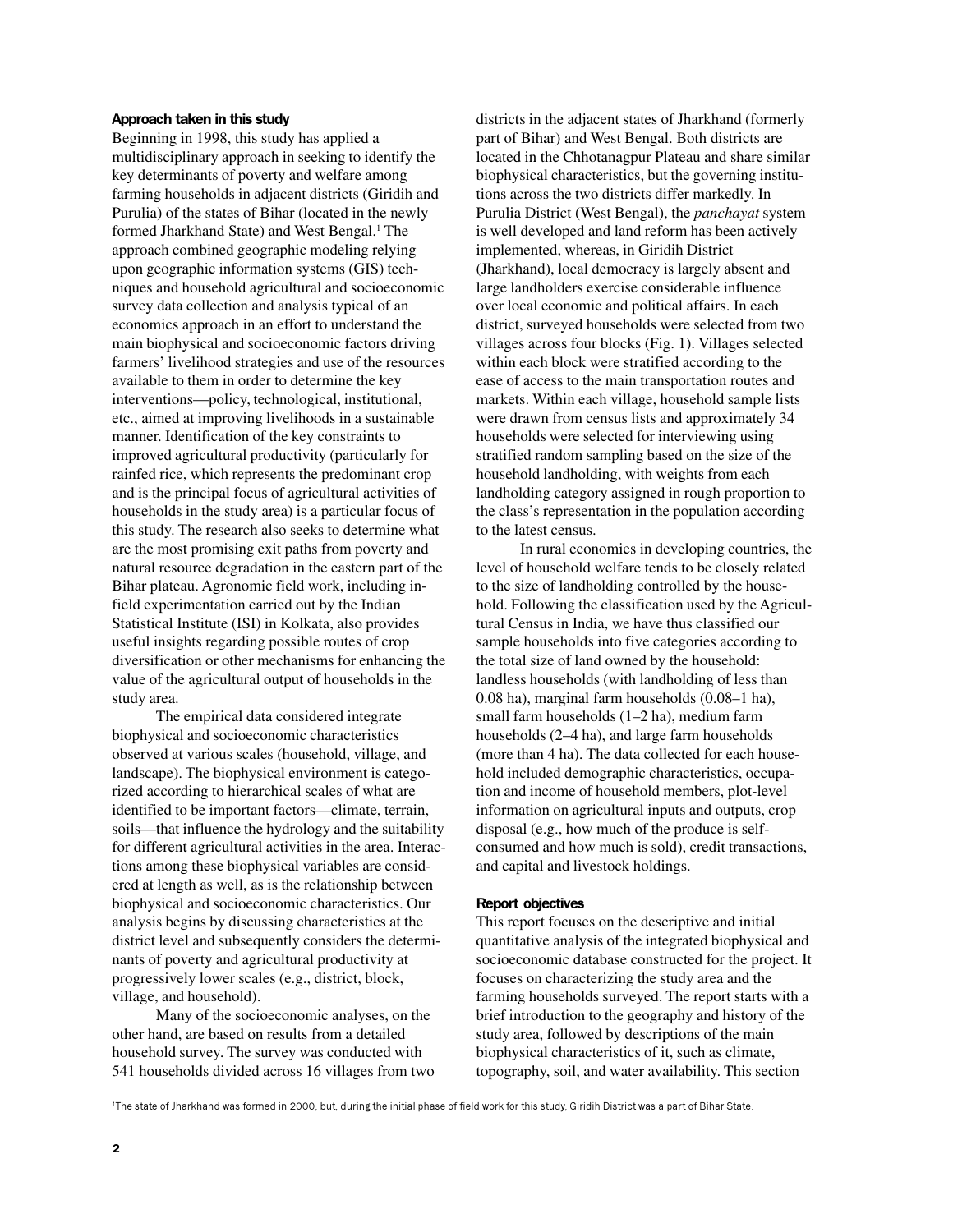

Fig. 1. Study area, sampled villages, and distance to urban centers and markets. (A) Giridih District, (B) Purulia<br>District.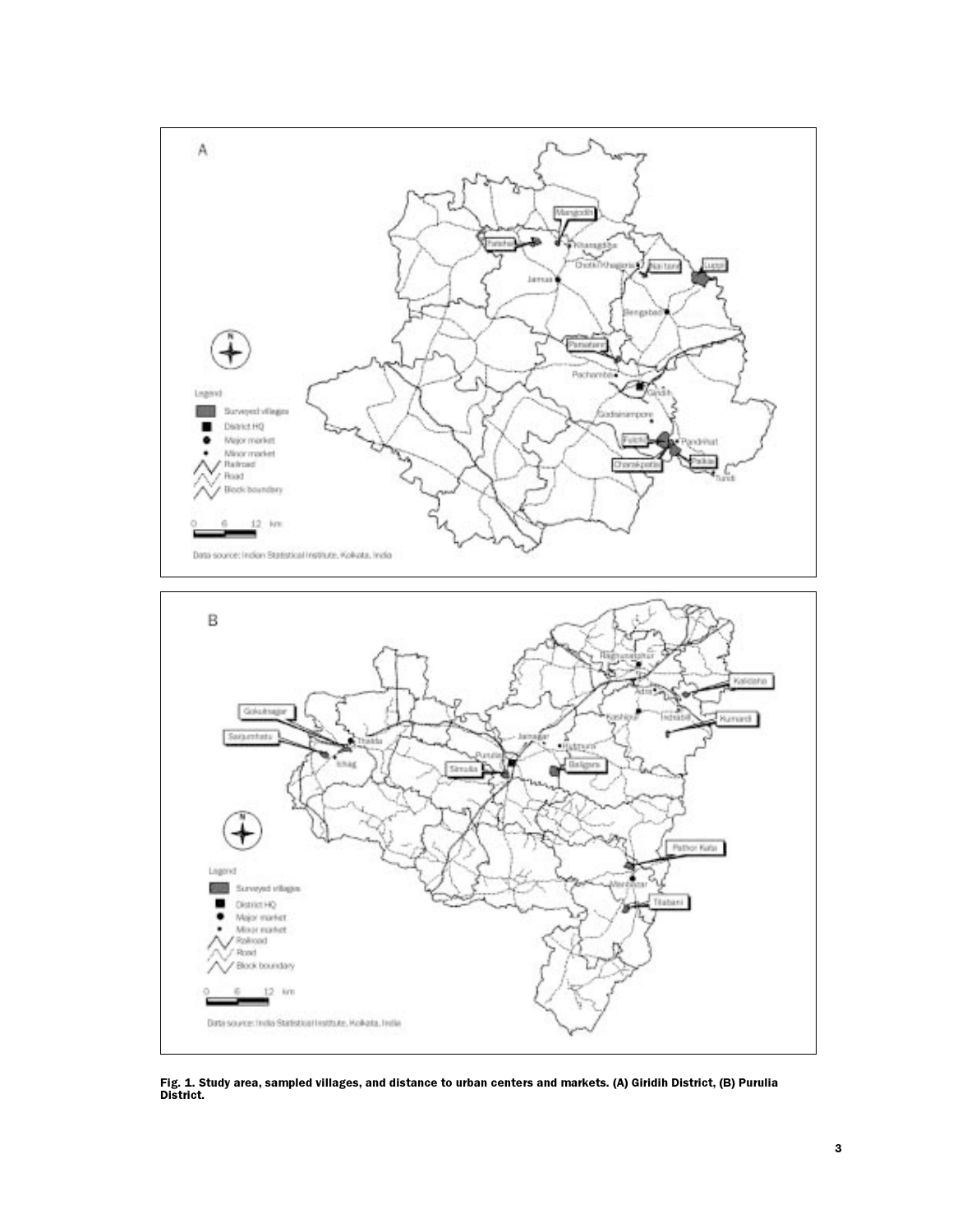also introduces the typology of land types in the area and identifies the main cropping systems associated with each land type. The next section considers the main characteristics of agricultural production as revealed by the survey of farmers in the study area. The productivity, technology applied in production, and subsistence orientation in production are discussed. The next sections review the socioeconomic characteristics of villages and households in the study area. Key characteristics include the high incidence of poverty and the diversity of economic activities (both agricultural and nonagricultural) observed in the livelihood strategies of surveyed households. These sections also examine the relationship between important socio-cultural aspects found in the study area—caste, landholding size, and differences in systems of local governance—and observed economic outcomes. The report concludes by reviewing the findings that emerge from the review of descriptive data and discussing policy implications.

## Description of the study area

### Location and history

Physiographically, the study area is located at the eastern fringe of the Chhotanagpur Plateau, which rises in elevation south and west of the eastern Gangetic plain and the Ganges delta (Fig. 2). Before the British colonial era, this area was largely unsettled and was mostly covered with dense forest. Available oral history and limited documentation suggest that the small local population subsisted from the extraction of local forest products and carried out very little agricultural activity (Sen et al 1984), focusing on cultivating local rice, pulses, millets, and vegetables. Under British rule, the colonial administrators found the area to be an important source of timber for use in constructing national railways, leading to extensive deforestation. Settlers—particularly families from marginalized tribes—were permitted to move into the area to farm on the cleared lands. Although records are scarce, it seems that most immigrants into the area came from other parts of eastern India.

With independence, state initiatives established a mining industry in Giridih District, which was rich in mineral resources (particularly mica and coal), as part of a broader development strategy highlighting industrial development. The mining industry flourished for about 30 years, attracting more immigrants, until the demand for mined mica declined because of the invention of a less costly artificial substitute, while other mineral resources became



Fig. 2. Topography of Bihar and West Bengal, including study area.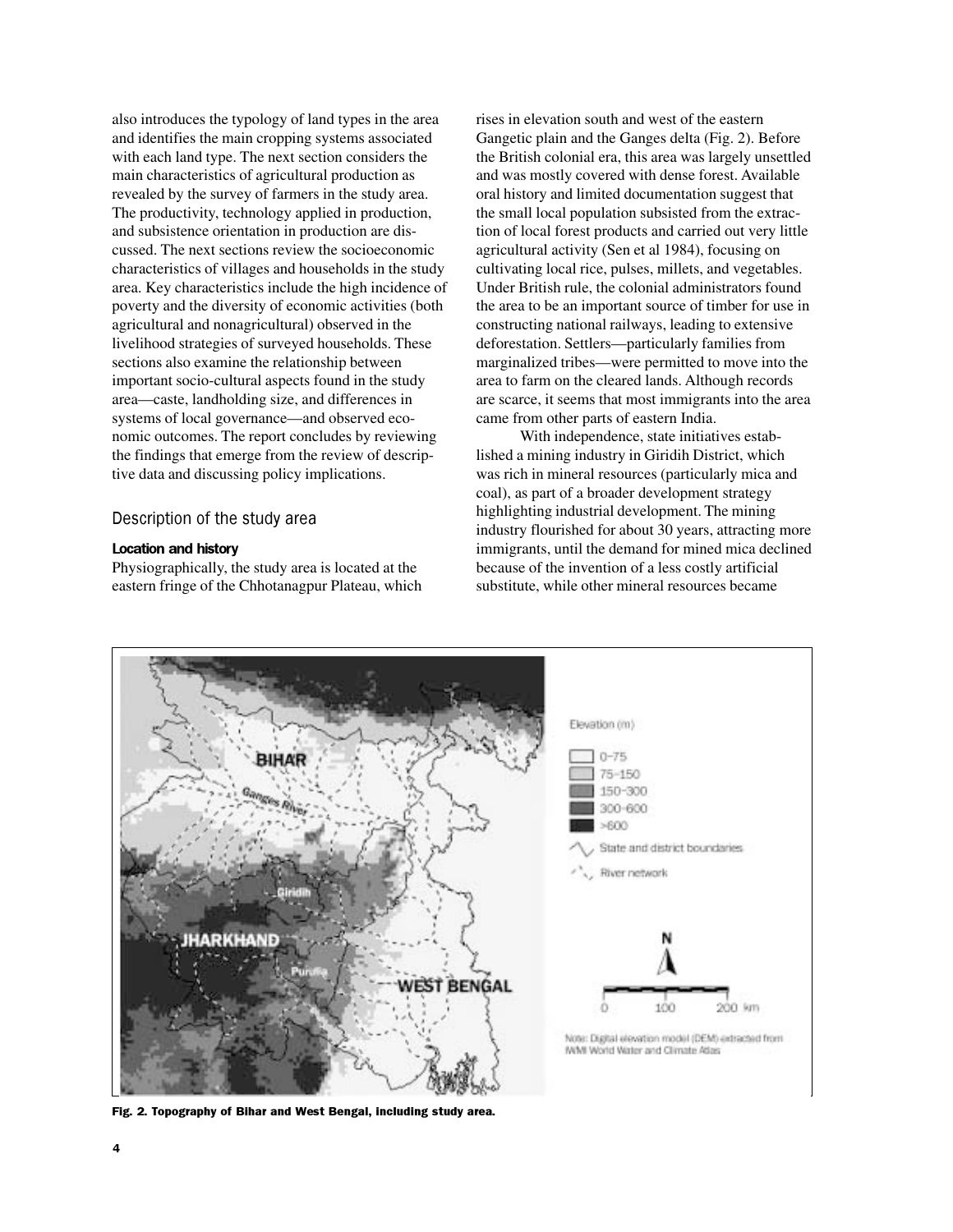depleted. With the decline of the mining industry, many of the immigrants turned to agriculture for their livelihoods.

On the other hand, Purulia District of West Bengal, serving as a buffer zone between the Damodar plains and Bihar plateau, came under British rule in the last decade of the19th century, with local zamindars governing natural resources, including forest, and peoples' livelihood. Except for a few coal areas, no important industries flourished. The main crops were more or less the same as those of Giridih District and tribals formed a significant part of the population. Postindependent reforms, particularly panchayat activities and land reforms, with an increase in small landowners, had major impacts in Purulia in the 1990s. For example, high-yielding varieties (HYVs) along with inputs such as fertilizer and pesticides were distributed among farmers through the panchayat under the scheme called "Manikit," which might explain the higher rate of HYV adoption in Purulia than in Giridih (as seen below). However, the topographical features and the predominance of rainfed cultivation are common between the two districts.

## Natural resource degradation and unfavorable environmental conditions

*Climate, rainfall, and the cropping calendar.* Climatically, the study area is subtropical and subhumid, with hot wet summers and cool dry winters. During most of the year, temperatures in the study area do not constrain crop growth, although winter temperatures do fall below  $10^{\circ}$ C in December and January. Low temperatures can affect establishment of *boro* (winter season) rice, which is transplanted in December-January and harvested in April-May.

Rainfall and water availability are more serious climatic factors constraining agriculture in the study area. Figure 3 shows the spatial distribution of mean annual rainfall for Bihar and West Bengal (in this study, availability of weather data from government meteorological stations was taken into consideration in the selection of blocks from which villages were sampled for farm household surveys). Annual rainfall generally decreases from the northwest to the southeast of the plateau. The mean annual rainfall in Purulia District is 1,334 mm, decreasing to 1,225 mm in Giridih District. While these annual amounts would generally be considered adequate for agriculture, the high seasonality of rainfall confines the cropping period to only part of the year. This rainfall seasonality is influenced by the southwest monsoon. About 82% of the annual rainfall occurs within the monsoon period, which lasts roughly from June to

September (the black bars in Figure 4 show the 27 year average monthly rainfall in Giridih). There are, on average, about 80 rainy days (with daily rainfall exceeding 2.5 mm) in a year in Giridih and 83 in Purulia, but this can vary yearly, from 62 to 104 days. The monsoon rains can be very intensive and erosive, particularly in areas on higher ground bare of vegetation cover. Available moisture over the entire monsoon period determines the time window of opportunity for the various cropping systems practiced by farmers in the study area.

Normally the southwest monsoon starts in mid-June, that is, the 24th Standard Meteorological Week (SMW), and ceases at the end of September— SMW39 (Fig. 3B). Traditionally, farmers in the study area use the appearance of the Rohan star (Narahari Rao et al 1999, Banik 1996) in SMW20-21(mid-May) as an expectation of premonsoon precipitation for carrying out nursery planting and land preparation for rice. The average premonsoon precipitation (or Rohan rain) is 35.2 mm in Purulia and 26.9 mm in Giridih.

Similarly, the availability of postmonsoon precipitation (Hatia rain) during the period of appearance of the Hatia star in the last week of September to the first two weeks of October (SMW40-41) indicates the possibility of sowing winter crops and also using residual moisture to cultivate winter crops on medium land (Banik 1996). Our field experiments indicate that second cropping is possible on medium land with soil residual moisture provided that there is Hatia rain to germinate and establish the crop (Banik et al 1993, 1997, 1999, Banik and Bagchi 1996).

Variation is considerable in the onset and withdrawal of the southwest monsoon. The onset can occur as early as mid-May (SMW20) or as late as mid-July (SMW28). The withdrawal of the monsoon can vary from late August (SMW35) to late October (SWM43). This large variation in both the onset and withdrawal of monsoon causes much uncertainty for farmers in implementing their cropping calendar in the study area. For example, Figure 4 shows the monthly rainfall distribution for 1996 and 1998, compared with 27-year monthly average values, for Bengabad block in Giridih District, where one of the surveyed villages, Luppi, is located. The total rainfall for 1996 (1,299 mm) was just 1.8% higher than the 27-year average (1,276 mm), while the 1998 rainfall was 1,672 mm, or 31% more. Furthermore, the seasonal rainfall pattern for these two years is vastly different from each other and from the average 27 year pattern. In 1996, the June rainfall was 36% higher than normal, but declined drastically in July, to only 35% of the 27-year average. There was also an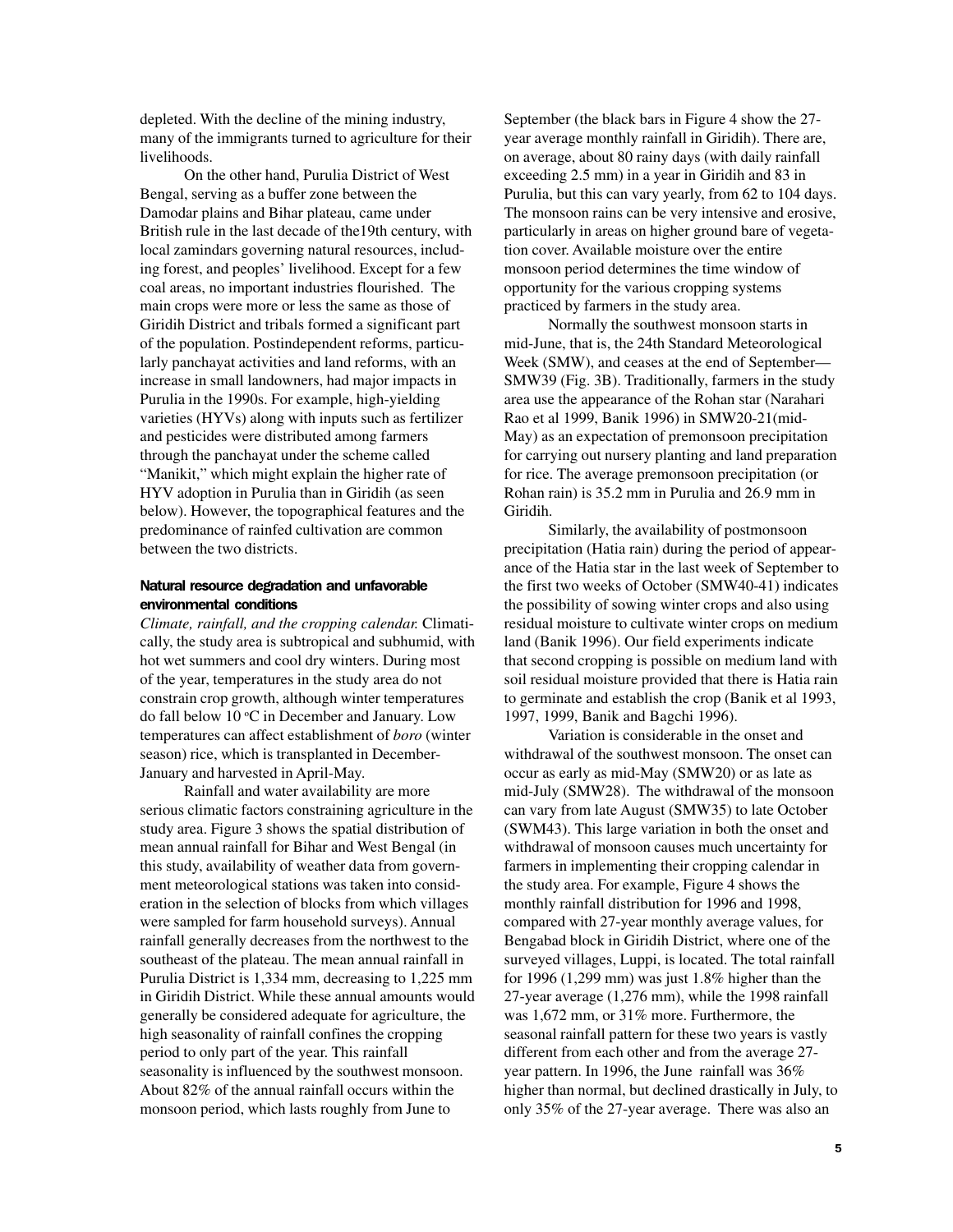

Data source: ISI, Kolkata, India

Fig. 3. Rainfall and temperatures in the study area. (A) Annual mean rainfall in Bihar and West Bengal, (B) annual mean rainfall in Giridihand Purulia districts.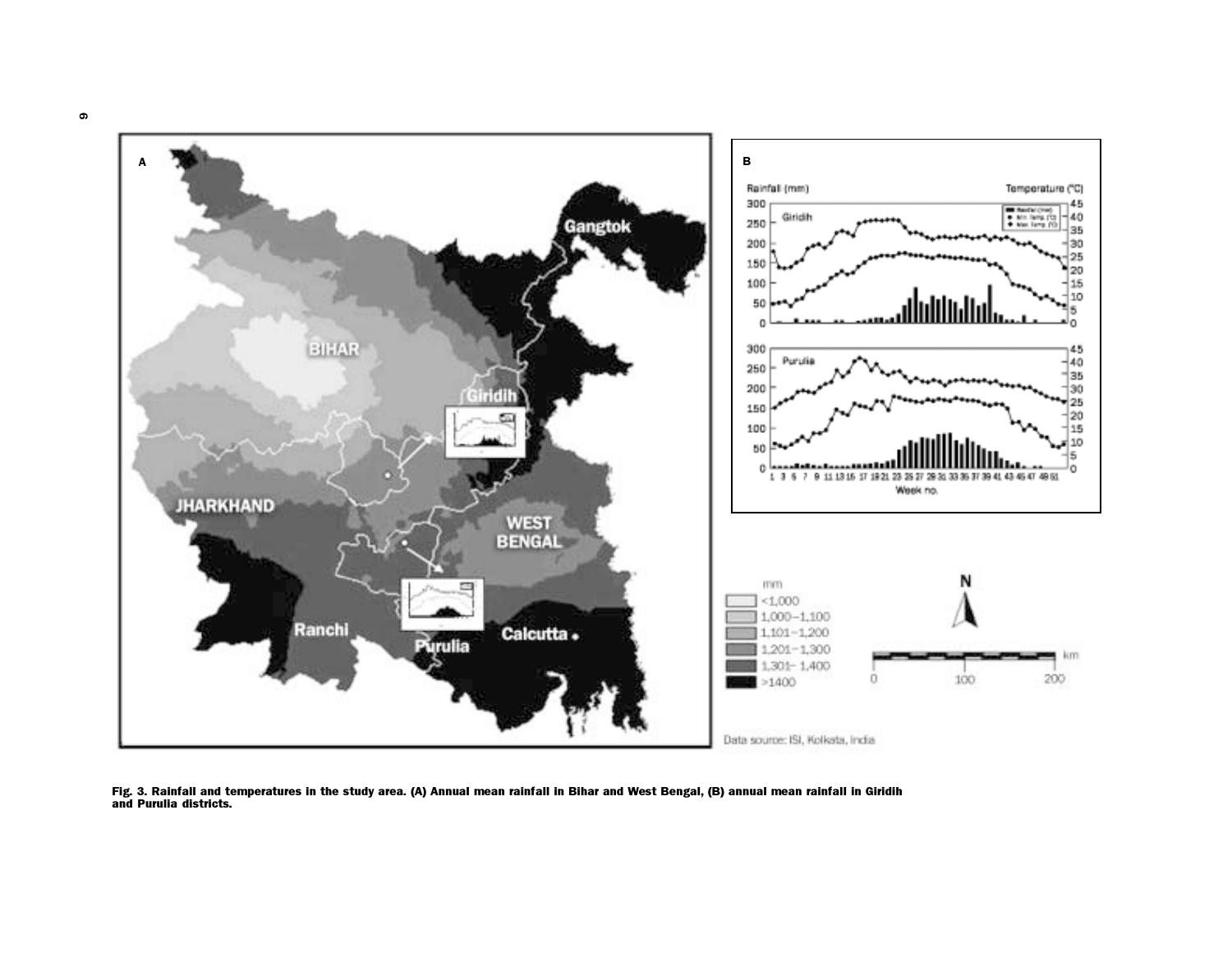

#### Fig. 4. Temporal rainfall patterns in Giridih (Bengabad block) in relation to cropping calendars.

 $\blacktriangleleft$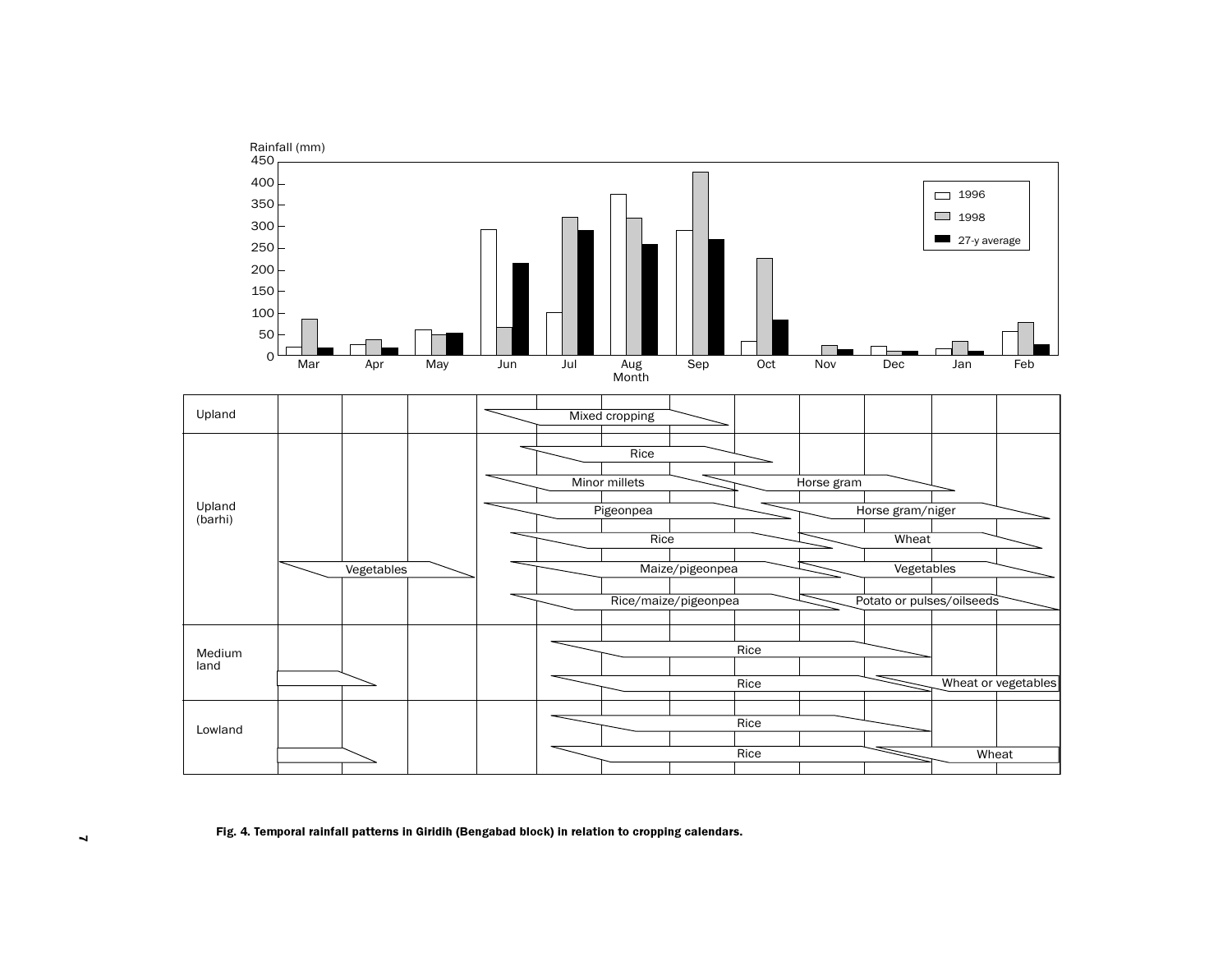early withdrawal of the monsoon; the October rainfall in 1996 was 60% below the 27-year average (83 mm) and no rainfall was recorded for November. In 1998, the off-monsoon months of January to April were distinctly wetter and the onset of the monsoon was delayed—the June rainfall was 70% below the 27 year average. However, the monsoon lasted longer and the September and October rainfalls were 56% and 174% higher than normal. A delay in the onset of the monsoon means that farmers who take advantage of the Rohan rain to start their crops would encounter early-season drought. An early withdrawal and/or lack of Hatia rain would affect the ability to grow winter crops in a multiple cropping system. Hatia rain (over a 2-week period in late September to early October) can vary from 0 to 334 mm, and may fail completely in one out of four years. On average, only about 10% of the total annual rainfall occurs outside the monsoon (pre- and post-) period. Although this constitutes a small amount of rainfall, it is nevertheless important in giving reasonable yields for winter crops such as barley and oilseeds.

On the whole, differences in rainfall characteristics between Purulia and Giridih are only slight, with Purulia experiencing marginally higher rainfall and more rainy days, and slightly higher frequency of early monsoon onset (5 out of 20 years compared with 2 out of 20 years for Giridih). These minor differences across space are overshadowed by the considerably greater interannual variations at any location in the plateau.

*Surface water and groundwater resources.* During the dry season, many of the smaller streams/ rivulets in the study area typically dry out; as a result, surface water is not readily available. The main sources of water for agricultural use are dug wells, supplemented with water stored in reservoirs and ponds. The study area is poorly endowed with underground water resources because of its crystalline (granitic) bedrock and insufficient recharge from rainfall during the monsoon season because of excessive surface runoff. The water-table depth varies from shallower than 3 m to more than 12 m during the summer months, and many of the shallow wells retain scanty water or dry up completely. Hence, irrigation potential during the dry season is relatively low (Bhattacharya et al 1985, Maiti and Bagchi 1993).

*Influence of topography and soils on land use.* Topographically, the study area is undulating, with elevation ranging from 250 to 500 m. The undulating topography and highly dissected landscape give rise to short-range variations in terrain and soil and water conditions, which influence the kinds of crops that can be grown, the time windows for cropping, and the possible cropping systems in different parts of the toposequence. Topographically, three main landscape types are identified:

- The upper terraces, or uplands, are associated with light-textured soils.
- The middle terraces, or medium land, have slightly more heavily textured soils (e.g., loamy sands and sandy loams).
- The lower terraces, or lowlands, have even more heavily textured soils (e.g., sandy clay loam).

Soil texture influences soil moisture storage capacity, which, together with water-table depth, largely determines the period of moisture availability for cropping at these landscape positions. Water availability outside the monsoon season (including pre- and postmonsoon periods) is particularly crucial for cultivation in the upland and medium land, whereas, in the lowlands, the accumulation of excessive surface runoff coupled with a high water table causes flooding, which could keep the land submerged after the monsoon period until as late as February. Farmers further distinguish different levels among the upland, medium land, and lowland, planting different rice varieties according to their perception of soil moisture gradient across the toposequence (Fig. 5). (The percentage distribution of different land types among our sample households is shown in Table 1.)

The uplands, locally known as *tanr*, are subjected to various intensities of use.

- 1. The gravelly uplands are generally not suitable for cultivation because of the harsh soil and water conditions. Where the natural forests are degraded, these uncultivated areas undergo severe erosion, causing further land degradation and increasing the extent of uncultivable area.
- 2. In the cultivable uplands, cropping of *gora* rice (short duration, 85–90 days, drought-tolerant, low-yielding upland rice) and traditional minor millets (finger millet, *kodo*, *gundli*) is done solely or in association with other crops as mixed crops during the monsoon season. Across all the sample villages, the most common cropping pattern for uplands was rice (*kharif* or monsoon-season)-fallow (*rabi* or winter-season), which was practiced on 41% of the total upland plots (in terms of the number of plots), as illustrated in Table 2. Seventy-four percent of the upland plots are left fallow during the winter season (see Table 3).
- 3. The uplands close to the homesteads, called *barhi,* are supplied with water from dug wells. The *barhi* land is intensively used to cultivate vegetables, high-yielding varieties of potato,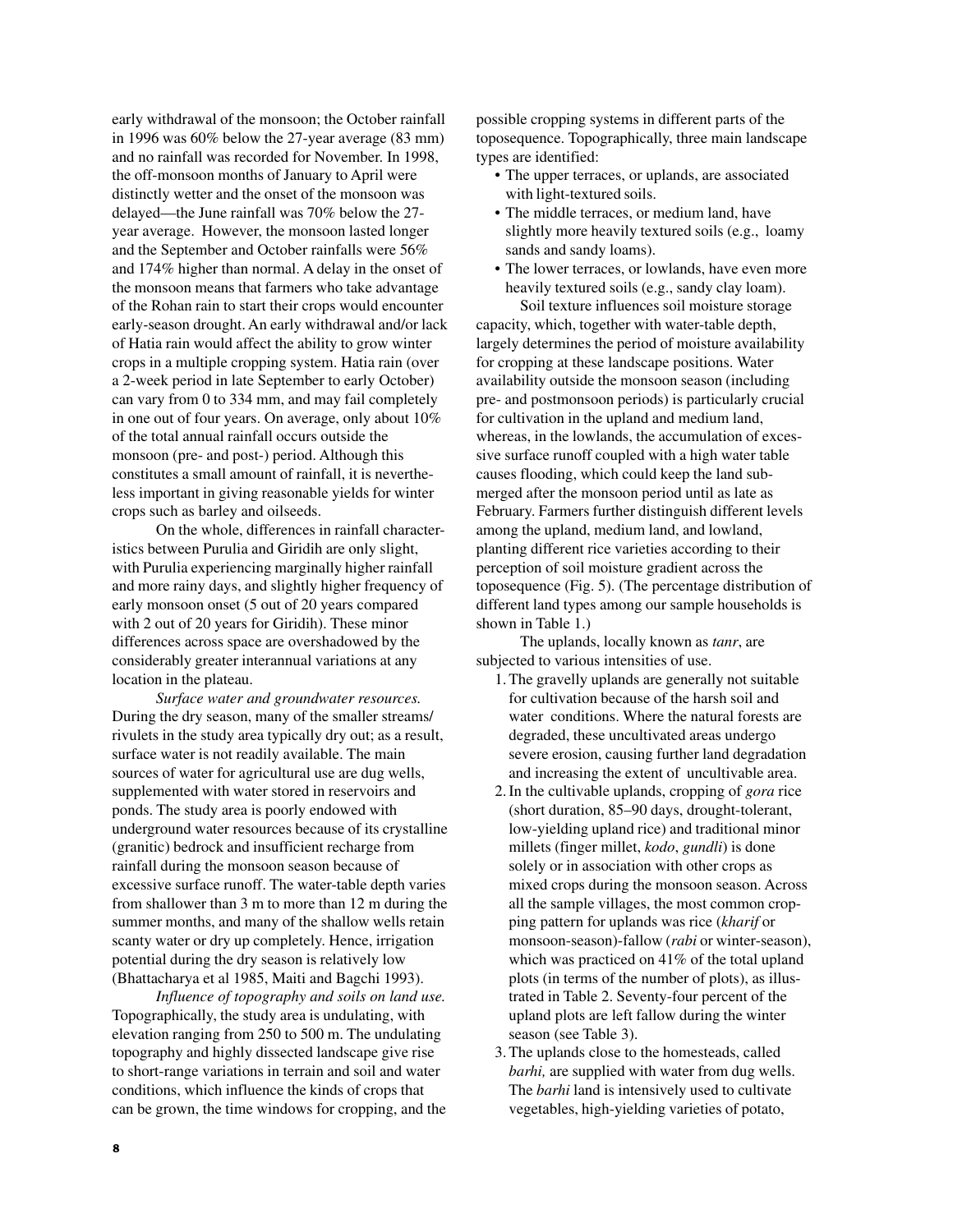|                                   | $-50$ m                                                   |                                                                                                 | <b>DETS THE</b>                                                                                                                                          |                                                                                             | <b>EXAMPLE OF THE REAL PROPERTY</b>                                                                     |                                                                               |
|-----------------------------------|-----------------------------------------------------------|-------------------------------------------------------------------------------------------------|----------------------------------------------------------------------------------------------------------------------------------------------------------|---------------------------------------------------------------------------------------------|---------------------------------------------------------------------------------------------------------|-------------------------------------------------------------------------------|
| <b>System</b>                     | <b>Degraded</b><br>uplands                                | Upland<br>(tanr)                                                                                | Upland<br>(barhi)                                                                                                                                        | Mid-upland<br>(Baad)                                                                        | <b>Medium land</b><br>(ajan/kanali)                                                                     | Lowland<br>(garha)                                                            |
| Soil texture                      | Rocky; loamy sand                                         | Sandy loam with<br>gravel                                                                       | Sandy loam; sandy<br>clay loam                                                                                                                           | Sandy loam                                                                                  | Sandy clay loam                                                                                         | Clay Ioam                                                                     |
| Soil depth                        | Shallow                                                   | Shallow                                                                                         | Shallow to moderate                                                                                                                                      | I Moderate                                                                                  | Moderate                                                                                                | Moderate to deep                                                              |
| <b>Available soil</b><br>moisture | 150-175 mm                                                | 200-225 mm                                                                                      | 200-250 mm                                                                                                                                               | 1 225-250 mm                                                                                | 250-275 mm                                                                                              | 300-375 mm                                                                    |
| <b>Fertility status</b>           | Low                                                       | Low                                                                                             | Medium                                                                                                                                                   | Low                                                                                         | Low to medium                                                                                           | Medium to high                                                                |
| <b>Cropping system</b>            | Forest<br>Degraded forest<br>Not cultivated               | Fallow<br>Gora paddy, minor<br>millets such as finger<br>millet; kodo; gundli<br>Mixed cropping | Double-/triple-<br>cropped cereal-based<br>systems: rice/maize<br>-wheat/pulse-potato/<br>vegetables (medium-<br>duration traditional<br>rice varieties) | Monocrop rice<br>(medium-duration<br>traditional variety-<br>locally called<br>Badhia dhan) | Monocrop rice<br>Rice-wheat<br>(long-duration<br>traditional varieties<br>such as Ajan dhan)            | Monocrop rice<br>(long-duration<br>traditional<br>varieties)                  |
| <b>Problems</b>                   | Drought<br>Low fertility<br>Shallow soil depth<br>Erosion | Water scarcity<br>Low fertility<br>Shallow soil depth<br>Erosion                                | Small plots<br>Unavailability of<br><b>HYVs</b><br>Unbalanced application<br>of manure and fertilizer I                                                  | Lack of water<br>Unavailablity of<br>suitable high-<br>yielding medium-<br>duration variety | Lack of water<br>Unavailablity of<br>inputs such as HYVs,<br>etc.<br>Unbalanced nutrient<br>application | Excess water<br>Poor drainage<br>I Lack of proper<br>nutrient manage-<br>ment |

Fig. 5. Land types defined by low-scale differences in topography.

## Table 1. Percentage share of different land types by village (sampled plots only).

| Village         | All              | Giridih villages |          |         |       |            |          |            |            |  |
|-----------------|------------------|------------------|----------|---------|-------|------------|----------|------------|------------|--|
|                 | villages         | Charak Patla     | Fateha   | Fulchi  | Luppi | Mangodih   | Naitanr  | Palkia     | Parsatanr  |  |
| Upland          | 22               | 36.8             | 8.0      | 26.9    | 16.6  | 12.3       | 34.2     | 32.0       | 23.3       |  |
| Barhi           | 13               | 11.8             | 14.9     | 18.7    | 15.6  | 20.6       | 17.1     | 20.1       | 35.5       |  |
| Mid-upland      | 34               | 21.8             | 51.7     | 21.7    | 39.2  | 36.3       | 27.7     | 19.9       | 20.2       |  |
| Medium          | 10               | 1.0              | 0.5      | 0.0     | 15.3  | 0.0        | 4.3      | 4.1        | 7.4        |  |
| Lowland         | 22               | 28.6             | 24.9     | 32.7    | 13.4  | 30.8       | 16.8     | 23.8       | 13.6       |  |
| Total area (ha) | 3,473            | 202              | 326      | 296     | 236   | 259        | 168      | 272        | 92         |  |
| Village         | Purulia villages |                  |          |         |       |            |          |            |            |  |
|                 | Simulia          | Baligara         | Kalidaha | Kumardi |       | Patharkata | Tilabani | Gokulnagar | Sarjumhato |  |
| Upland          | 19.3             | 30.8             | 30.8     | 13.7    |       | 10.7       | 26.6     | 10.4       | 26.6       |  |
| Barhi           | 0.0              | 0.0              | 0.0      | 0.0     |       | 0.0        | 0.0      | 0.0        | 0.5        |  |
| Mid-upland      | 39.8             | 27.8             | 31.2     | 39.6    |       | 60.2       | 40.3     | 69.2       | 30.5       |  |
| Medium          | 17.6             | 21.3             | 14.3     | 20.8    |       | 12.9       | 11.4     | 14.1       | 18.3       |  |
| Lowland         | 23.3             | 20.0             | 23.7     | 25.9    |       | 16.2       | 21.6     | 6.2        | 24.1       |  |
| Total area (ha) | 116              | 293              | 210      | 254     |       | 155        | 162      | 209        | 157        |  |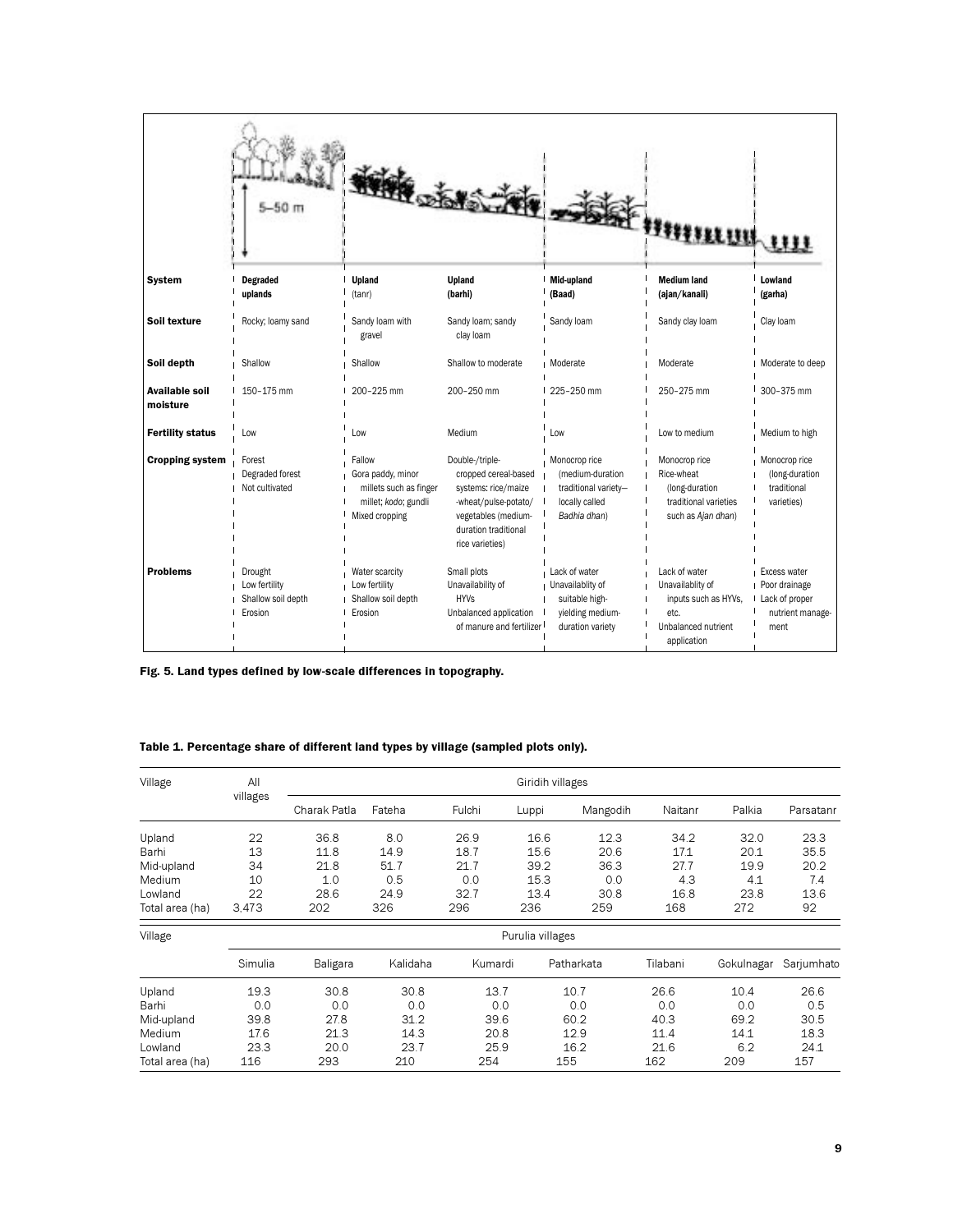and wheat and rice, and for rice seedbeds. The relatively higher level of inputs (including labor) in these *barhi* lands compensates for the low natural fertility of the soils and enables these areas to support crop diversification and intensification. In contrast with other land types, the rice-fallow cropping pattern is found on only 4% of the *barhi* plots, and only 36% of the *barhi* plots are left fallow during winter (see Table 3). Cropping patterns practiced on *barhi* lands are quite diverse, but the more commonly observed ones during the *kharif*-*rabi* seasons on *barhi* plots were fallow-potato (16%), maize-fallow (15%), *ragi* (finger millet—*Eleusine coracana*) fallow (7%), maize-potato (7%), rice-fallow (4%), *ragi*-potato (4%), and fallow-wheat (4%). See Table 2 for complete details.

4. The lower portions of the uplands (mid-uplands) and the medium lands are distinguished by the rice varieties that are grown, as influenced by soil moisture availability. In the mid-uplands (or *baad*), medium-duration rice varieties are grown, whereas, lower down the toposequence in the medium land where soil moisture is available for a longer period, long-duration rice varieties are grown. These medium lands are known as *ajan* in Giridih and *kanali* in Purulia. Winter crops such as rapeseed, linseed, barley, lentil, and gram can be cultivated successfully following the monsoon-season rice crop, using residual soil moisture, particularly in the miduplands. In the medium lands, the most common

cropping pattern is still rice-fallow, which covers 87% of the total medium land plots (see Table 2).

5. Although the lowlands are the most fertile, excessive moisture and poor drainage limit cropping to only rice, and constrain growing winter crops after the main rice season. Presently, most farmers grow traditional longduration rice varieties with low inputs of manure. The rice-fallow cropping pattern is practiced on as much as 91% of lowland plots (see Table 2).

In general, the plateau soils are low in organic matter as well as available phosphorus, and have medium levels of potassium  $(150 \text{ to } 300 \text{ kg ha}^{-1})$ . The soil is slightly acidic in some areas. The soil fertility characteristics also vary with landscape position and with intensity of cultivation. Table 4 summarizes the main soil chemical properties for samples taken from rice fields at different landscape positions in Luppi village in Giridih District. There is a marked difference in the soil fertility level of the *barhi* and *tanr* in the uplands because of the higher inputs applied to the *barhi* lands, which are the most intensively cultivated. Apart from the *barhi* land, there is a systematic trend of increasing soil fertility from the uplands to the lowlands.

Because of the risky environment and the relative difficulty in gaining access to markets, food security is a primary concern of households in the study area. As a result, large amounts of the resources of farm households (especially family labor) are

|  |  |  | Table 2. Crops planted in <i>kharif</i> (monsoon) and <i>rabi</i> (winter) seasons by land type. |
|--|--|--|--------------------------------------------------------------------------------------------------|
|  |  |  |                                                                                                  |

| Upper terrace          |               | Bari                   |               | Mid-upland             |               | Medium land            |               | Lower terrace          |                               |
|------------------------|---------------|------------------------|---------------|------------------------|---------------|------------------------|---------------|------------------------|-------------------------------|
| Crops<br>(kharif-rabi) | % of<br>plots | Crops<br>(kharif-rabi) | % of<br>plots | Crops<br>(kharif-rabi) | % of<br>plots | Crops<br>(kharif-rabi) | % of<br>plots | Crops<br>(kharif-rabi) | % of<br>plots                 |
| Rice-fallow            | 41            | Fallow-potato          | 16            | Rice-fallow            | 78            | Rice-fallow            | 87            | Rice-fallow            | 91                            |
| Fallow-nonrice         | 18            | Maize-fallow           | 15            | Rice-wheat             | 10            | Rice-wheat             | 6             | Rice-rice              | 3                             |
| Pulses-fallow          | 10            | Marua-fallow           |               | Rice-potato            | 4             | Other                  |               | Rice-potato            | $\overline{\phantom{a}}$<br>ᅩ |
| Fallow-fallow          |               | Maize-potato           |               | Other                  | 8             |                        |               | Other                  | 6                             |
| Other                  | 24            | Rice-fallow            | 4             |                        |               |                        |               |                        |                               |
|                        |               | Fallow-wheat           | 4             |                        |               |                        |               |                        |                               |
|                        |               | Other                  | 46            |                        |               |                        |               |                        |                               |
| Total                  | 100           | Total                  | 100           | Total                  | 100           | Total                  | 100           | Total                  | 100                           |

| Table 3. Percentage share of plots left fallow by season and by land type. |  |  |  |
|----------------------------------------------------------------------------|--|--|--|
|----------------------------------------------------------------------------|--|--|--|

| Season         | Land type     |          |            |             |               |  |  |
|----------------|---------------|----------|------------|-------------|---------------|--|--|
|                | Upper terrace | Bari     | Mid-upland | Medium land | Lower terrace |  |  |
| Kharif<br>Rabi | 25<br>74      | 28<br>36 | 79         | 88          | З<br>92       |  |  |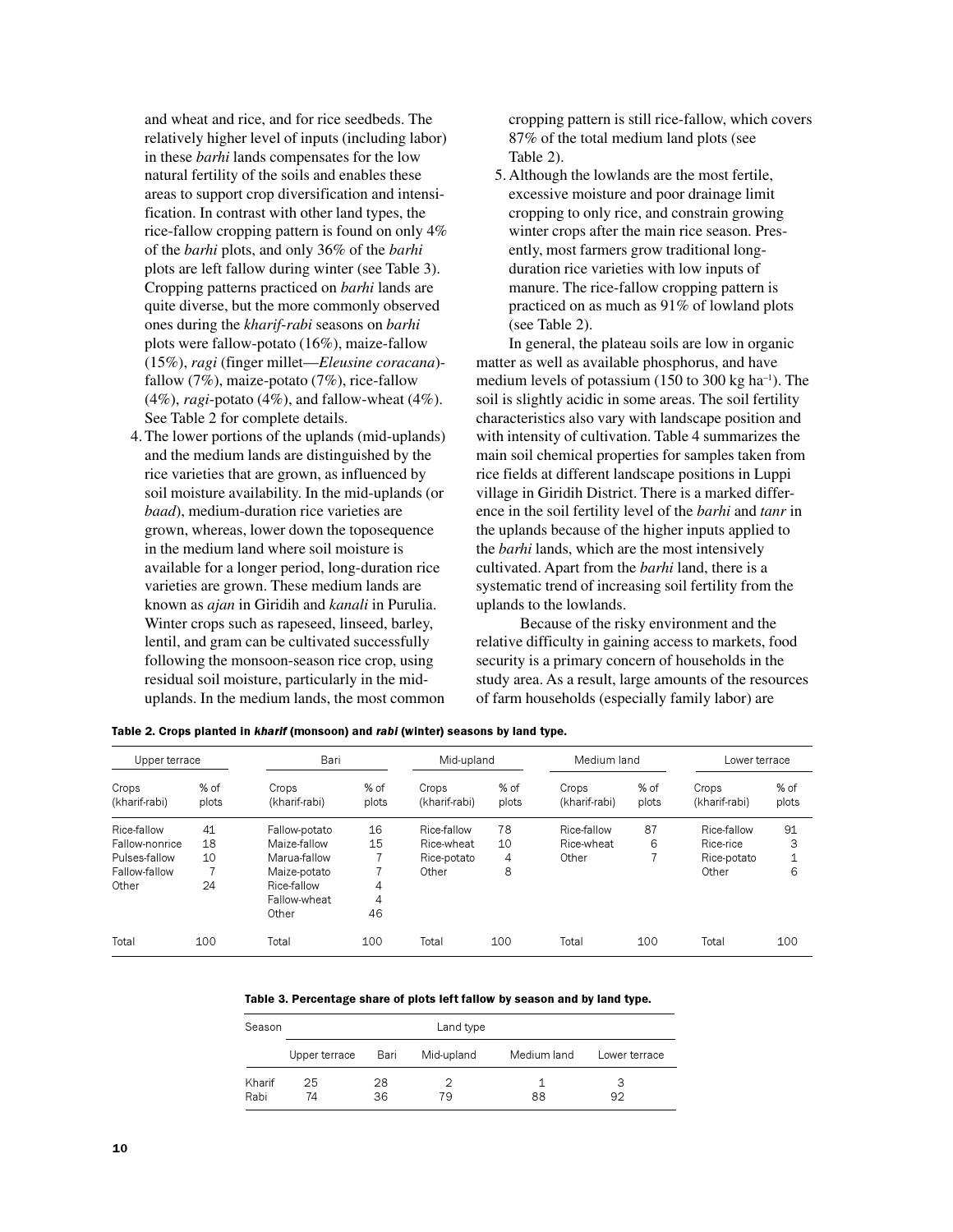typically applied to rice production, particularly in the rainy season, for their own consumption. Various surveys show that, except for the case of *barhi* lands, most of the other plots are left fallow during the nonmonsoon season. However, this does not mean that the household labor force is left idle; many members are engaged in a wide variety of nonagricultural income–earning activities during the agricultural off-season, as will be described in the section on "High incidence of poverty."

## Agricultural production

## Low productivity and limited use of modern technologies

Agriculture in our sample villages is largely ricebased, with a very strong subsistence orientation. The average yield of paddy across all land types, seasons, and villages during the survey years was  $2.8$  t ha<sup>-1</sup> (see Table 5). This yield level, however, appears to compare favorably with eastern Indian standards based on aggregate data. The average rice yield

during 1990-97 across seven eastern Indian states was 2.0 t ha–1 (Pandey et al 2003). The average paddy yield within the eastern Indian plateau (covering the plateau area of Bihar, Orissa, West Bengal, and eastern Madhya Pradesh states) during 1995-97 was  $1.6$  t ha<sup>-1</sup>.

The average rice yield also observed across surveyed villages ranged from  $2.3$  t ha<sup>-1</sup> (Kumardi village in Purulia District) to  $3.2$  t ha<sup>-1</sup> (Fateha village in Giridih District) (see Table 6). Because of the higher intensity of input use as well as differences in soil fertility and production systems in lowland plots and land on the higher levels of the toposequence, rice yields are highest in plots on the lower terraces or lowlands. Average rice yields in upland, barhi land, mid-upland, medium land, and lowland were 2.1, 2.5, 2.5, 3.0, and 3.3 t ha<sup>-1</sup>, respectively (see Table 7). The average yield of high-yielding rice varieties is higher than that of traditional varieties by 20% to 40% depending on land type and this yield differential tends to be larger on upper terraces than on lower terraces (see Table 7).

Table 4. Chemical properties of soils across predominant land types.

| Ecosystem      | No. of<br>samples | рH  | Org. C<br>(%) | Av P<br>(kg ha $^{-1}$ ) | Av K<br>(kg ha $^{-1}$ ) | Total N<br>(%) | C/N<br>ratio |
|----------------|-------------------|-----|---------------|--------------------------|--------------------------|----------------|--------------|
| Upland (barhi) | 6                 | 6.6 | 0.75          | 23                       | 249                      | 0.07           | 10           |
| Upland (tanr)  | З                 | 5.5 | 0.38          | 12                       | 84                       | 0.03           | 11           |
| Mid-upland     | 6                 | 5.5 | 0.53          | 18                       | 82                       | 0.05           | 12           |
| Medium         | 6                 | 6.3 | 0.56          | 21                       | 267                      | 0.05           | 12           |
| Lowland        | 21                | 64  | በ 77          | 24                       | 185                      | 0.07           | 11           |

Source: Soil chemical analysis completed at ISI Kolkata.

#### Table 5. Average paddy yield by season.

| Season                                         | Number of plots      | Average yield ( $kg$ ha <sup>-1</sup> ) |
|------------------------------------------------|----------------------|-----------------------------------------|
| Kharif<br>Rabi<br>Summer<br>All-season average | 1.161<br>14<br>1.176 | 2.743<br>4.483<br>2.808<br>2.764        |

#### Table 6. Average paddy yield by village (kharif season).

| Village         | District | Number of<br>plots | Average yield<br>(kg ha $^{-1}$ ) |
|-----------------|----------|--------------------|-----------------------------------|
| Charak Patla    | Giridih  | 69                 | 3,118                             |
| Fateha          | Giridih  | 63                 | 3,218                             |
| Fulchi          | Giridih  | 66                 | 3,013                             |
| Luppi           | Giridih  | 74                 | 2,540                             |
| Mangodih        | Giridih  | 63                 | 2,577                             |
| Naitanr         | Giridih  | 87                 | 2,911                             |
| Palkia          | Giridih  | 94                 | 2.375                             |
| Parsatanr       | Giridih  | 65                 | 3,044                             |
| Simulia         | Purulia  | 72                 | 2.747                             |
| Baligara        | Purulia  | 130                | 2.659                             |
| Kalidaha        | Purulia  | 68                 | 2,655                             |
| Kumardi         | Purulia  | 64                 | 2.344                             |
| Patharkata      | Purulia  | 70                 | 2.705                             |
| Tilaboni        | Purulia  | 61                 | 2,905                             |
| Gokulnagar      | Purulia  | 51                 | 2,641                             |
| Sarjumhato      | Purulia  | 64                 | 2.642                             |
| Giridih average |          | 581                | 2,824                             |
| Purulia average |          | 580                | 2,663                             |

| Table 7. Average paddy yield by land type and by rice variety (kharif season). |
|--------------------------------------------------------------------------------|
|--------------------------------------------------------------------------------|

| Land type  |                              | Aggregated yield (traditional and modern varieties) |                                                           |                                              | Yield differentiated by modern and traditional varieties  |                                             |  |  |
|------------|------------------------------|-----------------------------------------------------|-----------------------------------------------------------|----------------------------------------------|-----------------------------------------------------------|---------------------------------------------|--|--|
|            | Number of plots<br>(% share) | Average yield<br>(kg ha $^{-1}$ )                   | Average yield:<br>modern<br>varieties<br>(kg ha $^{-1}$ ) | Share of area<br>planted with MVs<br>$(\% )$ | Average yield:<br>traditional varieties<br>$(kg ha^{-1})$ | Share of area<br>planted with TVs<br>$(\%)$ |  |  |
| Upland     | 109(11)                      | 2.115                                               | 2.915                                                     | 6                                            | 2.075                                                     | 94                                          |  |  |
| Barhi      | 39<br>(4)                    | 2.539                                               | 3.404                                                     | 13                                           | 2.409                                                     | 87                                          |  |  |
| Mid-upland | 462 (45)                     | 2.459                                               | 3.210                                                     | 9                                            | 2.372                                                     | 91                                          |  |  |
| Medium     | 148 (14)                     | 3.028                                               | 3.631                                                     | 24                                           | 2.796                                                     | 76                                          |  |  |
| Lowland    | 268 (26)                     | 3.282                                               | 3.764                                                     | 21                                           | 3.132                                                     | 79                                          |  |  |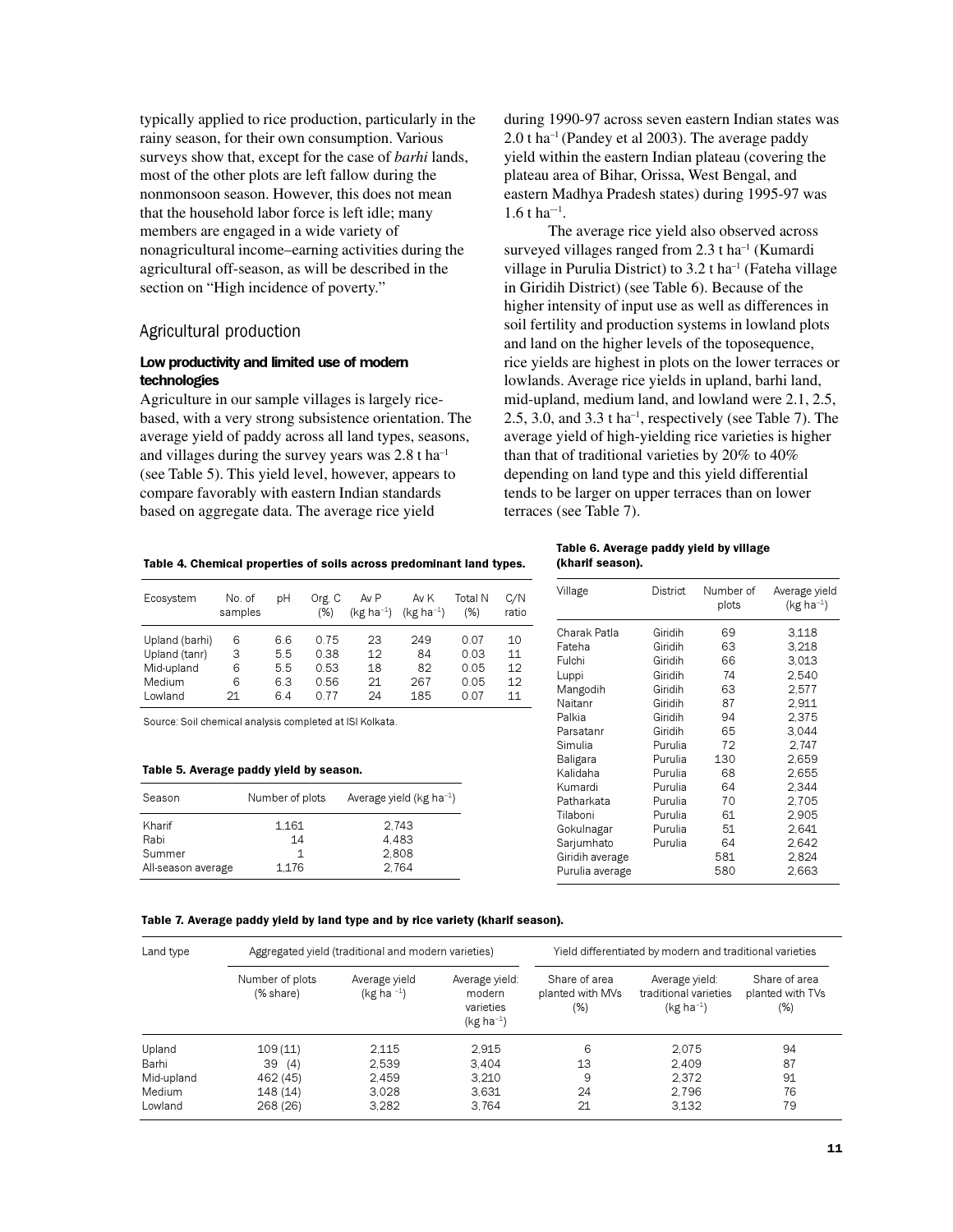Pair-wise tests of the difference in means (t test) further reveal that per hectare cash expenses are significantly lower on upland than on medium land and lowland, and cash expenses on mid-upland are lower than those on lowland. The average per hectare value of rice produced is significantly lower on upland and mid-upland than on other land types. The net rice income (before subtracting the shadow value of the cost of family labor) is higher on lowland and medium land and lowest on upland. With family labor costs (valued at observed market wage rates) included, however, the average net income (after subtracting both cash and family labor) turns negative for the upland, barhi, and mid-upland, while remaining positive for medium land and lowland. This is a result of the high shadow value of the labor cost that, in turn, is due to the high labor intensity of the production system, especially on barhi plots (Table 8).

The use of modern technology in agricultural production was relatively limited among the sampled households. The rate of adoption of improved crop varieties (HYVs), measured by the share of the households adopting HYVs, ranged from 3% (among wheat-cultivating households) for wheat to 51% for

|  |  |  | Table 8. Production costs and returns across land types. |  |  |  |  |  |  |
|--|--|--|----------------------------------------------------------|--|--|--|--|--|--|
|--|--|--|----------------------------------------------------------|--|--|--|--|--|--|

rice, on average, across all the sampled villages. This compared unfavorably to the estimated 70% HYV adoption rate for rice in eastern India as a whole (Pandey et al 2003). Furthermore, based on our plotlevel data, only 21% of the rice planted area during the kharif season was planted with HYVs. The HYV adoption rate, however, differs somewhat across land types; the HYV adoption rate is roughly twice as high on medium land and lowland as on upper terraces.

The main reasons provided by interviewed households for why they did not use HYVs were the higher risk and higher seed cost involved. The adoption of other rice production practices associated with more modern cultivation practices, such as the practice of intercropping, use of purchased chemical inputs (e.g., fertilizer, pesticides, or herbicides), and use of irrigation, further suggests the traditional nature of agriculture carried out by the surveyed farms. Intercropping was reportedly practiced by only 24% of our sampled households, but the adoption rates contrasted sharply across surveyed households in Giridih (42%) and Purulia (7%) districts. In response to a question about why intercropping was not practiced, the predominant reason was "lack of know-how." Application of pesticides in rice crops was relatively low (42%)—with the main reasons for

|                                                  | Rice<br>production<br>( $kg$ ha <sup>-1</sup> ) | Total cash<br>expenses<br>$(Rs. ha^{-1})$ | Total value<br>family labor<br>applied<br>$(Rs. ha^{-1})$ | Value of rice<br>produced<br>$(Rs. ha^{-1})$ | Net returns<br>(cash and family<br>labor costs<br>subtracted)<br>$(Rs. ha^{-1})$ | Net returns<br>(only cash of<br>expenditures<br>subtracted)<br>$(Rs. ha^{-1})$ |
|--------------------------------------------------|-------------------------------------------------|-------------------------------------------|-----------------------------------------------------------|----------------------------------------------|----------------------------------------------------------------------------------|--------------------------------------------------------------------------------|
| Averages (all)                                   |                                                 |                                           |                                                           |                                              |                                                                                  |                                                                                |
| All kharif rice                                  | 2,733                                           | 4,781                                     | 5.772                                                     | 10,642                                       | 146                                                                              | 5,873                                                                          |
| Land type = upland                               | 2.160                                           | 3.645                                     | 5.770                                                     | 8.248                                        | $-734$                                                                           | 4.611                                                                          |
| Land type $=$ barhi                              | 2,646                                           | 6,279                                     | 13,613                                                    | 12,375                                       | $-7.517$                                                                         | 6.096                                                                          |
| Land type $=$ mid-upland                         | 2,392                                           | 4.480                                     | 5.550                                                     | 9.229                                        | $-801$                                                                           | 4.749                                                                          |
| Land type = medium                               | 3,202                                           | 5,360                                     | 4.776                                                     | 12,167                                       | 2.031                                                                            | 6,808                                                                          |
| Land type = lowland                              | 3,262                                           | 5,201                                     | 5,673                                                     | 12,802                                       | 1,997                                                                            | 7,648                                                                          |
| Difference of means t-test results               |                                                 |                                           |                                                           |                                              |                                                                                  |                                                                                |
| Upland vs barhi land                             |                                                 |                                           |                                                           |                                              |                                                                                  |                                                                                |
| P-value: upland>barhi                            | 0.08                                            | 0.01                                      | 0.05                                                      | 0.00                                         | 0.11                                                                             | 0.28                                                                           |
| Upland vs mid-upland                             |                                                 |                                           |                                                           |                                              |                                                                                  |                                                                                |
| P-value: mid-upland>upland                       | 0.04                                            | 0.16                                      | 0.02                                                      | 0.02                                         | 0.07                                                                             | 0.15                                                                           |
| Upland vs medium land                            |                                                 |                                           |                                                           |                                              |                                                                                  |                                                                                |
| P-value: medium>upland                           | 0.00                                            | 0.00                                      | 0.26                                                      | 0.00                                         | 0.01                                                                             | 0.01                                                                           |
| Upland vs lowland                                |                                                 |                                           |                                                           |                                              |                                                                                  |                                                                                |
| P-value: lowland>upland                          | 0.00                                            | 0.00                                      | 0.91                                                      | 0.00                                         | 0.00                                                                             | 0.00                                                                           |
| Barhi vs mid-upland                              |                                                 |                                           |                                                           |                                              |                                                                                  |                                                                                |
| P-value: mid-upland>barhi                        | 0.29                                            | 0.06                                      | 0.04                                                      | 0.01                                         | 0.11                                                                             | 0.30                                                                           |
| Barhi vs medium                                  |                                                 |                                           |                                                           |                                              |                                                                                  |                                                                                |
| P-value: medium>barhi                            | 0.04                                            | 0.36                                      | 0.02                                                      | 0.86                                         | 0.03                                                                             | 0.61                                                                           |
| Barhi vs lowland                                 |                                                 |                                           |                                                           |                                              |                                                                                  |                                                                                |
| P-value: lowland>barhi                           | 0.02                                            | 0.26                                      | 0.04                                                      | 0.71                                         | 0.03                                                                             | 0.24                                                                           |
| Mid-upland vs medium                             |                                                 |                                           |                                                           |                                              |                                                                                  |                                                                                |
| P-value: mid-upland>medium                       | 0.00                                            | 0.05                                      | 0.19                                                      | 0.00                                         | 0.00                                                                             | 0.00                                                                           |
| Mid-upland vs lowland                            | 0.00                                            |                                           |                                                           |                                              |                                                                                  |                                                                                |
| P-value: mid-upland>lowland<br>Medium vs lowland |                                                 | 0.03                                      | 0.81                                                      | 0.00                                         | 0.00                                                                             | 0.00                                                                           |
| P-value: lowland>medium                          | 0.67                                            | 0.74                                      | 0.16                                                      | 0.29                                         | 0.97                                                                             | 0.23                                                                           |
|                                                  |                                                 |                                           |                                                           |                                              |                                                                                  |                                                                                |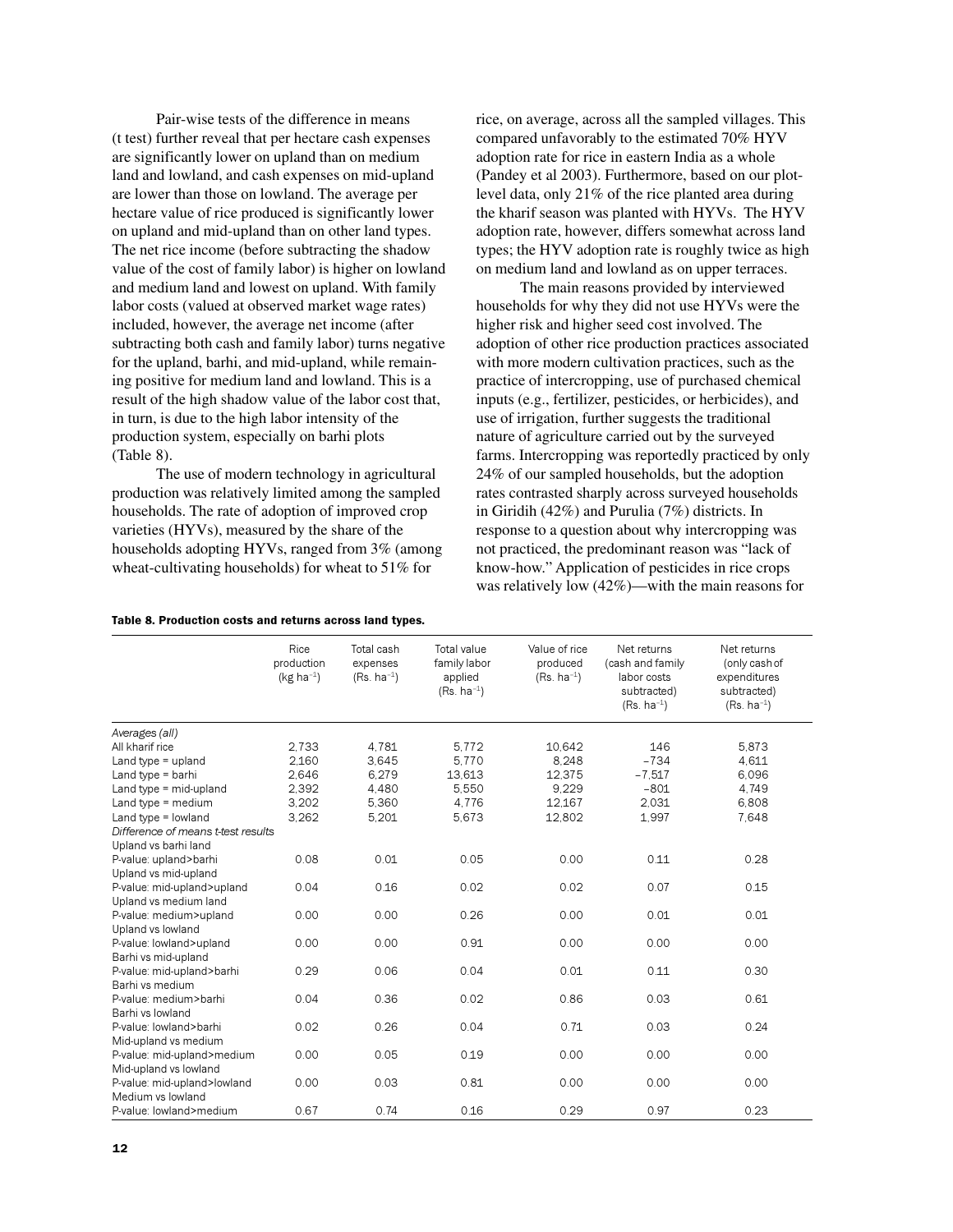nonuse (as provided by survey respondents) being lack of funds or lack of know-how.<sup>2</sup> Less than onethird (31%) of the surveyed farms reported applying urea. Less than a third (roughly 30%) of the households reported using irrigation and the main reason

| Type of practice                      | Share (%) of households adopting |         |         |
|---------------------------------------|----------------------------------|---------|---------|
|                                       | Overall                          | Giridih | Purulia |
| Use of improved crop varieties        |                                  |         |         |
| Paddy                                 | 51                               | 38      | 66      |
| Maize                                 | 5                                |         |         |
| Wheat                                 | 3                                |         |         |
| Potato                                | 24                               | 36      | 10      |
| Reason for nonadoption                |                                  |         |         |
| of improved rice varieties            |                                  |         |         |
| Seed too costly                       | 24                               | 100     | 13      |
| Risky                                 | 23                               | 0       | 23      |
| Method used to sow rice and           |                                  |         |         |
| reason for adoption                   |                                  |         |         |
| Transplanting                         | 89                               | 81      | 76      |
| Cost-effective                        | 9                                | 0       | 18      |
| Proper management                     | 16                               | 3       | 31      |
| Good yield                            | 43                               | 4       | 87      |
| Behind plow                           | 9                                | 15      | 11      |
| Proper management                     | 17                               | 32      | 0       |
| Good yield                            | 23                               | 32      | 13      |
| Broadcasting (direct seeding)         | 2                                | 4       | 14      |
| Lack of know-how                      | 6                                | З       | 11      |
| <b>Traditional practices</b>          | 28                               | 47      | 5       |
| Mixed cropping/intercropping          |                                  |         |         |
| practices                             | 24                               | 42      | 7       |
| Reason for adoption                   |                                  |         |         |
| More stability                        | 17                               | 29      | 2       |
| Avoid risk                            | 13                               | 19      | 4       |
| Increase total production             | 11                               | 18      | 4       |
| Reason for nonadoption                |                                  |         |         |
| Sole crop has higher yield            | 10                               |         |         |
| Lack of know-how                      | 48                               | 25      | 77      |
| Seed proportion unknown               | 9                                | 5       | 15      |
| Farmyard manure/chemical fertilizer   |                                  |         |         |
| application                           | 86                               |         |         |
| Adoption                              |                                  |         |         |
| FYM only                              | 30                               | 24      | 36      |
| FYM + fertilizer                      | 60                               | 55      | 66      |
| Reason for nonadoption                |                                  |         |         |
| High price                            | 1                                | 1       | 2       |
| Lack of funds                         | 6                                | З       | 8       |
| Fertilizer damages soil               | 1                                |         |         |
| Use of inseticides/pesticides on rice | 42                               | 37      | 47      |
| Reason for adoption                   |                                  |         |         |
| Higher yield                          | 37                               | 37      | 39      |
| Reduce riskiness                      | 12                               | 0       | 27      |
| Reason for nonadoption                |                                  |         |         |
| Lack of funds                         | 33                               | 35      | 31      |
| Lack of know-how                      | 19                               | 26      | 11      |
| Irrigation on rice crop               | 29                               | 29      | 30      |
| Reason for adoption                   |                                  |         |         |
| Better-quality grain or straw         | 14                               |         |         |
| Good yield                            | 27                               |         |         |
| Reason for nonadoption                |                                  |         |         |
| Lack of sources                       | 46                               | 27      | 67      |
| Lack of funds                         | 8                                | 13      | 2       |

for not using irrigation is reportedly "lack of resources" (i.e., money for pumping equipment, inaccessibility of water) (Table 9).

#### Subsistence orientation

Food security appears to be the prime objective of the surveyed farms, resulting in their strong orientation toward subsistence in production. Anecdotal evidence and oral histories suggest past vulnerability of the sampled households to years of hunger and starvation, which would explain the fixation on satisfying food security. While 90% of the households are reportedly engaged in rice production, for example, only 21% reported selling of rice during the year covered by the survey. Similarly, 22% of the households produce potato, but only 2% reported selling potato, and 21% produce but none reported selling maize (see Table 10).

The subsistence orientation of surveyed farm households is further demonstrated by the fact that, across all crops, only 23% of the surveyed households reported the sale of any farm output. The sale of farm outputs provided only 3% of the total household gross income, on average, whereas the imputed value of home-consumed farm outputs equaled 34% of the total household gross income (Table 11).

The surveyed farms' activities in agricultural output markets predominantly involved transactions in the rice market. Among the total number of reported incidences of crop sales among surveyed farms, 49% involved rice, 12% potato, 11% maize, 9% millet, 7% horsegram, and 7% wheat (see Table 12). The concentration of product sales on nonperishable grains indicates that transportation costs (i.e., poor transportation infrastructure makes it costly and time consuming to transport goods to market) may constrain commercial agricultural activities in the study area, and the focus on rice suggests that commercial markets for crops aside from rice are quite limited.

Subsistence orientation also dominates the surveyed farms' animal husbandry activities. The

Table 10. Production and sale of farm output.

|             | Output                     | % of households |
|-------------|----------------------------|-----------------|
| <b>Rice</b> |                            |                 |
|             | Reported rice production   | 90              |
|             | Reported sale of rice      | 21              |
| Potato      |                            |                 |
|             | Reported potato production | 22              |
|             | Reported sale of potato    | 2               |
| Maize       |                            |                 |
|             | Reported maize production  | 21              |
|             | Reported sale of maize     | Ω               |

 $^2$  In addition, pest pressure and yield loss may be low because of the relatively low adoption rate of modern varieties.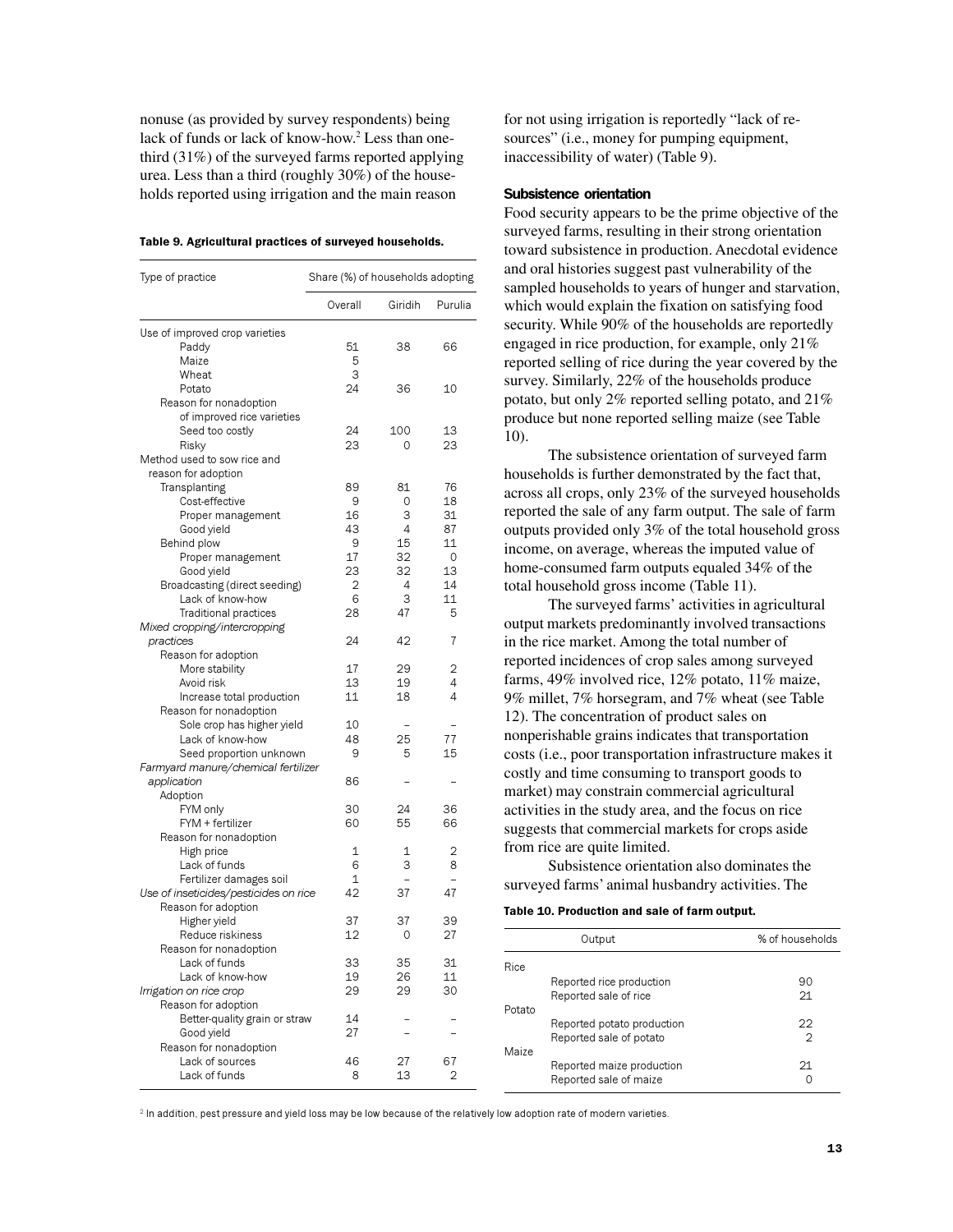imputed value of home consumption of livestock and poultry (including both "main products" such as milk and eggs and "by-products" such as animal dung) averaged Rs.  $3,565$  (about US\$90 at the 40 Rs.  $=$  \$1 exchange rate that prevailed in 1997), while the average income from livestock sales was only Rs. 570 (roughly US\$14) across all households. The sale of livestock/poultry was reported by only 19% of the households and income from such sales made up only 2% of the total gross income on average. The total imputed value of home consumption of livestock and poultry equaled 13% of the total gross income (Table 11).

The participation of surveyed households in markets for agricultural inputs was also low. Farmers generally appear reluctant to use purchased inputs or to make investments because of the high risk of crop failure—which threatens loss of costs of purchased inputs and investments—, because of the high transactions costs (i.e., inaccessibility to markets makes it costly to purchase inputs in markets) and because of the low adoption of HYVs. The rates of application of purchased chemical inputs were reviewed above. The share of the households reporting hiring of paid labor across the principal tasks required for rice cultivation was 14% (for weeding), 36% (for threshing), and 40% (for transplanting). The rental of capital equipment or draft animals among

surveyed farms was also infrequent; the shares of households reporting having rented or leased land, draft animals, or various machinery were 0%, 13%, and 6%, respectively (Table 13).

### High incidence of poverty

#### Income and wealth

A defining characteristic of the households in our study area is their predominantly low standard of living and high incidence of poverty. According to official poverty estimates of the Indian government, the incidence of poverty in our study area was among the highest in the country. Statewide headcount poverty ratios in Bihar and West Bengal were the second and third highest in 1987-88, first and fifth highest in 1993-94, and second and fifth highest in 1999, respectively (Deaton 2001). The standard of living among our sampled households can be measured using estimated household incomes (per capita), the value of assets/wealth held by surveyed households, and the ease of access to public services providing basic needs such as education and potable water.

Among all 16 sampled villages, the estimated average annual household gross income was Rs. 27,269 (equivalent to about \$680 at the exchange rate prevailing at the time of the survey), while the

Table 11. Income composition, poverty, and inequality among surveyed households.

| Income source                                                         | Overall   | Giridih  | Purulia   |  |
|-----------------------------------------------------------------------|-----------|----------|-----------|--|
| Income from nonagricultural work (Rs.)                                | 11,952    | 11,155   | 12,723    |  |
| Share of households reporting (%)                                     | 83        | 91       | 75        |  |
| Share from gross income (%)                                           | 39        | 39       | 39        |  |
| Income from off-farm agricultural work (Rs.)                          | 1.042     | 485      | 1.582     |  |
| Share of households reporting (%)                                     | 41        | 45       | 37        |  |
| Share from gross income (%)                                           | 6         | 4        | 8         |  |
| Income from miscellaneous sources (Rs.)                               | 1,018     | 1.140    | 900       |  |
| Share of households reporting (%)                                     | 17        | 24       | 10        |  |
| Share from gross income (%)                                           | З         | 3        | 2         |  |
| Total value of crop output (both sold and home-consumed) (Rs.)        | 9.144     | 11,306   | 7.053     |  |
| Share of households reporting (%)                                     | 91        | 93       | 88        |  |
| Share from gross income (%)                                           | 38        | 42       | 33        |  |
| (Sale of crop output from selling crop output) (Rs.)                  | (753)     | (712)    | (793)     |  |
| (Share of households reporting) (%)                                   | (23)      | (13)     | (32)      |  |
| (Share from gross income) (%)                                         | (2)       | (1)      | (3)       |  |
| Total value of livestock (both sold and home-consumed) (Rs.)          | 4.112     | 3,765    | 4.449     |  |
| Share of households reporting (%)                                     | 66        | 67       | 64        |  |
| Share from gross income (%)                                           | 15        | 12       | 18        |  |
| (Sale of livestock and livestock main products and by-products) (Rs.) | (548)     | (159)    | (923)     |  |
| (Share of households reporting) (%)                                   | (19)      | (12)     | (26)      |  |
| (Share from gross income) (%)                                         | (3)       | (1)      | (4)       |  |
| (Total cash income) (Rs.)                                             | (15, 651) | (13,050) | (18, 167) |  |
| (Share of income from rice production) (%)                            | (35)      | (37)     | (33)      |  |
| Gross income                                                          | 27.269    | 27,850   | 26.707    |  |
| Per capita gross income                                               | 4.018     | 4,026    | 4.010     |  |
| Poverty incidence (%)                                                 | 60        | 57       | 63        |  |
| Gini coefficient of per capita income                                 | 0.380     | 0.376    | 0.382     |  |
| Gini coefficient of land distribution                                 | 0.48      | 0.48     | 0.47      |  |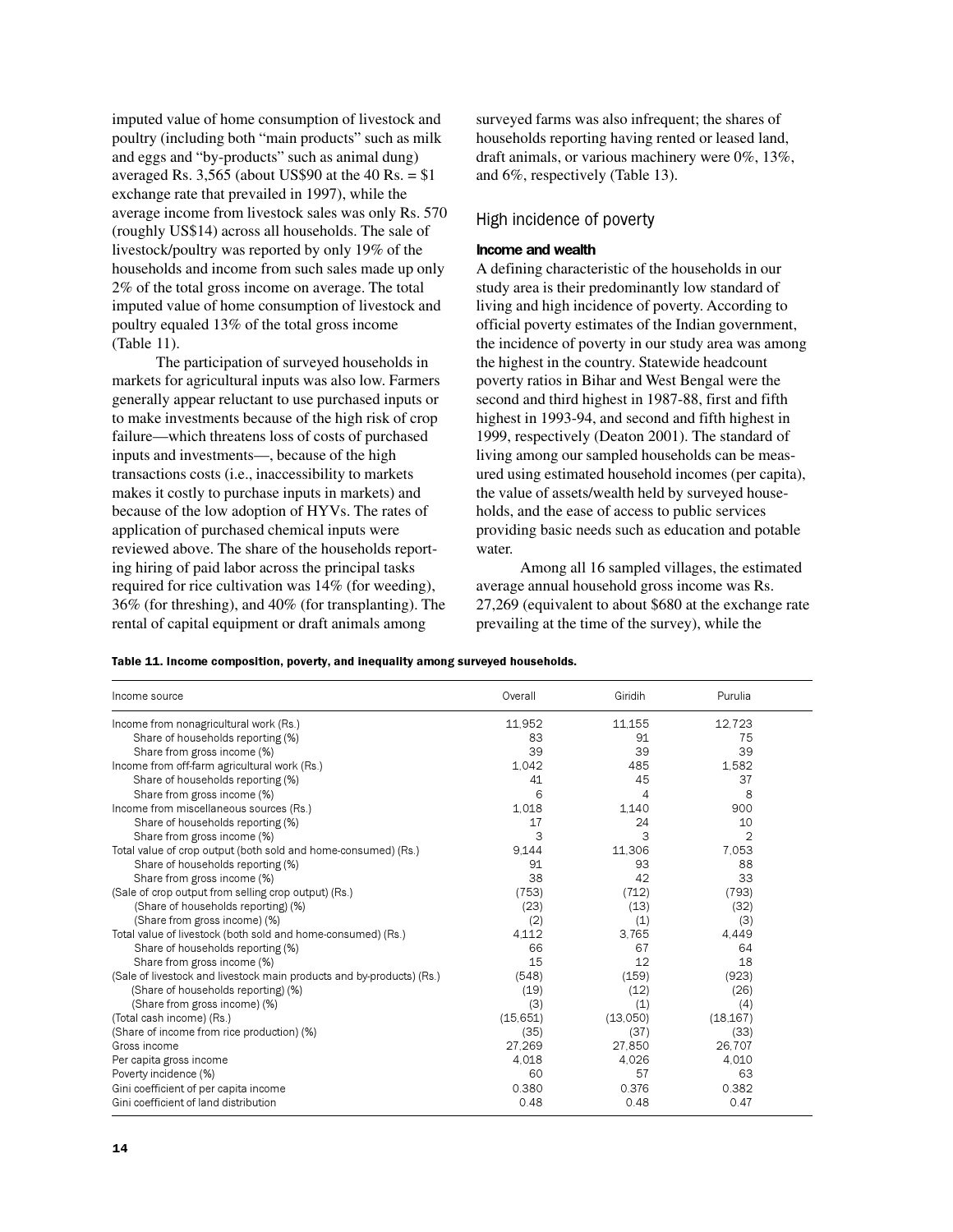average per capita annual gross income was only Rs. 4,018 (about \$100) (Table 11). The village average per capita gross income among surveyed households ranged from a low of Rs. 3,003 (in Naitanr village in Giridih District) to a high of Rs. 6,474 (in Charak Patla village, also in Giridih District) (Table 14). The planning commission's official poverty line for 1999 (Deaton 2001) and the estimated per capita gross income indicated that 60% of the sampled households were poor (Table 11). Across the surveyed villages, the estimated headcount poverty ratio ranged widely, but all had a substantial portion of their population considered poor. Poverty incidence was lowest in Charak Patla village (24%) and highest in Patharkata village (82%) (see Table 14). Average per capita gross income is the same for Giridih (Rs. 4,026) and Purulia (Rs. 4,010); however, because of the higher

Table 12. Crop sales reported by surveyed households (no. and % share of instances crop sold across households).

| Crop                     | Number | Percent |
|--------------------------|--------|---------|
| Rice                     | 488    | 49      |
| Potato                   | 119    | 12      |
| Maize                    | 113    | 11      |
| Millet                   | 87     | 9       |
| Horsegram                | 66     |         |
| Wheat                    | 64     | 7       |
| Small millet             | 9      | 1       |
| Sorghum                  |        | 1       |
| Sugarcane                | 4      | 0       |
| Other crops <sup>a</sup> | 31     | З       |
| Total <sup>b</sup>       | 988    | 1       |

<sup>a</sup>Includes vegetable crops, lentils, oilseeds, and other crops sold very infrequently.

**Excludes eight instances in which a farm reported selling a crop with an** unidentified code.

| Village      | <b>District</b> | Average per capita<br>gross income (Rs.) | Poverty<br>incidence (%) | Percentage of<br>nonagricultural income |
|--------------|-----------------|------------------------------------------|--------------------------|-----------------------------------------|
| Charak Patla | Giridih         | 6,474                                    | 24                       | 19                                      |
| Fateha       | Giridih         | 4.203                                    | 49                       | 43                                      |
| Fulchi       | Giridih         | 4.240                                    | 65                       | 35                                      |
| Luppi        | Giridih         | 3.790                                    | 57                       | 45                                      |
| Mangodih     | Giridih         | 3.588                                    | 63                       | 39                                      |
| Naitanr      | Giridih         | 3.003                                    | 71                       | 33                                      |
| Palkia       | Giridih         | 3,556                                    | 62                       | 36                                      |
| Parsatanr    | Giridih         | 4,318                                    | 54                       | 55                                      |
| Simulia      | Purulia         | 4.376                                    | 59                       | 47                                      |
| Baligara     | Purulia         | 4,270                                    | 59                       | 29                                      |
| Kalidaha     | Purulia         | 3.902                                    | 62                       | 36                                      |
| Kumardi      | Purulia         | 4.218                                    | 56                       | 37                                      |
| Patharkata   | Purulia         | 3,127                                    | 82                       | 49                                      |
| Tilaboni     | Purulia         | 3,813                                    | 59                       | 21                                      |
| Gokulnagar   | Purulia         | 5.473                                    | 50                       | 55                                      |
| Sarjumhato   | Purulia         | 2,874                                    | 79                       | 36                                      |

cost of living—thus, higher local rural poverty line in West Bengal, the estimated headcount poverty ratio is higher in Purulia (63%) than in Giridih (57%) (Table 11).

Another basis upon which to draw conclusions about the standard of living enjoyed by surveyed

Table 13. Market participation by the sampled households.

| Market                       | % of households active in market |
|------------------------------|----------------------------------|
| Labor                        |                                  |
| Land preparation             |                                  |
| Male                         | 33                               |
| Female                       | 17                               |
| Transplanting                |                                  |
| Male                         | 25                               |
| Female                       | 40                               |
| Weeding                      |                                  |
| Male                         | 14                               |
| Female                       | 28                               |
| Harvesting                   |                                  |
| Male                         | 26                               |
| Female                       | 37                               |
| Threshing                    |                                  |
| Male                         | 36                               |
| Female                       | 14                               |
| Capital equipment and draft  |                                  |
| animal rental                |                                  |
| Land rental                  | 0                                |
| Draft power                  | 13                               |
| Machine                      | 6                                |
| Irrigation                   | $\overline{4}$                   |
| Fertilizer                   |                                  |
| FYM (for rice)               | 34                               |
| Urea (for rice)              | 31                               |
| DAP (for rice)               | 27                               |
| Plant protection             |                                  |
| (insecticide, etc.) for rice | 5                                |
|                              |                                  |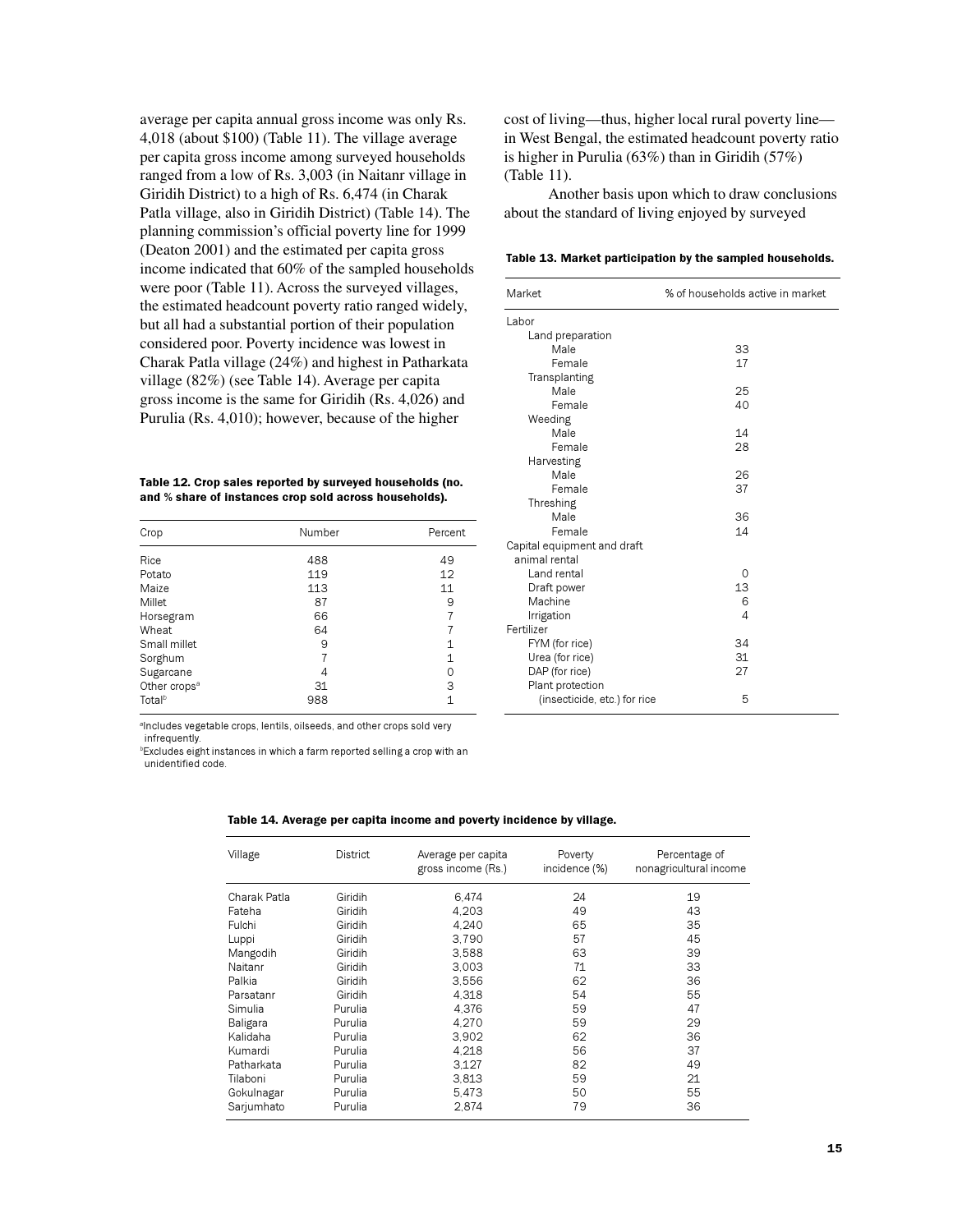households is to consider their asset holdings. Survey results suggest that asset holdings among sampled households were quite limited. For example, about one quarter of our sampled households reported owning no household appliance. Among major household appliances, only 23% of the households reported owning a radio and only 5% reported owning a TV set. Just under a third (32%) of the sampled households reported owning animal-powered transportation, not a single household reported owning an automobile, and only 4% reported owning a motorcycle. Most households (78%), however, did report owning human-powered transportation (such as bicycles). For complete details on household ownership of appliances and equipment, see Table 15.

Ownership of agricultural implements and machinery was similarly limited, according to the survey results. The total average value of agricultural implements across all households surveyed was Rs. 3,035 (equivalent to about \$76). Village-level means ranged from Rs. 566 to Rs. 18,528—mainly because of variations in the ownership of tractors, rice mills,

and water pumps, which are quite rare in any case. Ownership of mechanical threshers was reported in only five villages, and water pumps were found in only seven of the 16 villages. Tractor ownership was similarly rare, with tractors being reported in only three villages. Bullock carts (reportedly owned by about one-third of households) were found among surveyed households in all villages and rice mill ownership was reported in only one village. Ownership of smaller hand tools and other common agricultural implements was found in nearly all the households surveyed. Ninety-six percent of our sample households reported owning either hand tools or animal-driven equipment (Table 15).

Survey results suggest that livestock are held mainly for the draft power they can provide (i.e., for plowing or for pulling a cart) and as a form of savings, but they are rarely sold in the market. The mean value of total livestock holdings was Rs. 7,926 across all households surveyed. Nearly two-thirds (64%) of the sampled households reported bullock ownership, and on average they owned two bullocks

| General indicators of capital and equipment holdings               | Value or %     |
|--------------------------------------------------------------------|----------------|
| Farm tools and equipment                                           |                |
| Total value of all agricultural implements (Rs.)                   | 3,025          |
| Owned only basic hand tools (%)                                    | 91             |
| Owned hand tools + animal-driven equipment                         | 96             |
| Owned some power-driven equipment                                  | 4              |
| Household appliances and amenities (%)                             |                |
| Reported owning no appliances                                      | 25             |
| Owned at least one minor appliance                                 | 53             |
| Owned some cooking appliance(s)                                    | 17             |
| Transportation (%)                                                 |                |
| Reported owning no private transportation                          | 13             |
| Owned only human-powered transportation                            | 78             |
| Owned animal-powered transportation                                | 32             |
| Ownership of particular items                                      |                |
| Farming tools and machinery                                        |                |
| Share of households reporting ownership of a "desi" plow (%)       | 82             |
| Value (Rs.)                                                        | 187            |
| Share of households reporting ownership of a mechanical thresher   | $\mathfrak{D}$ |
| Value (Rs.)                                                        | 2.625          |
| Share of households reporting ownership of a diesel water pump (%) | з              |
| Value (Rs.)                                                        | 13,750         |
| Share of households reporting ownership of a tractor (%)           | 1              |
| Value (Rs.)                                                        | 203.557        |
| Share of households reporting ownership of a rice mill (%)         | O              |
| Value (Rs.)                                                        | 200,000        |
| Household appliances and amenities (%)                             |                |
| Share of households reporting ownership of a radio                 | 23             |
| Share of households reporting ownership of a clock/watch           | 50             |
| Share of households reporting ownership of a television            | 5              |
| Share of households reporting ownership of an electric fan         | $\overline{4}$ |
| Transportation equipment (%)                                       |                |
| Share of households reporting ownership of a cart                  | 32             |
| Share of households reporting ownership of a bicycle               | 78             |
| Share of households reporting ownership of a motorcycle            | 4              |

Table 15. Farm capital equipment holdings of surveyed households.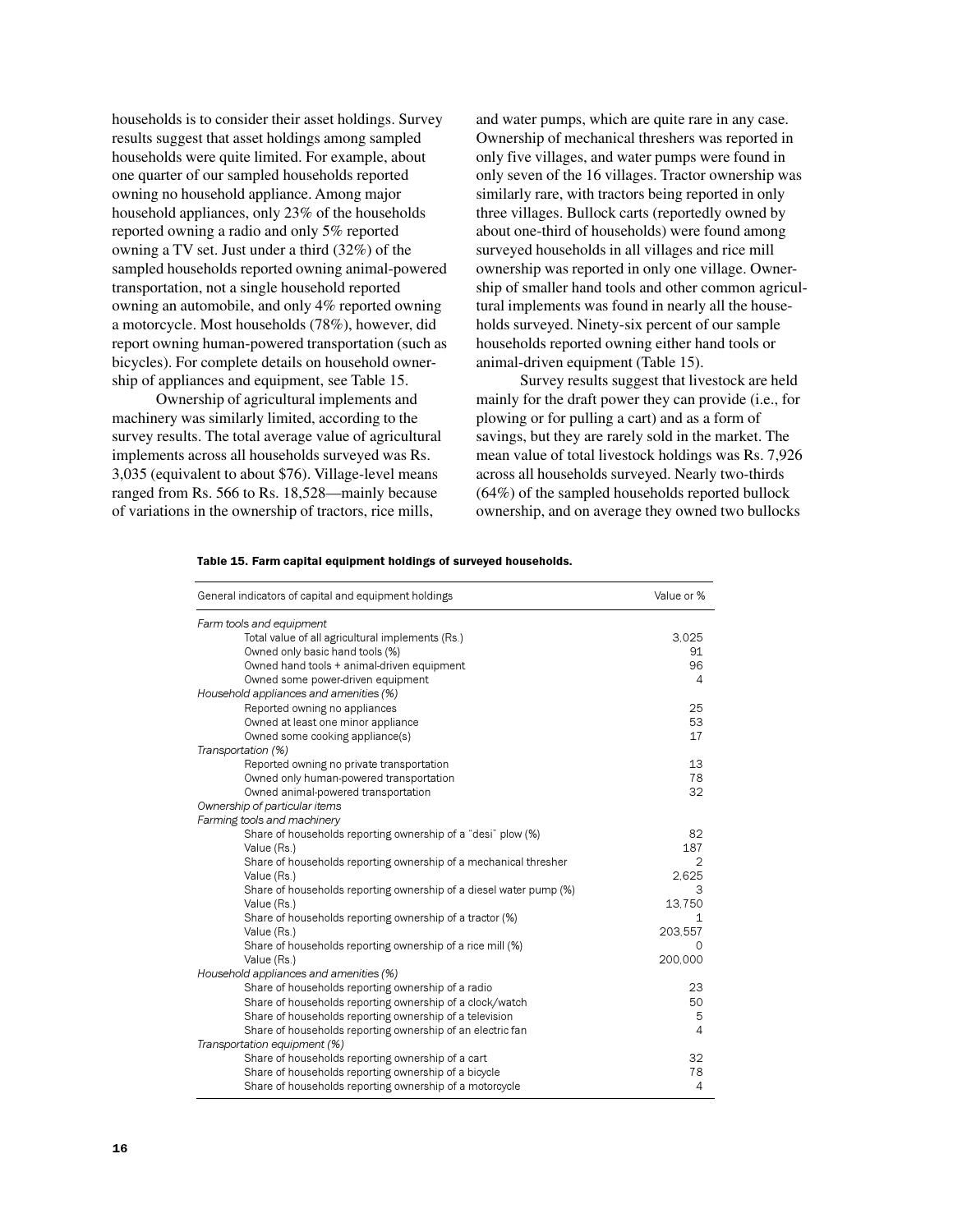per household. The reported ownership rate of other smaller livestock or poultry was lower but still significant. Surveyed households reported owning goats, chickens, buffalos, cows, and calves at rates of 46%, 16%, 15%, 39%, and 11%, respectively (Table 16).

#### Other indicators of household welfare

Apart from the level of household income and asset holdings, the living standard can also be measured by household satisfaction of basic needs. In terms of access to education, results from the 1991 census show that the incidence of illiteracy in the area was high: 65% in Purulia and 80% in Giridih.<sup>3</sup> The average years of schooling among the household

Table 16. Average livestock holdings of surveyed farms. Total value of current livestock holdings is Rs. 7,926.

| Type of livestock                              | Number or % |
|------------------------------------------------|-------------|
| Share of households reporting owning a bullock | 64%         |
| Number owned                                   | 21          |
| Share of households reporting owning a chicken | 16%         |
| Number owned                                   | 3.8         |
| Share of households reporting owning a pig     | 3%          |
| Number owned                                   | 29          |
| Share of households reporting owning a goat    | 46%         |
| Number owned                                   | 28          |
| Share of households reporting owning a cow     | 39%         |
| Number owned                                   | 2.2         |
| Share of households reporting owning a calf    | 11%         |
| Number owned                                   | 2.0         |
| Share of households reporting owning a buffalo | 15%         |
| Number owned                                   | クク          |

#### Table 17. Access to electricity and water by village.

heads was 3.6 years, with Purulia again displaying better levels of educational attainment than Giridih (3.9 years in Purulia versus 3.4 in Giridih).

Access to other basic public services also appears low, according to survey results (see Table 17). Less than 12% of the sampled households had access to electricity. In seven of the 16 surveyed villages, none of the sampled households had access to electricity. Among the nine other villages, the proportion of households with access to electricity ranged from 3% to 33%. The source of drinking water for the majority of households is dug wells (54%), but other sources include tube wells (20%), "tanks" (ponds) (9%), rivers (8%), temporary dug wells (5%), and the tap (piped-in water) (2%) (Table 18). On average, households reported that a walk of 11.4 minutes is required to reach their nearest source of water. This represents a significant labor burden on female members of the household, who are principally responsible for fetching water for household needs. These travel times vary markedly across surveyed villages, with a low of 4.5 minutes in Parsatanr village, where most households have access to dug wells, and a high of 27 minutes in Palkia, where the only water source for most of the households is a neighboring river (Table 17). The inaccessibility of most of the surveyed villages, as mentioned earlier, also suggests that access to other public services (e.g., health care, legal institutions, social welfare) is difficult and time-consuming.

| Village                  | District | Percentage of households<br>with access to electricity | Average travel time<br>to reach water source (min.) |
|--------------------------|----------|--------------------------------------------------------|-----------------------------------------------------|
| Charak Patla             | Giridih  | 0                                                      | 13.8                                                |
| Fateha                   | Giridih  | 0                                                      | 9.3                                                 |
| Fulchi                   | Giridih  | 0                                                      | 9.9                                                 |
| Luppi                    | Giridih  | 0                                                      | 9.2                                                 |
| Mangodih                 | Giridih  | 0                                                      | 9.6                                                 |
| Naitanr                  | Giridih  | 0                                                      | 12.0                                                |
| Palkia                   | Giridih  | 3                                                      | 26.6                                                |
| Parsatanr                | Giridih  | 31                                                     | 4.5                                                 |
| Simulia                  | Purulia  | 3                                                      | 13.7                                                |
| Baligara                 | Purulia  | 27                                                     | 12.1                                                |
| Kalidaha                 | Purulia  | 18                                                     | 6.5                                                 |
| Kumardi                  | Purulia  | 24                                                     | 15.6                                                |
| Patharkata               | Purulia  | 12                                                     | 14.1                                                |
| Tilaboni                 | Purulia  | $\circ$                                                | 10.1                                                |
| Gokulnagar               | Purulia  | 32                                                     | 7.7                                                 |
| Sarjumhato               | Purulia  | 29                                                     | 9.5                                                 |
| Giridih District average |          | 5                                                      | 11.7                                                |
| Purulia District average |          | 18                                                     | 11.2                                                |
| All villages             |          | 12                                                     | 11.4                                                |

 $^{\rm 3}$  Although India carried out a census in 2001, results at the state and district level for eastern states are not yet available.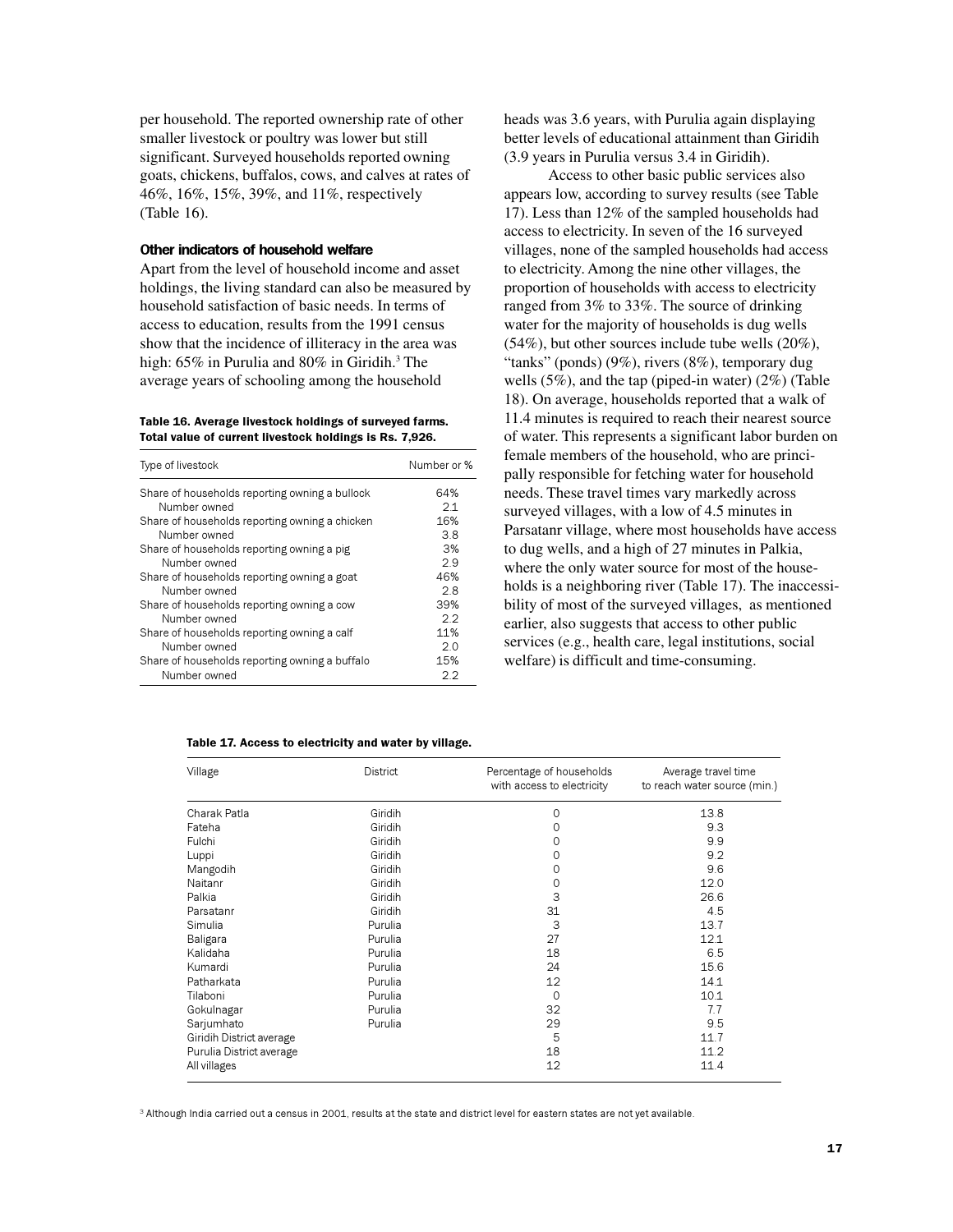## Sources of household income

*Role of nonagricultural income.* Diversification of income sources is one of the most prevalent household strategies for coping with risk and vulnerability in rural areas with less favorable economic and agroclimatic conditions. The adoption of income diversification strategies seems clearly apparent among the farm households surveyed for this study, and is displayed in the diversification of employment in which families apply their labor and in household agricultural activities.

Looking at the primary occupation of workingage household members reported in our Purulia survey (data on primary and secondary occupations of household members were not obtained in Giridih), the most commonly observed occupation is "unpaid family labor on family farm," which was reported by 50% of the total individuals across the surveyed households that reported having a principal occupation. The next most common principal occupation of surveyed individuals was miner (20%), followed by casual day laborer (10%) and paid full-time or parttime agricultural laborer (4%). For secondary occupations, the most frequently reported occupations were, again, unpaid family labor on family farm (45%), casual day laborer (19%), and paid full-time or parttime agricultural laborer (13%) (Table 19). These results suggest that the economic activities of our sampled households are largely dominated by unpaid family labor on family farms and in agriculturally related jobs, but also show that there is significant diversity in the occupational activities of surveyed households. This diversity is even clearer when we examine this issue from the perspective of the share of household income derived from different types of employment (see the discussion below). Results make clear that the share of the households engaged in formal labor markets is relatively low—a little more than one-third of the male workers (35%) and onequarter of the female workers (28%) reported being employed in wage-paying jobs according to our survey. Table 19 summarizes the full survey results regarding the principal and secondary occupations of individuals surveyed.

Table 18. Sources of drinking water for surveyed households.

| Source                   | Dug well | Tube well | River | Community<br>tank | Temporary<br>dug well | Tap | Own tank | Other |
|--------------------------|----------|-----------|-------|-------------------|-----------------------|-----|----------|-------|
| % share of<br>households | - 54     | 20        |       |                   | b                     |     |          | చ     |

| Table 19. Primary and secondary occupations of workers from surveyed households. |
|----------------------------------------------------------------------------------|
|----------------------------------------------------------------------------------|

| Primary occupation category                              | Total<br>frequency | %    | Secondary occupation category                            | Total<br>frequency | %    |
|----------------------------------------------------------|--------------------|------|----------------------------------------------------------|--------------------|------|
| Family labor (unpaid) working on family's farm           | 555                | 49.6 | Family labor (unpaid) working on family's farm           | 232                | 45.0 |
| Family labor (paid) working on family's farm             | 4                  | 0.4  | Permanent (year-round) full-time agricultural            | $\overline{2}$     | 0.4  |
| Permanent (year-round) full-time agricultural<br>laborer | 9                  | 0.8  | laborer<br>Permanent (year-round) part-time agricultural | 65                 | 12.6 |
| Permanent (year-round) part-time agricultural            | 42                 | 3.8  | laborer                                                  |                    |      |
| laborer                                                  |                    |      | Part-time worker in industry/manufacturing               | 1                  | 0.2  |
| Full-time service worker in private sector               | 21                 | 1.9  | Full-time service worker in private sector               | 3                  | 0.6  |
| Part-time service worker in private sector               | $\overline{2}$     | 0.2  | Part-time service worker in private sector               | $\overline{2}$     | 0.4  |
| Full-time service worker in public sector                | 24                 | 2.1  | Self-employment in small-scale manufacturing             | 31                 | 6.0  |
| Part-time service worker in public sector                | $\mathbf{1}$       | 0.1  | Merchant                                                 | 24                 | 4.7  |
| Artisan/craftsperson                                     | $\overline{2}$     | 0.2  | Grocery shop                                             | 2                  | 0.4  |
| Self-employment in small-scale manufacturing             | 20                 | 1.8  | Construction worker (houses, buildings, roads)           | $\overline{2}$     | 0.4  |
| Grocery shop                                             | 9                  | 0.8  | Worker in mining                                         | 31                 | 6.0  |
| Merchant                                                 | 32                 | 2.9  | Transportation worker                                    | 4                  | 0.8  |
| Worker in mining                                         | 225                | 20.1 | Homemaker                                                | 3                  | 0.6  |
| Occasional nonagricultural job                           | 2                  | 0.2  | Retired/receiving pension                                | 5                  | 1.0  |
| Transportation worker                                    | 5                  | 0.4  | Other (private tutor)                                    |                    | 1.4  |
| Homemaker                                                | 9                  | 0.8  | Doctor                                                   | $\overline{2}$     | 0.4  |
| Handicapped or suffering illness                         | 6                  | 0.5  | Daily laborer                                            | 100                | 19.4 |
| Retired/receiving pension                                | 24                 | 21   |                                                          |                    |      |
| Unemployed                                               | 4                  | 0.4  |                                                          |                    |      |
| Other (private tutor)                                    | 8                  | 0.7  |                                                          |                    |      |
| Doctor                                                   | 6                  | 0.5  |                                                          |                    |      |
| Daily laborer                                            | 107                | 9.6  |                                                          |                    |      |
| Singer                                                   | $\overline{2}$     | 0.2  |                                                          |                    |      |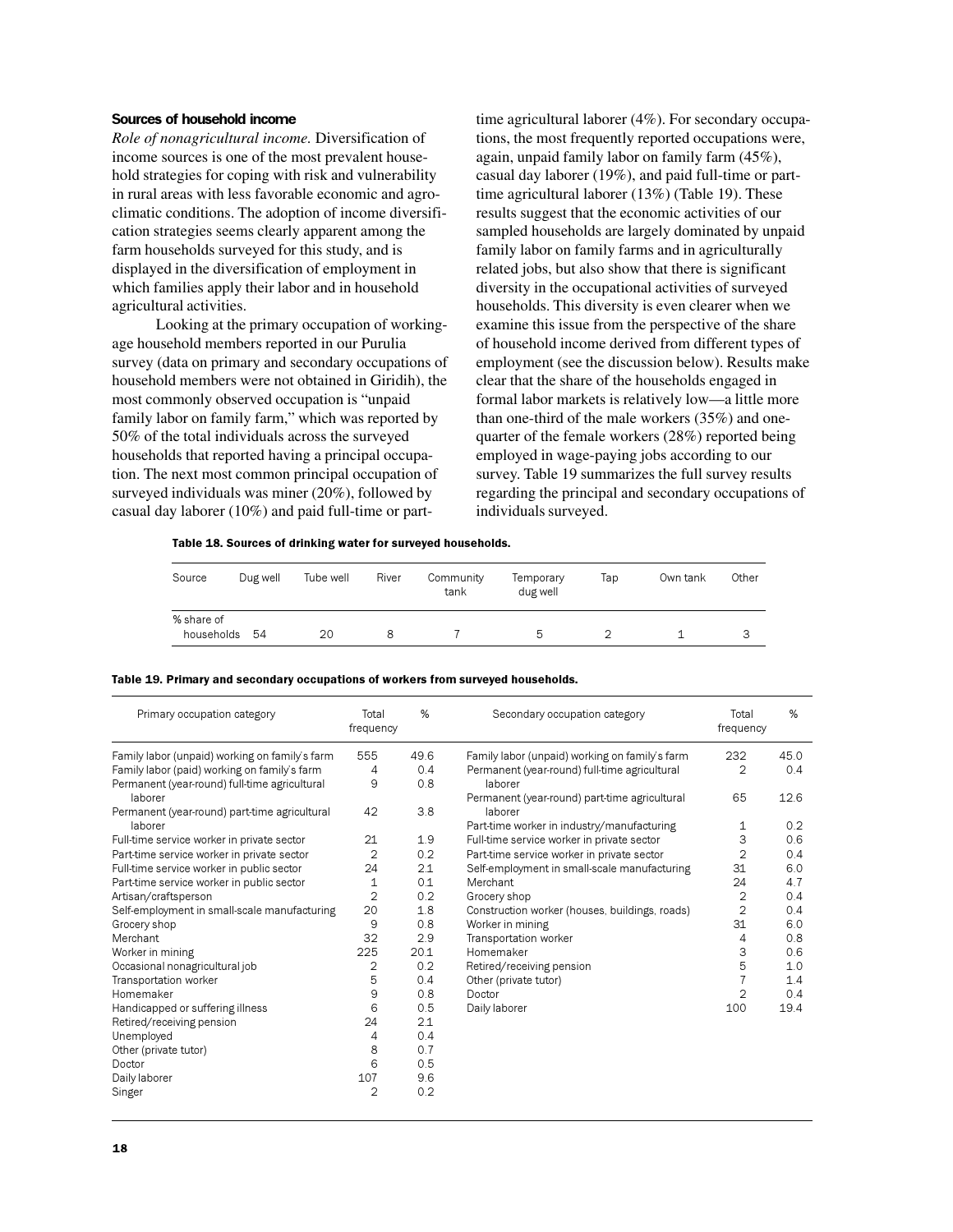Despite the predominance of agricultural employment in terms of the reported frequencies of the primary and secondary occupations of surveyed household members, nonagricultural income plays an important role in its contribution to household income. As mentioned earlier, with the exception of the relatively small-scale barhi plots, most plots are left fallow after the monsoon season, which frees household labor for nonagricultural income–generating activities outside the monsoon season, or to engage in part-time nonagricultural activities during the growing season. Households surveyed reported engaging in a wide variety of nonagricultural income– earning activities. Eighty-three percent of the sampled households are engaged in some kind of nonagricultural employment (Table 11). Considered alongside the high share of household workers mentioning work on the family farm as their primary (or secondary) occupation, this indicates that most households work their farms on a part-time or seasonal basis.

Nonagricultural income, although rarely the main employment of workers in surveyed households,<sup>4</sup> represented an important share of total household income. Averaged across all households, nonagricultural income sources contribute 39% of the total (gross) household income. This share is roughly the same as the share of the income contribution by crop production (38%) when the value of agriculture is estimated considering the imputed market value of crops produced and consumed on the family farm (36%) as well as income from sales of farm output (only 2%). The imputed value of household income from livestock and animal/poultry raising provided less than one-fifth of family income, averaging a 15% share (including both the imputed value of home consumption and market sales) across all surveyed households. The remaining income reportedly came from a variety of miscellaneous sources, and accounted for only 3% of total gross income when averaged across all households surveyed (Table 11).

The figures cited in the previous paragraph refer to broad averages across all households in the two districts and 16 villages where the survey was conducted. However, both the average share of nonagricultural income and the types of nonagricultural economic activities households engaged in varied widely across villages. The village-level average share of nonagricultural income ranges widely between a low of 19% in Charak Patla village in Giridih and a high of 55% in Parsatanr village in Giridih and Gokulnagar village in Purulia (Table 14). In some villages, household self-employment (or small household enterprises) such as rope making,

construction, masonry, coal mining, brick making, making tobacco products (such as *bidi*), and the production of bamboo crafts (e.g., baskets) represents an important source of income. Income from off-farm employment is a more important source of nonagricultural income in other villages. The most typical type of off-farm nonagricultural employment reported among workers from surveyed households involved work as casual day laborers in the service sector (e.g., rickshaw puller, construction laborer, soil cutting, tea stall, and other types of shop employee). A common feature of both the on- and off-farm nonagricultural activities that surveyed households engaged in was the high labor intensity and relatively low labor productivity of these jobs, which were associated with low levels of earnings from these jobs. However, a relatively small number of workers were employed full-time in stable nonagricultural jobs such as agricultural extension, railway workers, schoolteachers, and employees at mining companies (in Giridih), and employment in these jobs was associated with higher levels of remuneration. In some surveyed villages, seasonal migration of workers to other rural areas under irrigation or that enjoy a longer rainfed growing season provided an important source of seasonal employment and household income (see Table 11 for details). Instances of families sending seasonal migrants to major cities such as Delhi, Bombay, and Kolkata were also observed in the survey results.

The importance of nonagricultural income for many households in the area suggests that any technological intervention in agriculture (especially innovations involving cultivation during the winter season) needs to take into account the opportunity costs of labor in nonagricultural activities. The existing patterns of nonmonsoon season employment or migration suggest that the introduction of agricultural activities in fallowed fields is unlikely to be adopted unless the returns to labor are at least as high and as secure as those currently available through nonagricultural employment or migration to agricultural jobs elsewhere. At the same time, the low productivity (thus low return) of most nonagricultural economic activities observed in the area suggests that farm households perceive the potential returns from agricultural production—once subsistence needs have been satisfied—to be very low given present biophysical and socioeconomic conditions in the area.

*Rice in household income.* The total gross imputed value of rice produced by surveyed households averaged a 35% share of the total gross household income across all households in the sample (see

4 Workers employed by mining companies, however, are a major exception, as we can see in Table 19.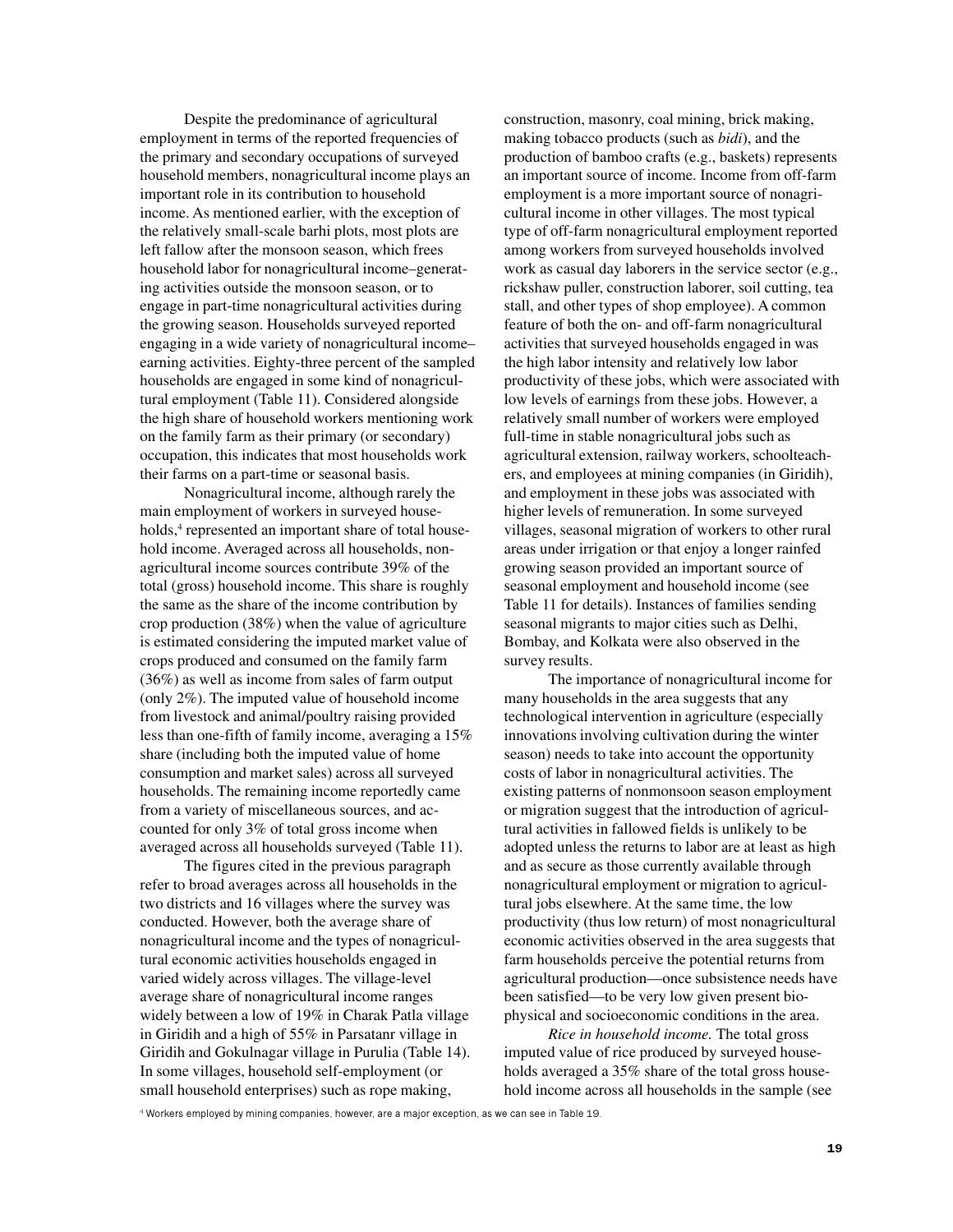Table 11). The importance of rice income to the household's overall income was positively correlated with the size of landholdings. The share of gross rice income in the total household gross income among the landless, marginal, small, medium, and large farmers was 6%, 31%, 46%, 51%, and 60%, respectively (see Table 20).

However, the relatively small average share of total gross income derived from rice (especially among the smaller landholders) carries important policy implications vis-à-vis efforts to improve the standard of living among poor households in the study area. It suggests that efforts to increase rice productivity alone are unlikely to contribute greatly to poverty reduction. Given the relatively high share of nonagricultural income in total household income among surveyed farms, a broader approach giving attention to ways of improving labor productivity in nonagricultural work, as well as improving rice cultivation and converting farming activities to the cultivation of higher-value crops, is needed to substantially improve household income. This point can be made clear by engaging in a small thought experiment. Let us assume that the average yield of rice could be doubled without increasing the level of any input (including labor)—a pure 100% rise in technical efficiency, and keeping nonrice income at current levels. Under this unrealistic scenario, the average per capita income of individuals in surveyed households would increase by only about 30% (from Rs. 4,018 to Rs. 5,273). The estimated poverty incidence (based on per capita gross income) would fall from 60% to 53%—a modest 12% reduction. In reality, dramatic increases in rice yields of this magnitude are largely unknown and the yield increases that have been achieved have been induced by technological innovations accompanied by increased input use (e.g., fertilizer, labor), or by moving from monocropping to double cropping. Even if new rice

Table 20. Income sources and poverty of surveyed households by size of farm.

| Landholding class               | Per capita<br>gross income<br>(Rs.) | Poverty<br>incidence<br>(%) | Share of<br>nonagri-<br>cultural<br>income<br>(% ) | Share of<br>rice<br>income<br>(%) |
|---------------------------------|-------------------------------------|-----------------------------|----------------------------------------------------|-----------------------------------|
| Landless                        | 3.092                               | 69                          | 64                                                 | 6                                 |
| Marginal farmers                | 3.340                               | 69                          | 42                                                 | 31                                |
| Small farmers                   | 4.441                               | 52                          | 30                                                 | 46                                |
| Medium farmers                  | 5.629                               | 41                          | 22                                                 | 51                                |
| Large farmers<br>Average across | 11.536                              | 15                          | 23                                                 | 60                                |
| all classes                     | 4.018                               | 60                          | 39                                                 | 35                                |

technologies (both new varieties and cropping practices) enabled double cropping in the study area, adoption would be contingent upon households being able to secure needed inputs and profitably market the surplus rice, and returns would need to be higher than those from the low-productivity nonagricultural activities in which many are now engaged.

An alternative route for improving the welfare of poor households in the study area would be to focus on technological innovations that increase rice productivity in ways that release household labor and land resources for nonrice agricultural production and/or for nonagricultural activities but that enable households to more easily fulfill their subsistence demand for rice. Assessing the potential of such alternatives, however, demands a much more in-depth analysis than what is used in this introductory report. Nonetheless, the preliminary conclusion that even a dramatic yield increase in rice production *alone* would be unlikely to reduce rural poverty in eastern India, given the relatively small share of rice income among the poor in the area, provides a strong working hypothesis that could be explored in subsequent analysis.

## Social and institutional influences on household choices and outcomes

### Caste system

Ethnically, the Chhotanagpur Plateau lies in what is commonly referred to as the *tribal belt* of eastern India because of the high proportion of individuals from scheduled tribes (ST) and scheduled castes (SC) in the population. Under Indian law, citizens from ST or SC are eligible for targeted public assistance and political representation in state and federal legislatures of ST and SC is guaranteed. These measures are intended to remedy past discrimination against ST and SC and to facilitate full participation of ST/SC members in the economy and polity.

Across the sampled villages, households of ST or SC background constitute an average of one-third of all households surveyed. The share of ST families was higher in Purulia than in Giridih, whereas the share of SC families was higher in Giridih than in Purulia (see Table 21). In general, survey results suggest that villages in Giridih tend to be more segregated (or to have more homogeneous populations defined in terms of their caste background), whereas villages in Purulia had more heterogeneous populations in terms of caste composition.

There was wide variation in the share of ST/ SC families across the sampled villages. Categorizing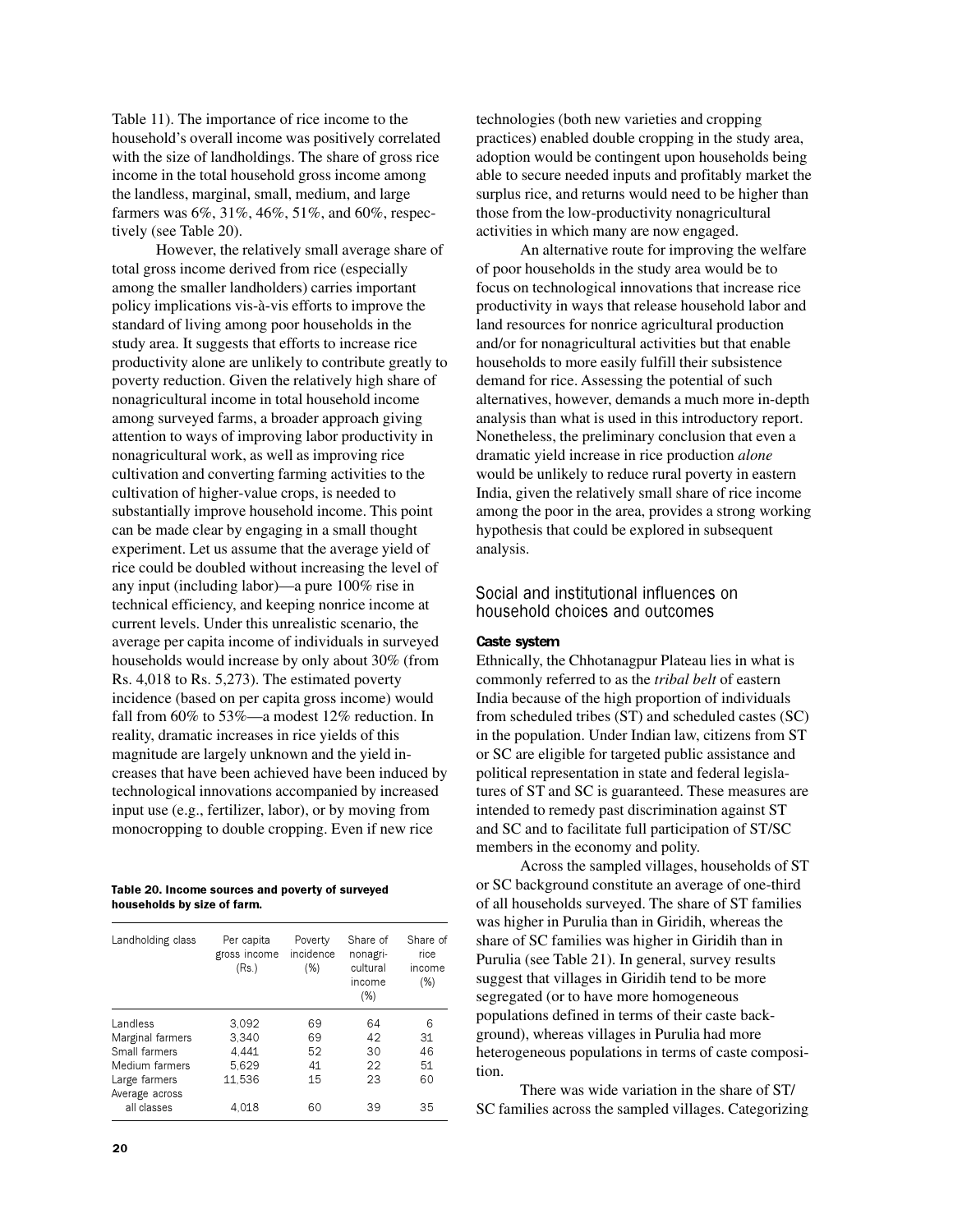surveyed households into four caste groups: ST, SC, other backward castes (OBC), and other castes (OC)—which includes all higher castes, we observe that, in two villages (Charak Patla and Palkia), the entire population of households surveyed came from ST families. Both of these villages are in Giridih District. Two other villages (Fateha and Parsatanr both in Giridih) were exclusively inhabited by households of SC and OBC backgrounds. At the other extreme, other surveyed villages displayed a high degree of heterogeneity in the caste background of the inhabitant households. Three villages (Baligara and Pathor Kata in Purulia, and Luppi in Giridih) had no single dominant caste category among the households

interviewed (Table 21). However, even in villages with heterogeneous castes, residential segregation according to caste was observed. For an illustration of this, see Figure 6, which shows the physical separation of families of different caste backgrounds across *tolas* (or subvillage clusters) in Luppi village. It is also noteworthy that *tolas* dominated by ST families tended to occupy more marginal lands, with many farm plots located on unproductive marginal upland.

Other villages represent intermediate cases involving villages whose inhabitants came predominantly from OC households (Fulchi and Naitanr villages in Giridih) or a mix of SC or OBC dominant villages with significant representation of other caste

| Village                 | Scheduled<br>tribe | Scheduled<br>caste | Other<br>backward<br>caste | Other<br>caste | Village          | Scheduled<br>tribe | Scheduled<br>caste | Other<br>backward<br>caste | Other<br>caste |
|-------------------------|--------------------|--------------------|----------------------------|----------------|------------------|--------------------|--------------------|----------------------------|----------------|
|                         |                    | $(\%)$             |                            |                |                  |                    | (%)                |                            |                |
| Overall                 | 18                 | 14                 | 49                         | 20             |                  |                    |                    |                            |                |
| <b>Giridih District</b> | 9                  | 26                 | 45                         | 21             | Purulia District | 19                 | 10                 | 52                         | 19             |
| Charak Patla            | 95                 | 5                  | 0                          | 0              | Baligara         | 11                 | 11                 | 57                         | 22             |
| Fateha                  | 0                  | 8                  | 89                         | 3              | Gokulnagar       | 0                  | 12                 | 65                         | 24             |
| Fulchi                  | 26                 | 3                  | 6                          | 65             | Kalidaha         | 3                  | 29                 | 53                         | 15             |
| Luppi                   | 23                 | 14                 | 54                         | 9              | Kumardi          | 24                 | З                  | 65                         | 9              |
| Mangodih                | 0                  | 14                 | 60                         | 26             | Pathor Kata      | 9                  | 15                 | 24                         | 53             |
| Naitanr                 | $\mathbf 0$        | 14                 | 29                         | 57             | Sarjamhato       | 3                  | 24                 | 65                         | 9              |
| Palkia                  | 94                 | 6                  | $\Omega$                   | 0              | Simulia          | 0                  | 6                  | 79                         | 15             |
| Parsatanr               | 0                  | 3                  | 97                         | 0              | Tilabani         | 26                 | 56                 | 12                         | 6              |



Fig. 6. Caste-based residential segregation in rural villages: example of Luppi village in Giridih District.

#### Table 21. Castes of families surveyed by village.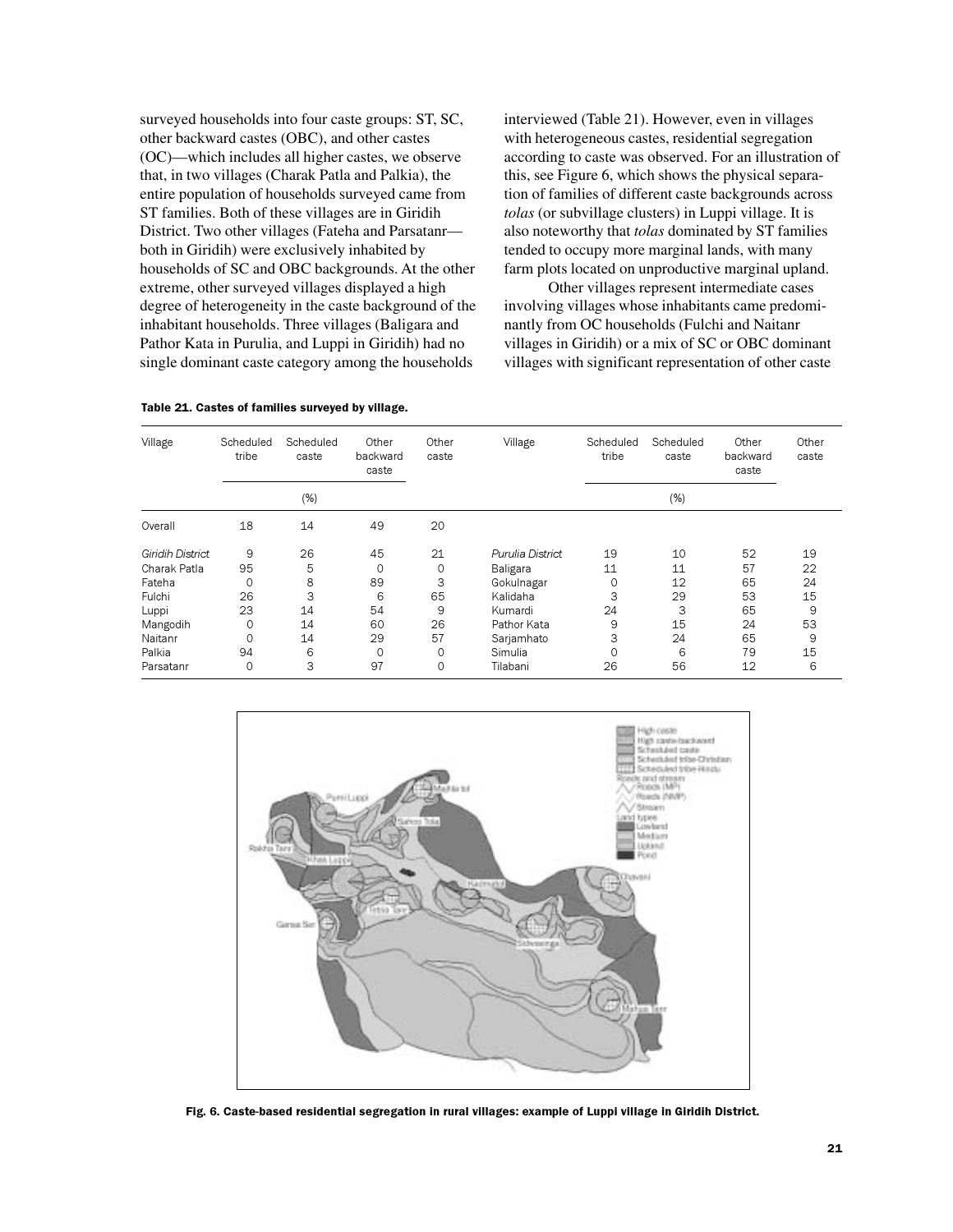groups (see Box 1 for a complete characterization of the caste composition of the surveyed villages).

The relationships between a household's caste affiliation or the caste structure of a village and various economic outcomes appear complex. While one might expect that households from higher castes would have higher income or enjoy a higher standard of living, only some indicators present in our survey data suggest that this is the case, while other indicators suggest that less advantaged castes enjoy better economic outcomes. As expected for example, none of the large farm households belonged to scheduled castes, and the share of households from the scheduled caste background tended to be higher among the landless and marginal farmers than among the small

### Box 1. Typology of villages by caste composition

- 1. Tribal villages (Charak Patla and Palkia in Giridih District)
- 2. All-caste villages (Luppi Village in Giridih, and Baligara and Pathor Kata in Purulia)
- 3. SC-/OBC-dominated villages with some OC (Mangodih in Giridih, and Simulia, Kalidaha, Gokulnagar, and Sarjamhato in Purulia)
- 4. SC-/OBC-only villages (with a single OC) (Fateha and Parsatanr in Giridih)
- 5. SC-/OBC-dominated villages with a few ST and one OC (Kumardi and Tilaboni in Purulia)
- 6. OC-dominated villages: Fulchi (mainly OC with some ST) and Naitanr (OC with some SC/OBC), Giridih only

or medium farmers (see Table 22). Within villages, we would expect some association between landholding size and caste, that is, that higher castes would control larger landholdings. This tendency was observed to some extent in Giridih but not in Purulia (see Table 23 for complete results).

Overall, the correlation between landholding size class and caste was not particularly strong in our survey data. Considering the overall size of landholdings (regardless of land type), the majority of sampled households belonged to the three smaller landholding classes (i.e., landless, marginal, or small), regardless of their caste affiliation. Households with an OC background were not significantly more likely than families from lower castes to own larger land areas. For example, in Purulia District, the average landholding size among OC households was about 0.8 ha, which was larger than the average landholdings of ST or SC households, but was smaller than the average landholdings of OBC households in the district. In Giridih, the average landholding size among OC households was larger than the average landholdings of SC households, but was close in size to the average landholdings of ST or OBC caste households (Table 22).

When land is considered in terms of its agricultural potential, however, a slightly different picture emerges. Survey results show a systematic tendency of greater average size of lowland held by OC households in Giridih District (roughly 0.4 ha) vis-à vis the amount of lowland owned by households from the disadvantaged castes (Table 24). This tendency was not observed in Purulia, so this supports the conventional wisdom that disadvantaged castes tend to suffer greater marginalization in the more traditional Giridih District (formerly Bihar state).<sup>5</sup>

|                                                                   |                    | Giridih            |                            |                |                    | Purulia            |                            |                |  |  |  |  |  |  |
|-------------------------------------------------------------------|--------------------|--------------------|----------------------------|----------------|--------------------|--------------------|----------------------------|----------------|--|--|--|--|--|--|
| District<br>Landholding<br>class<br>Landless<br>Marginal<br>Small | Scheduled<br>caste | Scheduled<br>tribe | Other<br>backward<br>caste | Other<br>caste | Scheduled<br>caste | Scheduled<br>tribe | Other<br>backward<br>caste | Other<br>caste |  |  |  |  |  |  |
|                                                                   | 35                 | 5                  | 45                         | 15             | 31                 | 23                 | 14                         | 31             |  |  |  |  |  |  |
|                                                                   | 9                  | 23                 | 44                         | 24             | 22                 | 11                 | 51                         | 16             |  |  |  |  |  |  |
|                                                                   | 4                  | 32                 | 49                         | 15             | 11                 | 4                  | 68                         | 17             |  |  |  |  |  |  |
| Medium                                                            | 4                  | 42                 | 35                         | 19             | 15                 | 0                  | 60                         | 25             |  |  |  |  |  |  |
| Large                                                             | 0                  | 22                 | 44                         | 33             | 0                  | 0                  | 100                        | 0              |  |  |  |  |  |  |

#### Table 22. Caste composition (%) by landholding class by district.

 $^{\rm 5}$  Medium land has the potential to grow more than one crop in an agricultural year, but lowland tends to be the most productive if we consider the rice crop only, which is the common scenario of the area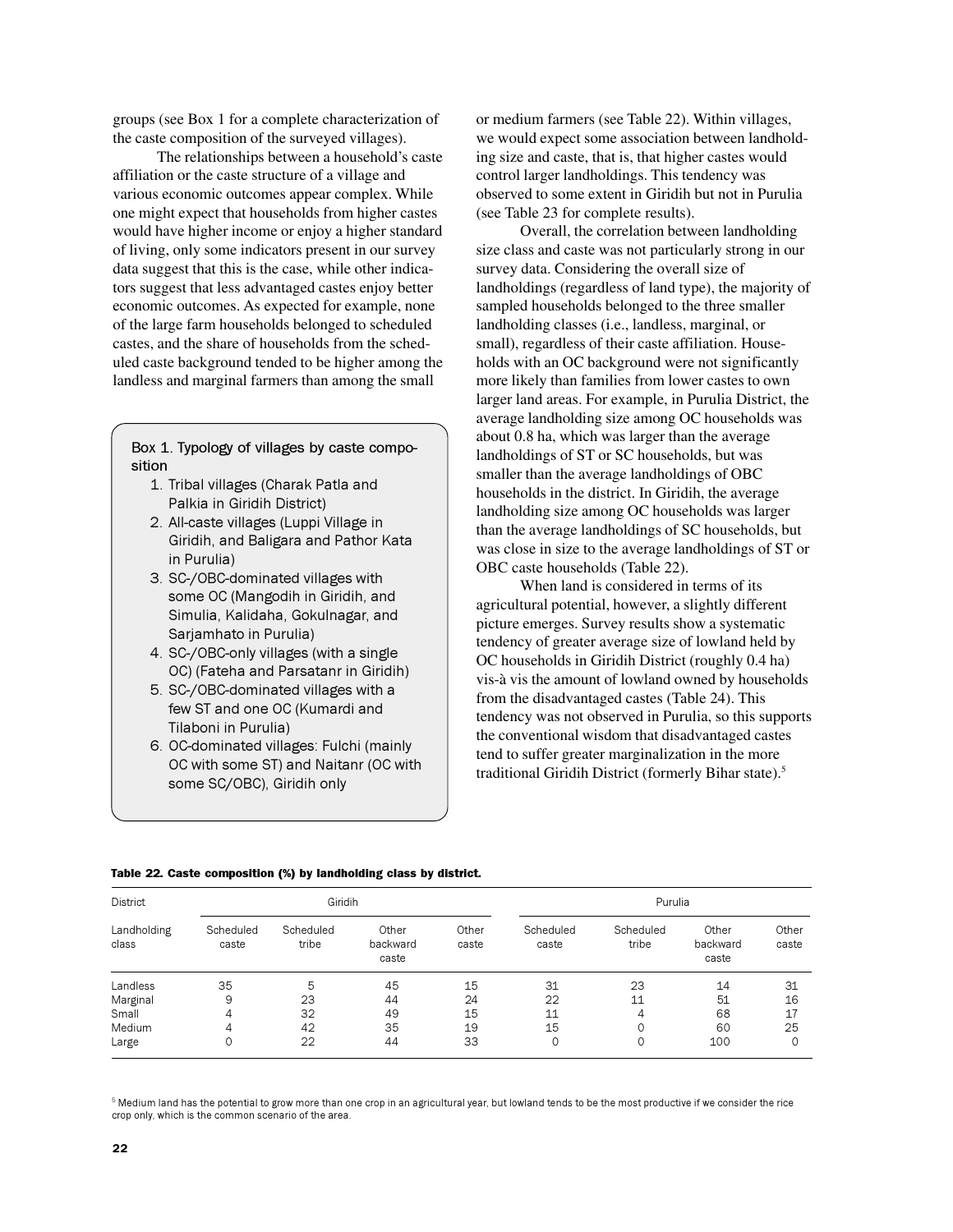| Land type                      |           |                          | Charak Patla     |                                                      |           |                          | Fateha   |     |                          | Fulchi   |          |          |           |           | Luppi    |          |           |                          | Mangodih |          |            | Naitanr                  |          |          |           |           | Palkia                   |          |          |           | Parsatanr  |            |                          |
|--------------------------------|-----------|--------------------------|------------------|------------------------------------------------------|-----------|--------------------------|----------|-----|--------------------------|----------|----------|----------|-----------|-----------|----------|----------|-----------|--------------------------|----------|----------|------------|--------------------------|----------|----------|-----------|-----------|--------------------------|----------|----------|-----------|------------|------------|--------------------------|
|                                | <b>SC</b> |                          | <b>ST</b><br>OBC | GEN                                                  | <b>SC</b> | ST                       | OBC      | GEN | <b>SC</b>                | ST       | OBC      | GEN      | <b>SC</b> | ST        | OBC      | GEN      | <b>SC</b> | ST                       | OBC      | GEN      | <b>SC</b>  | ST                       | OBC      | GEN      | <b>SC</b> | ST        |                          | OBC      | GEN      | <b>SC</b> | ST         | <b>OBC</b> | GEN                      |
| Giridih villages               |           |                          |                  |                                                      |           |                          |          |     |                          |          |          |          |           |           |          |          |           |                          |          |          |            |                          |          |          |           |           |                          |          |          |           |            |            |                          |
| Total land held (ha)           | 6.0       |                          | 3.8              |                                                      | 0.8       |                          | 4.0      | 26  | 0                        | 2.3      | 1.3      | 3.2      | 1.9       | 2.2       | 3.3      | 2.0      | 1.6       |                          | 3.1      | 3.5      | 1.2        |                          | 2.8      | 1.7      | $\Omega$  |           | 3.5                      |          |          |           |            | 1.0        |                          |
| Upland held (%)                | 2.3       |                          | 14               | -                                                    | 0.4       | $\overline{\phantom{a}}$ | 0.3      | 6.3 | 0                        | 0.8      | O        | 0.8      | 0.2       | 0.3       | 0.5      | 0.7      |           | ۰                        | 0.5      | 0.3      | 0.7        |                          | 0.5      | 0.8      | $\Omega$  |           | 1.1                      |          |          | 1.4       |            | 0.2        | $\overline{\phantom{a}}$ |
| Upland as % of total land      | 38        | 33                       |                  | $\overline{\phantom{a}}$                             | 43        | $\overline{\phantom{a}}$ | 10       | 24  | $\overline{\phantom{a}}$ | 45       | $\Omega$ | 20       | 6         | 8         | 15       | 27       | $\Omega$  | $\overline{\phantom{0}}$ | 13       | 08       | 50         |                          | 19       | 35       |           |           | 30                       |          |          | 69        |            | 25         | $\overline{\phantom{a}}$ |
| Barhi land held                | 0.2       |                          | 0.5              |                                                      | 0.0       | $\overline{\phantom{a}}$ | 0.6      | 7.5 | $\circ$                  | 0.3      | 0.5      | 0.5      | 0.3       | 0.5       | 0.5      | 0.2      | 0.3       | $\overline{\phantom{a}}$ | 0.8      | 0.5      | 0.2        |                          | 0.5      | 0.3      | $\Omega$  |           | 0.7                      |          |          | 0.6       |            | 0.4        | $\overline{\phantom{0}}$ |
| Barhi land as % of total land  | 3.0       | 13                       |                  |                                                      |           | $\overline{\phantom{0}}$ | 16       | 29  | $\overline{\phantom{a}}$ | 14       | 44       | 20       | 27        | 23        | 13       | 13       | 28        | $\overline{\phantom{a}}$ | 33       | 13       | 20         | $\overline{\phantom{a}}$ | 20       | 14       |           |           | 19                       |          |          | 31        |            | 50         |                          |
| Mid-upland held                | 1.5       |                          | 0.8              | -<br>$\overline{\phantom{0}}$                        | 0.2       | $\overline{\phantom{a}}$ | 2.1      | 2   | 0                        | 0.5      | 0.9      | 0.8      | 0.8       | 1.2       | 1.2      | 0.4      | 1.2       | ۰                        | 1.0      | 1.3      | 0.2        | $\overline{\phantom{a}}$ |          | 0.4      | $\Omega$  |           | 0.7                      |          |          |           |            | 0.2        | $\overline{\phantom{a}}$ |
| Mid-upland as % of total land  | 25        | 22                       |                  | $\overline{\phantom{a}}$                             | 34        | $\overline{\phantom{a}}$ | 55       | 8   | $\overline{\phantom{a}}$ | 19       | 56       | 25       | 41        | 57        | 40       | 25       | 66        | $\overline{\phantom{a}}$ | 29       | 44       | 24         |                          | 32       | 35       |           |           | 23                       |          |          |           |            | 16         | $\overline{\phantom{a}}$ |
| Medium land held               | 0.0       |                          | 0.04<br><b>.</b> | $\overline{\phantom{a}}$                             | 0         | $\overline{\phantom{a}}$ | 0.0      | 0   | 0                        | $\Omega$ | $\Omega$ | 0        | $\Omega$  | 0.2       | 0.7      | 0.2      | $\Omega$  | ۰                        | $\Omega$ | $\Omega$ | $\Omega$   | $\overline{\phantom{a}}$ | 0.2      | 0.0      | $\Omega$  |           | 0.1                      |          |          |           |            | 0.1        | $\overline{\phantom{a}}$ |
| Medium land as % of total land | 0.0       |                          | 10               |                                                      |           |                          |          | 0   | $\overline{\phantom{a}}$ | $\Omega$ | O        | $\Omega$ | $\Omega$  | 11        | 12       | 18       | $\Omega$  |                          | $\Omega$ | $\Omega$ | $\Omega$   |                          |          | 6        |           |           |                          |          |          |           |            | 2          |                          |
| Lowland held                   | 2.0       |                          | 1.1              | $\overline{\phantom{0}}$<br>$\overline{\phantom{a}}$ | 0.1       | $\overline{\phantom{0}}$ | 1.0      | 10  | 0                        | 0.6      | O        | 11       | 0.6       | 0.1       | 0.4      | 0.6      | 0.1       |                          | 0.9      | 1.4      | 0.1        |                          | 0.6      | 0.2      | $\Omega$  |           | 0.8                      |          |          |           |            | 0.2        |                          |
| Lowland as % of total land     | 33        | 31                       |                  |                                                      | 23        | $\overline{\phantom{a}}$ | 18       | 40  | $\overline{\phantom{a}}$ | 21       | O        | 35       | 26        |           | 20       | 17       | 6         | $\overline{\phantom{a}}$ | 25       | 35       | $\epsilon$ |                          | 22       | 11       |           |           | 26                       |          |          |           |            |            |                          |
|                                |           |                          |                  |                                                      |           |                          |          |     |                          |          |          |          |           |           |          |          |           |                          |          |          |            |                          |          |          |           |           |                          |          |          |           |            |            |                          |
|                                |           |                          | Simulia          |                                                      |           |                          | Baligara |     |                          | Kalidaha |          |          |           | Kumardi   |          |          |           | Patharkata               |          |          |            |                          | Tilaboni |          |           |           | Gokulnagar               |          |          |           | Sargumjato |            |                          |
|                                | <b>SC</b> | ST                       | OBC              | GEN                                                  | <b>SC</b> | ST                       | OBC      | GEN | <b>SC</b>                | ST       | OBC      | GEN      | <b>SC</b> | <b>ST</b> | OBC      | GEN      | <b>SC</b> | ST                       | OBC      | GEN      | <b>SC</b>  | ST                       | OBC      |          | GEN       | <b>SC</b> | ST                       | OBC      | GEN      | SC        | ST         | OBC GEN    |                          |
| Purulia villages               |           |                          |                  |                                                      |           |                          |          |     |                          |          |          |          |           |           |          |          |           |                          |          |          |            |                          |          |          |           |           |                          |          |          |           |            |            |                          |
| Total land held (ha)           | 0.6       |                          | -1.7             | 0.5                                                  | 1.2       | 1.3                      | 4.1      | 2.9 | 1.7                      | 1.2      | 3.2      | 2.4      | 2.3       | 1.3       | 3.6      | 2.7      | 1.3       | 0.9                      | 2.3      | 2.0      | 2.4        | 1.0                      | 2.2      |          | 2.0       | 0.1       | $\overline{\phantom{a}}$ | 3.4      | 1.3      | 0.2       | $\Omega$   |            | $2.6$ 1.6                |
| Upland held (ha)               | $\Omega$  |                          | 0.3              | 0.1                                                  | 0.2       | 0.5                      | 1.2      | 1.2 | 0.5                      | 0.5      |          | 0.6      | 0.3       | 0.3       | 0.5      | 0.4      | 0.2       | 0.40                     | 0.2      | 0.2      | 0.6        | 0.3                      | 0.6      |          | 0.5       | Ω         |                          | 0.4      | 0.0      | 0.1       | n          |            | $0.7$ 0.1                |
| Upland as % of total land      | $\Omega$  |                          | 18               | 6                                                    | 9         | 22                       | 30       | 34  | 18                       | 43       | 33       | 35       | 14        | 27        | 12       | 14       | 6         | 60                       |          | 10       | 24         | 23                       | 19       | 13       |           |           |                          | 13       | $\Omega$ | 40        |            | 29         | -3                       |
| Barhi land held                | $\Omega$  | ۰                        | $\Omega$         | 0                                                    | ი         |                          | 0        | 0   | $\Omega$                 | 0        | 0        | $\Omega$ | 0         | $\Omega$  | $\Omega$ | 0        | $\Omega$  | $\Omega$                 |          | 0        | $\Omega$   | $\Omega$                 | 0        | $\Omega$ |           | Ω         |                          | $\Omega$ | 0.0      | 0.0       | $\Omega$   |            | $0.0 \quad 0.0$          |
| Barhi land as % of total land  | $\Omega$  |                          | $\Omega$         | C                                                    | ი         |                          | $\Omega$ | O   | 0                        | 0        | $\Omega$ | $\circ$  | $\Omega$  | $\Omega$  | $\Omega$ | O        | $\Omega$  | $\Omega$                 | $\Omega$ | $\Omega$ | $\circ$    | $\Omega$                 | O        |          |           | O         |                          | $\Omega$ | $\Omega$ | 0.0       |            |            | $0.0\quad 0.0$           |
| Mid-upland held                | 0.3       | $\overline{\phantom{a}}$ | 0.7              | 0.3                                                  | 0.5       | 0.6                      | 1.2      | 0.6 | 0.6                      | 0.7      | 0.8      | 1.3      | 1         | 0.6       | 1.7      | $\Omega$ | 0.9       | 0.1                      | 1.3      | 1.3      | 0.9        | 0.5                      | 0.9      |          | 1.2       | 0.1       | $\overline{\phantom{0}}$ | 2.3      | 0.9      | 0.1       | n          |            | $0.8$ 0.4                |
| Mid-upland as % of total land  | 61        |                          | 42               | 76                                                   | 46        | 53                       | 26       | 23  | 33                       | 57       | 33       | 41       | 43        | 54        | 51       |          | 74        | 13                       | 71       | 65       | 44         | 55                       | 56       | 30       |           | 95        |                          | 74       | 81       | 39        |            | 31         | 28                       |
| Medium land held               | 0.1       |                          | 0.3              | 0.1                                                  | 0.5       | 0.1                      | 0.8      | 0.7 | 0.3                      | $\Omega$ | 0.5      | 0.2      | 0.2       | 0.1       | 0.7      | 2        | 0.2       | 0.40                     | 0.3      | 0.2      | 0.2        | 0.2                      | 0.4      |          | 0.1       | 0.0       | $\sim$                   | 0.4      | 0.4      | 0.0       | $\Omega$   |            | $0.4$ 1.1                |

Medium land as % of total land 17 – 15 6 37 8 19 24 11 0 18 10 7 4 17 72 13 27 9 11 9 15 14 5 5 – 9 19 5 – 17 69<br>Lowland held 0.1 – 0.4 0.1 0.1 0.2 1.0 0.3 0.4 0 0.9 0.3 0.8 0.4 0.9 0.4 0.0 0 0.5 0.4 0.6 0.0 0.3 0.3 0 – 0. Medium land as % of total land <sup>17</sup> – <sup>15</sup> <sup>6</sup> <sup>37</sup> <sup>8</sup> <sup>19</sup> <sup>24</sup> <sup>11</sup> <sup>0</sup> <sup>18</sup> <sup>10</sup> <sup>7</sup> <sup>4</sup> <sup>17</sup> <sup>72</sup> <sup>13</sup> <sup>27</sup> <sup>9</sup> <sup>11</sup> <sup>9</sup> <sup>15</sup> <sup>14</sup> <sup>5</sup> <sup>5</sup> – <sup>9</sup> <sup>19</sup> <sup>5</sup> – <sup>17</sup> <sup>69</sup> Lowland held 0.1 – 0.4 0.1 0.1 0.2 1.0 0.3 0.4 <sup>0</sup> 0.9 0.3 0.8 0.4 0.9 0.4 0.0 <sup>0</sup> 0.5 0.4 0.6 0.0 0.3 0.3 <sup>0</sup> – 0.2 0.0 0.1 <sup>0</sup> 0.7 0.0 Lowland as % of total land <sup>23</sup> – <sup>26</sup> <sup>13</sup> <sup>8</sup> <sup>17</sup> <sup>26</sup> <sup>19</sup> <sup>38</sup> <sup>0</sup> <sup>17</sup> <sup>14</sup> <sup>35</sup> <sup>16</sup> <sup>22</sup> <sup>14</sup> <sup>7</sup> <sup>0</sup> <sup>12</sup> <sup>14</sup> <sup>23</sup> <sup>4</sup> <sup>10</sup> <sup>7</sup> <sup>0</sup> – <sup>5</sup> <sup>0</sup> <sup>16</sup> – <sup>22</sup> <sup>0</sup>

#### Table 23. Average landholding size by land type, caste,<sup>a</sup> and village.

aSC = scheduled caste, ST = scheduled tribe, OBC = other backward caste, GEN = other caste.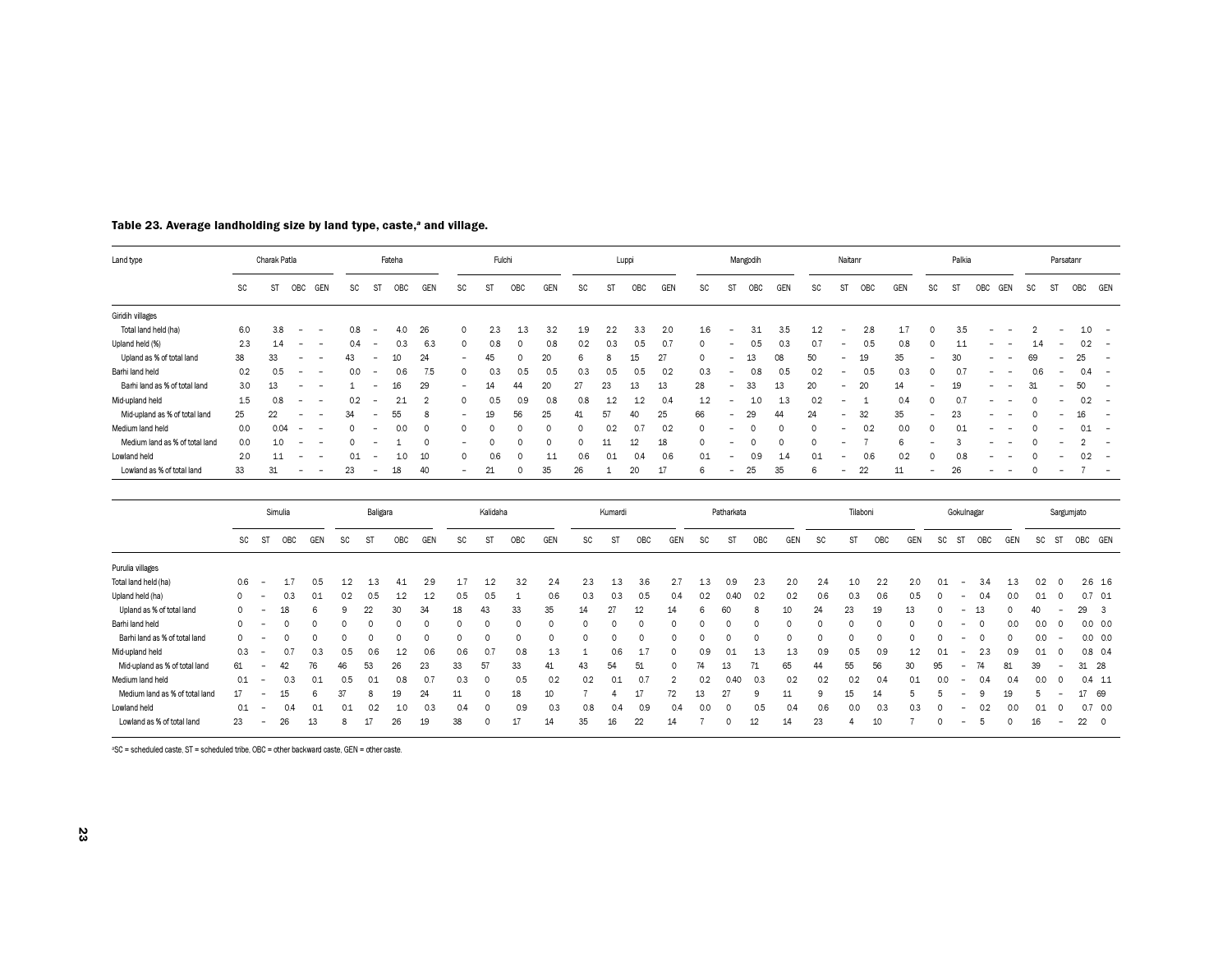## Size of landholdings and economic outcomes

A positive correlation existed between per capita or total gross income and landholding size among the surveyed farms. Similarly, poverty incidence was higher among households with smaller landholdings, but there was no difference in the level of poverty incidence between landless households and marginal farm households (see Table 20).

Survey results showed a positive correlation between landholding size and the total value of livestock held (see Table 25). A positive correlation also existed between landholding size and ownership of some appliances (e.g., radio, TV, electric fan) or a motorcycle. The share of households reporting

owning no appliances was from 20% to 30% across all landholding classes. Ownership of basic farm equipment (such as the *desi* plow) displayed relatively little variation across farm size, but households with larger landholdings were more likely to own power-driven equipment such as water pumps (see Table 26).

The agricultural practices used by surveyed families were observed to vary systematically depending on landholding size. The adoption of intercropping, use of irrigation in rice crops, and use of "modern" inputs or practices (e.g., application of chemical fertilizer or insecticides/pesticides on rice) all tended to be positively correlated with landholding

| Table 24. Average landholding size (by land type) and shares of land type held by caste and by district. |  |  |  |  |
|----------------------------------------------------------------------------------------------------------|--|--|--|--|
|----------------------------------------------------------------------------------------------------------|--|--|--|--|

| $\text{Caste}^a$ |        |       |                 |                | Average landholding size by land type (acre) |     |        |       |                 |                | Shares of land type owned (%) |       |  |  |  |  |  |  |  |  |
|------------------|--------|-------|-----------------|----------------|----------------------------------------------|-----|--------|-------|-----------------|----------------|-------------------------------|-------|--|--|--|--|--|--|--|--|
|                  | Upland | Barhi | Mid-up-<br>land | Medium<br>land | Lowland                                      | All | Upland | Barhi | Mid-up-<br>land | Medium<br>land | Lowland                       | Total |  |  |  |  |  |  |  |  |
| Giridih          |        |       |                 |                |                                              |     |        |       |                 |                |                               |       |  |  |  |  |  |  |  |  |
| <b>SC</b>        | 0.4    | 0.2   | 0.6             | 0.0            | 0.3                                          | 1.5 | 23     | 21    | 40              |                | 16                            | 100   |  |  |  |  |  |  |  |  |
| <b>ST</b>        | 1.1    | 0.6   | 0.8             | 0.1            | 0.8                                          | 3.3 | 30     | 17    | 26              | 3              | 24                            | 100   |  |  |  |  |  |  |  |  |
| OBC              | 0.4    | 0.5   | 11              | 0.2            | 0.6                                          | 2.7 | 14     | 29    | 35              | 4              | 16                            | 100   |  |  |  |  |  |  |  |  |
| <b>GEN</b>       | 0.8    | 0.5   | 0.8             | 0.0            | 1.0                                          | 3.1 | 24     | 16    | 31              | 3              | 26                            | 100   |  |  |  |  |  |  |  |  |

| Caste      | Average landholding size by land type (acre) |       |                 |                |         | Shares of land type owned (%) |        |       |                 |                |         |       |
|------------|----------------------------------------------|-------|-----------------|----------------|---------|-------------------------------|--------|-------|-----------------|----------------|---------|-------|
|            | Upland                                       | Barhi | Mid-up-<br>land | Medium<br>land | Lowland | All                           | Upland | Barhi | Mid-up-<br>land | Medium<br>land | Lowland | Total |
| Purulia    |                                              |       |                 |                |         |                               |        |       |                 |                |         |       |
| <b>SC</b>  | 0.4                                          | 0     | 0.6             | 0.2            | 0.3     | 1.5                           | 19     | 0     | 47              | 12             | 22      | 100   |
| <b>ST</b>  | 0.3                                          | 0     | 0.5             | 0.1            | 0.2     | 1.1                           | 31     | 0     | 48              | 11             | 8       | 100   |
| OBC        | 0.6                                          | 0.002 | 1.2             | 0.5            | 0.6     | 3.0                           | 21     | 0     | 45              | 15             | 19      | 100   |
| <b>GEN</b> | 0.3                                          | 0     | 0.9             | 0.5            | 0.2     | 1.9                           | 15     | 0     | 55              | 10             | 12      | 100   |

<sup>a</sup>SC = scheduled caste, ST = scheduled tribe, OBC = other backward caste, GEN = other caste.

| ltem                                            | Landless | Marginal | Small  | Medium | Large  |
|-------------------------------------------------|----------|----------|--------|--------|--------|
| Total value of current livestock holdings (Rs.) | 2.351    | 5.781    | 10.475 | 15.093 | 21.358 |
| Total income from sale of livestock (Rs.)       | 251      | 548      | 731    | 565    | 500    |
| Type of livestock                               |          |          |        |        |        |
| Share of households owning a bullock (%)        | 22       | 63       | 76     | 83     | 46     |
| Average number owned                            | 2.0      | 2.0      | 21     | 23     | 3.0    |
| Share of households owning a chicken (%)        |          | 12       | 19     | 35     | 54     |
| Average number owned                            | 3.0      | 2.8      | 41     | 4.6    | 5.0    |
| Share of households owning a pig (%)            | 4        | 1        |        | 0      | 8      |
| Average number owned                            | 2.0      | 2.5      | 3.4    |        | 1.0    |
| Share of households owning a goat (%)           | 29       | 43       | 52     | 63     | 62     |
| Average number owned                            | 1.9      | 23       | 2.9    | 4.5    | 4.5    |
| Share of households owning a cow (%)            | 18       | 32       | 49     | 63     | 54     |
| Average number owned                            | 1.7      | 1.9      | 2.3    | 31     | 2.4    |
| Share of households owning a calf (%)           | 2        | 8        | 13     | 28     | 23     |
| Average number owned                            | 1.0      | 1.8      | 1.8    | 2.5    | 17     |
| Share of households owning a buffalo (%)        | 4        |          | 25     | 33     | 54     |
| Average number owned                            | 1.5      | 1.9      | 2.2    | 21     | 3.4    |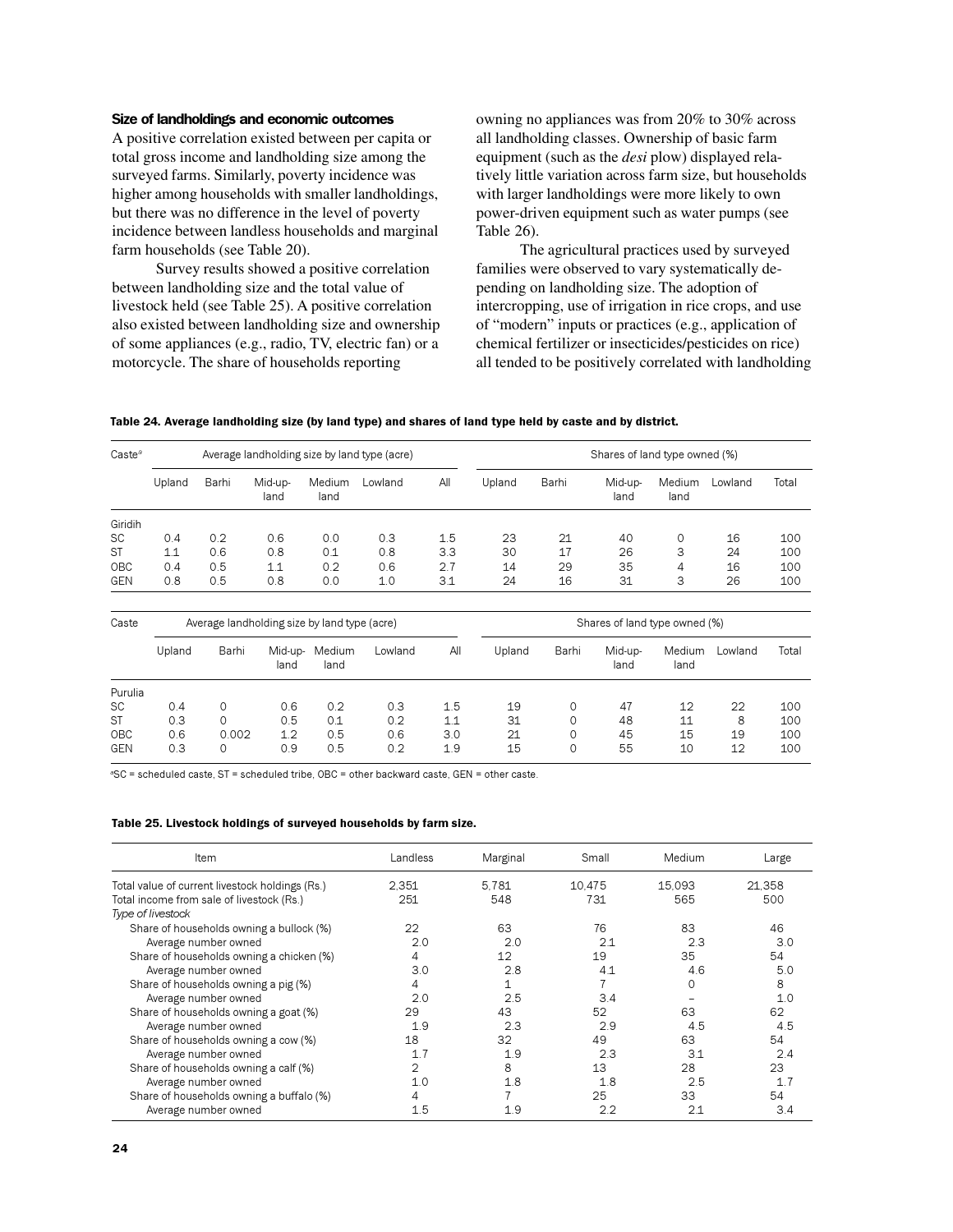size. Nevertheless, there was little systematic relationship between landholding size and many other agricultural practices. In particular, no relationship was found between landholding size and the adoption rate of HYVs. These observations suggest that landholding size (unadjusted for land quality) was a poor measure of the agricultural potential of households' farms because of the disparate productive characteristics of different land types (see Table 27).

## The impact of land reform and the panchayat system

Although Giridih and Purulia districts share similar agroecological characteristics, the political systems and governing institutions in the two states differ markedly. West Bengal State came under the Left Front government in 1976, which subsequently implemented a major land reform program. The land reform placed an area ceiling on legally permissible landholdings, redistributed land to the landless, and conferred secure tenancy rights. This was accompanied by the implementation of a system for democratic local governance, the panchayat, at the village

level. Bihar State, in contrast, underwent no serious land reform and the panchayat system has not been vigorously implemented there. In Bihar, large landholders tend to exercise considerable influence over economic and political institutions down to the village level. Given the contrasting histories and resulting differences in institutional environments, we might expect some systematic differences in the socioeconomic outcomes (e.g., level of poverty, agricultural practices, etc.) between the two districts. In this section, we summarize district-wise comparisons in socioeconomic outcomes based on our survey data in order to explore this hypothesis.

As noted earlier, the caste structures of the villages demonstrate more villages with mixed caste compositions in Purulia, while villages are more segregated (including single-caste villages) in Giridih. This difference could trace its origins to the political developments mentioned in the prior paragraph. Historically, Giridih was settled earlier, but population density is higher in Purulia.

#### Table 26. Farm capital equipment and appliance holdings of surveyed households by farm size.

| Definition                                                    | Landless                 | Marginal       | Small<br>(mean)          | Medium         | Large   |
|---------------------------------------------------------------|--------------------------|----------------|--------------------------|----------------|---------|
| General indicators of capital and equipment holdings          |                          |                |                          |                |         |
| Farm tools and equipment                                      |                          |                |                          |                |         |
| Total value of all agricultural implements (Rs.)              | 352                      | 3,266          | 1,315                    | 6,305          | 17,772  |
| Owned only basic hand tools (%)                               | 73                       | 93             | 93                       | 89             | 77      |
| Owned hand tools + animal-driven equipment (%)                | 75                       | 98             | 100                      | 100            | 92      |
| Owned some power-driven equipment (%)                         | 0                        | 3              | З                        | 9              | 15      |
| Household appliances and amenities (%)                        |                          |                |                          |                |         |
| Reported owning no appliances                                 | 22                       | 25             | 24                       | 30             | 23      |
| Owned at least one minor appliance                            | 40                       | 46             | 66                       | 59             | 77      |
| Transportation (%)                                            |                          |                |                          |                |         |
| Reported owning no private transportation                     | 13                       | 14             | 12                       | 13             | 8       |
| Owned only human-powered transportation                       | 65                       | 77             | 84                       | 83             | 85      |
| Owned animal-powered transportation                           | 100                      | 100            | 100                      | 100            | 100     |
| Ownership of particular items                                 |                          |                |                          |                |         |
| Farming tools and machinery                                   |                          |                |                          |                |         |
| Share of households reported owning a "desi" plow (%)         | 24                       | 82             | 98                       | 98             | 85      |
| Value of "desi" plows (Rs.)                                   | 175                      | 173            | 196                      | 206            | 266     |
| Share of households reported owning a mechanical thresher (%) | $\overline{2}$           | 1              | 3                        | 4              | 0       |
| Value of mechanical threshers (Rs.)                           | 2.625                    | 2.625          | 2,625                    | 2.625          |         |
| Share of households reported owning a diesel water pump       | 0                        | 3              | 3                        | 7              | 8       |
| Value of water pumps (Rs.)                                    | ÷,                       | 13.750         | 13,750                   | 13,750         | 13.750  |
| Share of households reported owning a tractor                 | 0                        | 0              | $\circ$                  | $\overline{2}$ | 8       |
| Value of tractors (Rs.)                                       | $\overline{\phantom{0}}$ | 203,557        | $\overline{\phantom{a}}$ | 203,557        | 203,557 |
| Share of households reported owning a rice mill               | $\mathbf 0$              | 1              | $\mathbf 0$              | 0              | 0       |
| Value of rice mill (Rs.)                                      |                          | 200,000        |                          |                |         |
| Household appliances and amenities                            |                          |                |                          |                |         |
| Share of households reported owning a radio (%)               | 11                       | 20             | 27                       | 33             | 38      |
| Share of households reported owning a clock/watch             | 38                       | 43             | 65                       | 54             | 77      |
| Share of households reported owning a kerosene oven           | 2                        | 7              | 8                        | 9              | 46      |
| Share of households reported owning a television              | $\overline{7}$           | 4              | 6                        | $\overline{7}$ | 15      |
| Share of households reported owning an electric fan           | 4                        | $\overline{2}$ | $\overline{7}$           | 9              | 23      |
| Transportation equipment (%)                                  |                          |                |                          |                |         |
| Share of households reported owning a cart                    | 7                        | 22             | 52                       | 52             | 46      |
| Share of households reported owning a bicycle                 | 65                       | 77             | 84                       | 83             | 85      |
| Share of households reported owning a motorcycle              | $\overline{2}$           | 3              | $\overline{2}$           | $\overline{7}$ | 31      |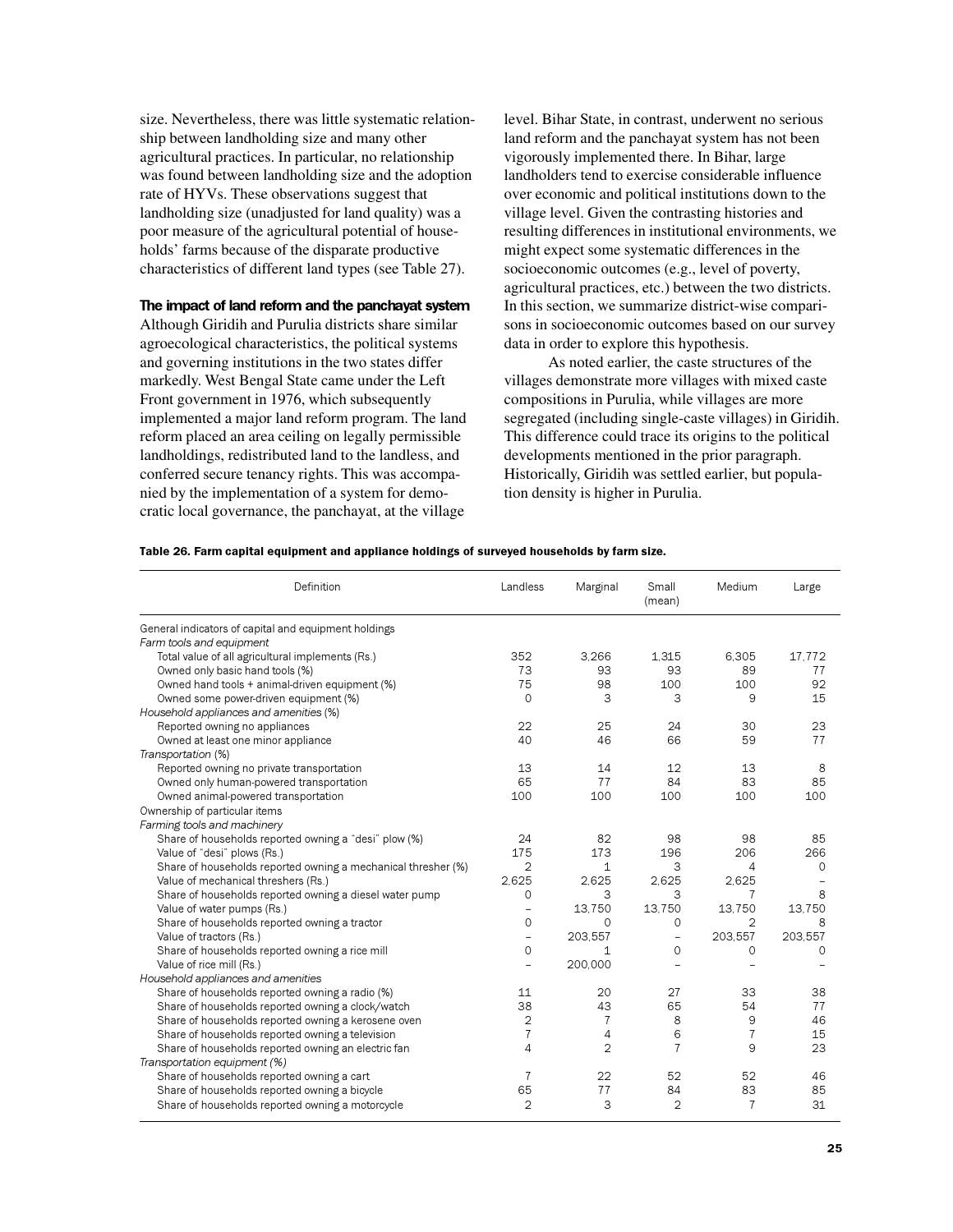For observed agricultural practices among the surveyed farms, several differences are seen. One major difference is that the intensively cultivated upland homestead plots (barhi land) that rely on a heavy use of labor and irrigation are widely observed in Giridih, but relatively few such plots tend to be found in Purulia (see Table 23). In rice production, HYV adoption, together with the use of modern chemical inputs (fertilizer and insecticides/pesticides), is somewhat more widespread in Purulia than

in Giridih. In Purulia, 66% of the surveyed farm households reported using HYVs compared with only 39% of the surveyed households in Giridih. The main reason given for nonadoption in Giridih was the high cost of seed, while the main reason for nonadoption in Purulia was the higher risk associated with HYV cultivation. The rate of adoption of fertilizer in Giridih was 55% and in Purulia it was 66%, whereas insecticides/pesticides were adopted by 37% and 47% of the households surveyed in Giridih and Purulia, respectively.

| Adoption and nonadoption of agricultural practices        | Share (%) of households adopting by farm size |                |                |                |             |  |  |
|-----------------------------------------------------------|-----------------------------------------------|----------------|----------------|----------------|-------------|--|--|
|                                                           | Landless                                      | Marginal       | Small          | Medium         | Large       |  |  |
| Use of improved crop varieties                            |                                               |                |                |                |             |  |  |
| Paddy                                                     | 11                                            | 53             | 57             | 48             | 46          |  |  |
| Maize                                                     | 4                                             | 4              | 7              | 7              | 0           |  |  |
| Wheat                                                     | $\mathbf 0$                                   | $\overline{2}$ | $\overline{4}$ | 5              | $\circ$     |  |  |
| Potato                                                    | 11                                            | 21             | 31             | 22             | 46          |  |  |
| Reason for nonadoption of improved rice varieties         |                                               |                |                |                |             |  |  |
| Seed too costly                                           | 13                                            | 28             | 20             | 18             | 20          |  |  |
| Risky                                                     | 50                                            | 21             | 25             | 20             | 25          |  |  |
| Method used to sow rice and reason for adoption           |                                               |                |                |                |             |  |  |
| Share of households adopting transplanting                | 15                                            | 48             | 40             | 35             | 31          |  |  |
| Cost-effective                                            | 4                                             | 9              | 10             | 4              | 8           |  |  |
| Proper management                                         | 14                                            | 18             | 17             | 9              | 8           |  |  |
| Good yield                                                | 25                                            | 48             | 40             | 33             | 31          |  |  |
|                                                           | $\mathfrak{D}$                                | 22             | 25             | 26             | 62          |  |  |
| "Behind plow" sowing                                      | $\circ$                                       | 15             | 21             | 18             | 54          |  |  |
| Proper management                                         |                                               |                |                |                |             |  |  |
| Good yield                                                | $\overline{4}$                                | 23             | 24             | 27             | 62          |  |  |
| Broadcasting (direct seeding)                             | 16                                            | 31             | 35             | 43             | 15          |  |  |
| Lack of know-how                                          | $\overline{4}$                                | 05             | 9              | 13             | $\circ$     |  |  |
| <b>Traditional practices</b>                              | 29                                            | 27             | 27             | 36             | 15          |  |  |
| Mixed cropping/intercropping practices                    | 2                                             | 23             | 29             | 37             | 54          |  |  |
| Reason for adoption                                       |                                               |                |                |                |             |  |  |
| More stability                                            | 4                                             | 15             | 21             | 17             | 55          |  |  |
| Avoid risk                                                | 4                                             | 13             | 15             | 11             | $\circ$     |  |  |
| Increase total production                                 | $\circ$                                       | 10             | 13             | 22             | 18          |  |  |
| Reason for nonadoption                                    |                                               |                |                |                |             |  |  |
| Sole crop higher yield                                    | 8                                             | 10             | 10             | $\overline{7}$ | 9           |  |  |
| Lack of know-how                                          | 35                                            | 56             | 44             | 33             | 18          |  |  |
| Seed proportion unknown                                   | 04                                            | 7              | 11             | 24             | 0           |  |  |
| Farmyard manure/chemical fertilizer application           | 29                                            | 92             | 92             | 96             | 92          |  |  |
| Adoption                                                  |                                               |                |                |                |             |  |  |
| FYM only                                                  | 28                                            | 36             | 25             | 20             | 0           |  |  |
| FYM + fertilizer                                          | 28                                            | 56             | 67             | 74             | 85          |  |  |
| Reason for nonadoption                                    |                                               |                |                |                |             |  |  |
| High price                                                | 3                                             | 1              | 1              | $\overline{2}$ | $\mathbf 0$ |  |  |
| Lack of funds                                             | $\overline{7}$                                | 6              | 6              | $\overline{4}$ | $\mathbf 0$ |  |  |
|                                                           | $\circ$                                       | $\mathbf 0$    | $\overline{2}$ | $\mathbf 0$    | $\circ$     |  |  |
| Fertilizer damages soil                                   | 9                                             | 41             | 48             | 59             | 77          |  |  |
| Share of households using insecticides/pesticides on rice |                                               |                |                |                |             |  |  |
| Reason for adoption                                       |                                               |                |                |                |             |  |  |
| Higher yield                                              | 18                                            | 34             | 41             | 44             | 62          |  |  |
| Reduce riskiness                                          | $\Omega$                                      | 12             | 15             | 13             | 23          |  |  |
| Reason for nonadoption                                    |                                               |                |                |                |             |  |  |
| Lack of funds                                             | 25                                            | 39             | 30             | 22             | $\mathbf 0$ |  |  |
| Lack of know-how                                          | 18                                            | 19             | 20             | 22             | 08          |  |  |
| Share of households adopting irrigation on rice crop      | 11                                            | 0.25           | 41             | 35             | 54          |  |  |
| Reason for adoption                                       |                                               |                |                |                |             |  |  |
| Better-quality grain or straw                             | 3                                             | 12             | 23             | 11             | 8           |  |  |
| Good yield                                                | 21                                            | 22             | 33             | 31             | 54          |  |  |
| Reason for nonadoption                                    |                                               |                |                |                |             |  |  |
| Lack of sources                                           | 17                                            | 53             | 40             | 51             | 15          |  |  |
| Lack of funds                                             | $\Omega$                                      | 11             | 5              | 7              | 8           |  |  |

#### Table 27. Agricultural practices of surveyed farms by farm size.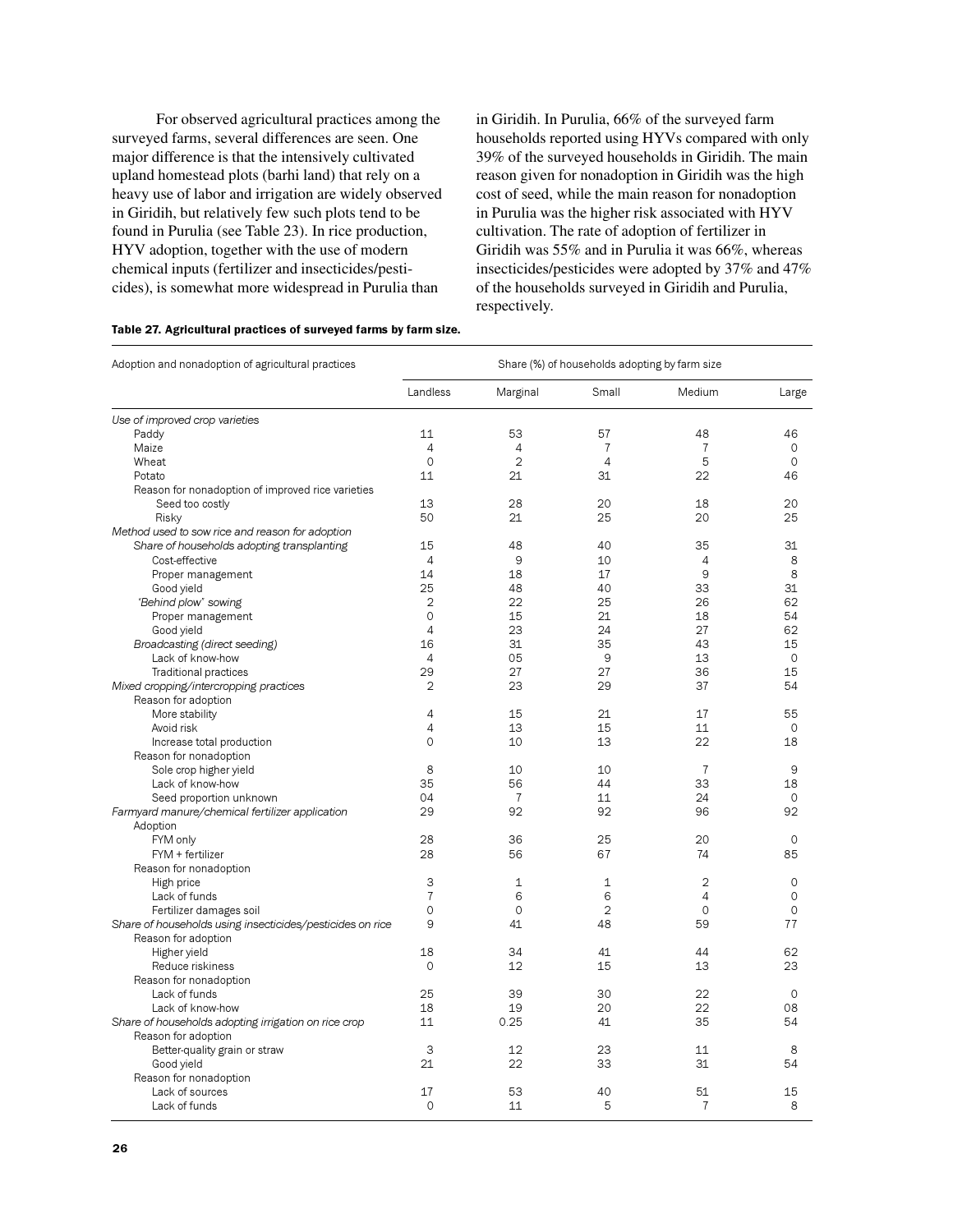The establishment of rice crops using transplanting was slightly more prevalent in Giridih (81%) than in Purulia (76%), whereas direct seeding was more common in Purulia (14%) than in Giridih (4%) (the remaining households adopted "behind the plow" seeding). The surveyed farms in the two districts irrigated their rice crops at similar rates. Mixed cropping/intercropping was more widespread in Giridih than in Purulia (Table 9). While it is possible that differences in the availability of agricultural extension services or competitive input markets are associated with political and economic differences between the two districts, these different practices could also be due to differences in soil types and common landscape positions of farm plots, which influence soil moisture and weed conditions, across the two districts.

The "capital poor" nature of the farm households, on the other hand, was similar across the surveyed households in the two districts. Most of the households in both districts reported owning basic hand tools (88% in Giridih, 93% in Purulia), while a small minority reported owning diesel water pumps (3% in both districts) (Table 28). Despite some observed differences in agricultural practices, average rice yields across the two districts were roughly equal  $(2,824 \text{ kg ha}^{-1}$  in Giridih and  $2,663 \text{ kg ha}^{-1}$  in Purulia) (Table 6).

Ownership of animals appears to be somewhat more common in Giridih than in Purulia, and this could be because animal rental markets (especially rental of bullocks) appeared to be more active in Purulia. Also, in Purulia, year-round holding of bullocks is constrained by the lack of grazing land due to the diminished availability of common grazing land in the district. On the whole, rental markets for livestock were thin according to the survey results. The average values of livestock holdings were higher in Giridih (Rs. 9,076) than in Purulia (Rs. 6,822), but the total income from livestock sales was higher in Purulia (Rs. 967) than in Giridih (Rs. 159) (Table 28).

In terms of credit markets, households in Purulia tended to rely more on informal sources (neighbors and money lenders) than households in Giridih (where credit through commercial banks, the Gramin Bank, and state sources was more common) (see Table 28). This runs counter to our a priori expectation that economic transactions would be more formalized in Purulia than in Giridih because of a higher level of institutional development in Purulia resulting from the more advanced development of the panchayat system in that district.

Labor market participation among male workers was somewhat higher in Giridih than in Purulia, but was about the same between the two districts among female workers. In the study area, a strict division of labor based on gender is observed, with male workers being responsible for land preparation and weeding, while transplanting is seen as a female labor task. Harvest and threshing are shared by male and female laborers. Market transactions in farm outputs and livestock (e.g., in terms of the shares of income from the sale of farm outputs and of livestock) appeared to be slightly more prevalent in Purulia than in Giridih. The average cash income of the surveyed farm households in Purulia was higher than in Giridih, while the reverse was true for the total imputed value of home consumption of farm outputs (see Table 11).

For observed household-level welfare outcomes, the estimated average per capita gross income was the same between the two districts (Rs. 4,026 in Giridih and Rs. 4,010 in Purulia), and the share of income from nonagricultural sources was roughly 40% among the surveyed households in both districts—although the share of households engaged in nonagricultural activities was higher in Giridih than in Purulia.

The level of inequality in the distribution of landholding and income appears to be slightly lower in Purulia than in Giridih, as one would expect given the land reform in Purulia. The Gini coefficients for land distribution in Purulia and Giridih were 0.48 and 0.49, respectively. In terms of the estimated income distribution, the Gini coefficients for the two districts were the same at 0.38 (see Table 11). While the observed difference in inequality between the two districts is very small, this might suggest that the land reform implemented in West Bengal was successful. Such a conclusion, however, cannot be drawn definitely without better information on the extent of inequality in land distribution across the two districts before West Bengal implemented its land reform. Although the two districts share roughly equal levels of average per capita income and land distribution was slightly less unequal in Purulia, the estimated poverty incidence was higher in Purulia (63%) than in Giridih (57%) (Table 11). This is due to the higher poverty line established in Purulia than in Giridih, which itself reflects the higher average living cost in rural West Bengal.

Ownership of household appliances was slightly more common among the surveyed households in Purulia than in Giridih. For example, the proportion of the households reporting ownership of at least one (minor) appliance was 59% in Purulia and 47% in Giridih. Nearly a third (31%) of the surveyed households in Purulia reported owning a radio, while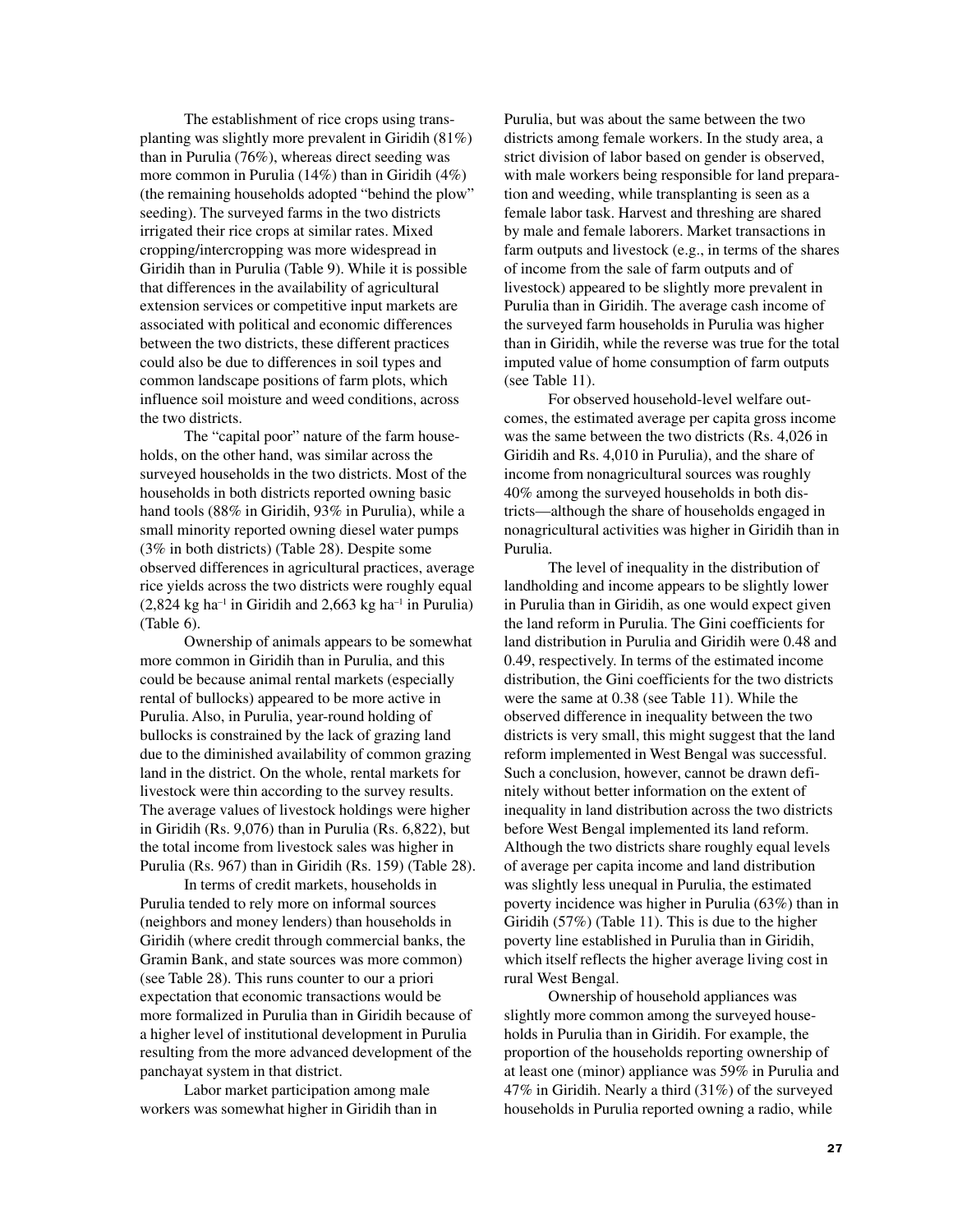less than half that share (14%) of households in Giridih reported owning one. According to the survey, 7% of the households in Purulia and 4% in Giridih owned a television set. Eighty-six percent of the households surveyed in Purulia reported owning a bicycle, while 70% did so in Giridih (Table 28).<sup>6</sup> The positive correlation between landholding size and ownership of appliances appeared to be slightly more pronounced in Purulia than in Giridih.

Indicators of the level of education such as the literacy rate or the average years of schooling were slightly higher in Purulia (35% literacy rate and 3.9 years of schooling) than in Giridih (20% literacy rate and 3.4 years of schooling). Furthermore, average educational attainment appears to have risen more rapidly in Purulia in recent years than in Giridih. This can be inferred from the higher reported "maximum years of schooling within the household." Evidence of gender discrimination (e.g., differences in wage rates commanded by male and female workers) suggests that this discrimination was more pronounced in Giridih than in Purulia. There was a higher share of

female-headed households among the surveyed families in Purulia than in Giridih (Table 28).

Taken altogether, this comparison of welfare indicators among surveyed households in the two districts provides some evidence that, on average, households in Purulia have a higher standard of living than households in Giridih. While average levels of per capita income and agricultural productivity (measured by average rice yields) were roughly the same in the two districts, a larger number of the other welfare outcomes performed better in Purulia than in Giridih. Although the poverty incidence was slightly higher in Purulia than in Giridih, inequality indicators (e.g., land distribution and gender discrimination) suggest that Purulia is (slightly) more egalitarian. Various measures of social development suggest that Purulia has achieved a higher level of development than Giridih—individuals in the surveyed households were slightly more educated. Participation in markets, the use of modern technology and practices in agriculture, and ownership of household appliances all tended to be more widespread among the house-

#### Table 28. Comparisons of selected aspects between Giridih and Purulia districts.

| Item                                                      | Giridih        | Purulia        |
|-----------------------------------------------------------|----------------|----------------|
| Demographic aspects                                       |                |                |
| Average family size                                       | 7.1            | 6.7            |
| Share of female-headed households (%)                     | 4              | 7              |
| Average age of household head                             | 45.3           | 49.4           |
| Household head's average years of schooling               | 3.4            | 3.9            |
| Maximum years of schooling within the household           | 5.9            | 7.3            |
| Sources of credit (%)                                     |                |                |
| Money lender                                              | 32             | 37             |
| Commercial bank                                           | 38             | 24             |
| State programs                                            | $\Omega$       | 4              |
| Store selling agricultural inputs                         | $\circ$        | 4              |
| Landlord                                                  | 0              | 5              |
| Neighbor                                                  | $\mathbf{1}$   | 16             |
| <b>Relatives</b>                                          | 5              | 6              |
| Gramin bank                                               | 22             | 5              |
| Agricultural implement ownership                          |                |                |
| Total value (Rs.)                                         | 4.154          | 1,932          |
| Share of households owning only basic hand tools (%)      | 88             | 93             |
| Share of households owning no appliances (%)              | 50             | $\Omega$       |
| Share of households owning one minor appliance (%)        | 47             | 59             |
| Share of households owning water pump (%)                 | 3              | 3              |
| Share of households owning radio (%)                      | 14             | 31             |
| Share of households owning clock (%)                      | 46             | 54             |
| Share of households owning TV (%)                         | $\overline{4}$ | $\overline{7}$ |
| Share of households owning bicycle (%)                    | 70             | 86             |
| Share of households owning motorcycle (%)                 | 4              | 4              |
| Livestock holdings (Rs.)                                  |                |                |
| <b>Total value</b>                                        | 9.067          | 6.822          |
| Income from sale of livestock                             | 159            | 967            |
| Labor market participation (%)                            |                |                |
| Share of farm households active in labor markets (male)   | 41             | 30             |
| Share of farm households active in labor markets (female) | 30             | 27             |

 $^6$  However, there were some appliances for which households in Giridih reported a higher or equal incidence of ownership: gas ovens in Giridih (14%) versus Purulia (2%) and motorcycles (4% in both districts).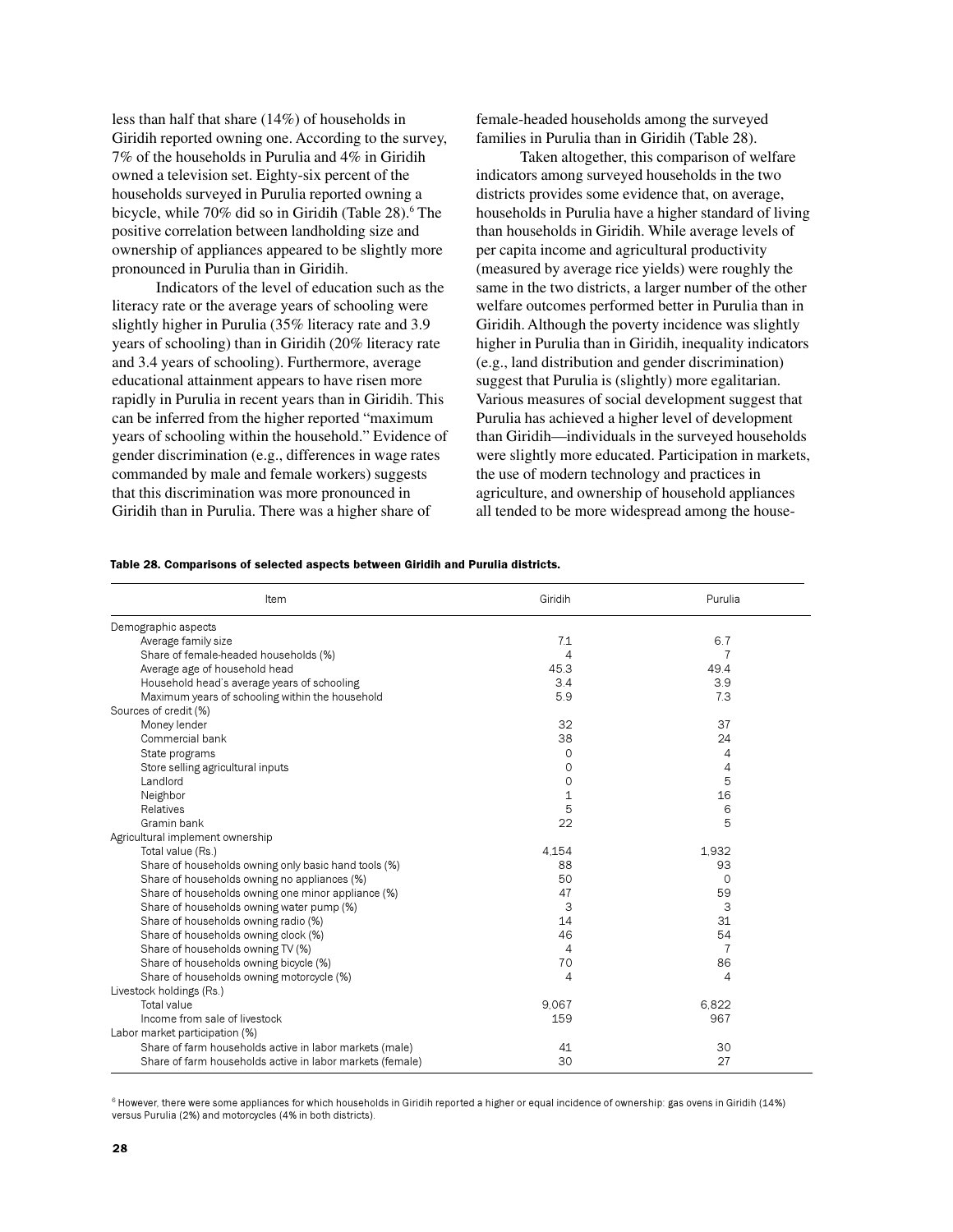holds in Purulia. Although this observation does not prove that West Bengal's land reform and greater development of the panchayat system in Purulia have positively influenced social and economic development in this district, it is consistent with such positive effects.

## Summary and policy implications

### Summary of the findings

This report has provided a broad description of the natural and socioeconomic characteristics of the Chhotanagpur Plateau. This represents one of India's most poverty-stricken areas because of a harsh natural environment, low productivity in agriculture, and inaccessible or poorly functioning markets. The main climatic factor constraining agricultural activities is rainfall, which is highly seasonal—making agricultural activities highly uncertain depending on the onset and withdrawal of monsoon rain and interim dry spells. Low irrigation potential during the dry season (because of the relative scarcity of surface and underground water) further constrains options for agricultural production. At least four major topographical landscape types can be distinguished, with each land type requiring distinct cropping systems.

Agricultural production in our sample villages is characterized by a low use of market-purchased inputs (e.g., fertilizer, insecticides, hired labor, capital rental), low rate of HYV adoption, and heavy reliance on traditional techniques. More than 90% of the farmers own only basic hand tools and animals, and the ownership of modern agricultural machinery (e.g., tractor, water pump, thresher, etc.) is rare. However, the agricultural practices adopted—including inputuse intensity—vary depending on land types; generally, input-use intensity and thus yields tend to be higher in lower lands than in upper lands, except for the case of *barhi* land, the portion of upland adjacent to farmers' residences, where the intensive use of labor and irrigation water leads to high yields (but sometimes a negative net return). Although the use of irrigation and modern inputs (but not HYV adoption) varies somewhat according to landholding size, generally, landholding size (without adjusting land types) is not always a good predictor of the production capacity or wealth holding of the household. Given the severe biophysical constraints, the average rice yields in the area are quite low. Furthermore, there is a strong subsistence orientation among the farmers. Ninety percent of the sampled households produce rice, for example, but only 21% sell their outputs.

A defining socioeconomic characteristic of the area is the predominantly low level of living standard and the high incidence of poverty. The average per capita income is quite low (Rs. 4,018), the proportion of households below the poverty line is high (60%), and the rate of ownership of various household assets or appliances (e.g., TV, radio, etc.) is quite low (with 20–30% owning no household appliance at all). Nonincome indicators of household welfare, such as literacy rate, the years of schooling (3.6 years), and access to electricity (12%), also conform to the general picture of a low living standard.

Partly as a result of household strategies in response to risk and vulnerability conditions, the households in the area have diversified their income sources; most of the households (83%) are engaged in some type of nonagricultural activities and nonagricultural income constitutes a significant proportion of the total income (39% on average). Most of the nonagricultural occupations in the area, however, have low productivity and low returns. Because of the strong subsistence orientation, large amounts of the resources are devoted to rice production for own consumption; income from rice (including both the imputed value of the home-consumed rice and the rice sold in the market) constitutes about 35% of the total household income on average. This implies that even a dramatic increase (e.g., 100%) in rice yield alone may lead to a relatively modest decline (12%) in poverty in the area, although estimating likely household responses to such a scenario would require much more in-depth analysis.

Among our sampled villages, large variations exist within them in the size of landholdings and among them in caste compositions. Both caste affiliation and the landholding size of a household are often observed to be strongly associated with economic outcomes, with a typical expectation being that both larger landholdings and nonscheduled castes (or nonscheduled tribes) are associated with better economic outcomes. Our data suggest, however, that such relationships are more nuanced and possibly more complex. Although some economic outcomes are positively correlated with larger landholdings or with nonscheduled caste affiliation, we find relatively few clear-cut relationships between them in other cases.

Another institutional aspect of interest in the area is the contrasting institutional characteristics between Purulia and Giridih districts and their potential economic consequences. Purulia has a functioning panchayat system and has implemented land reform with reasonable success. Despite our a priori expectation of higher "politicization" in Purulia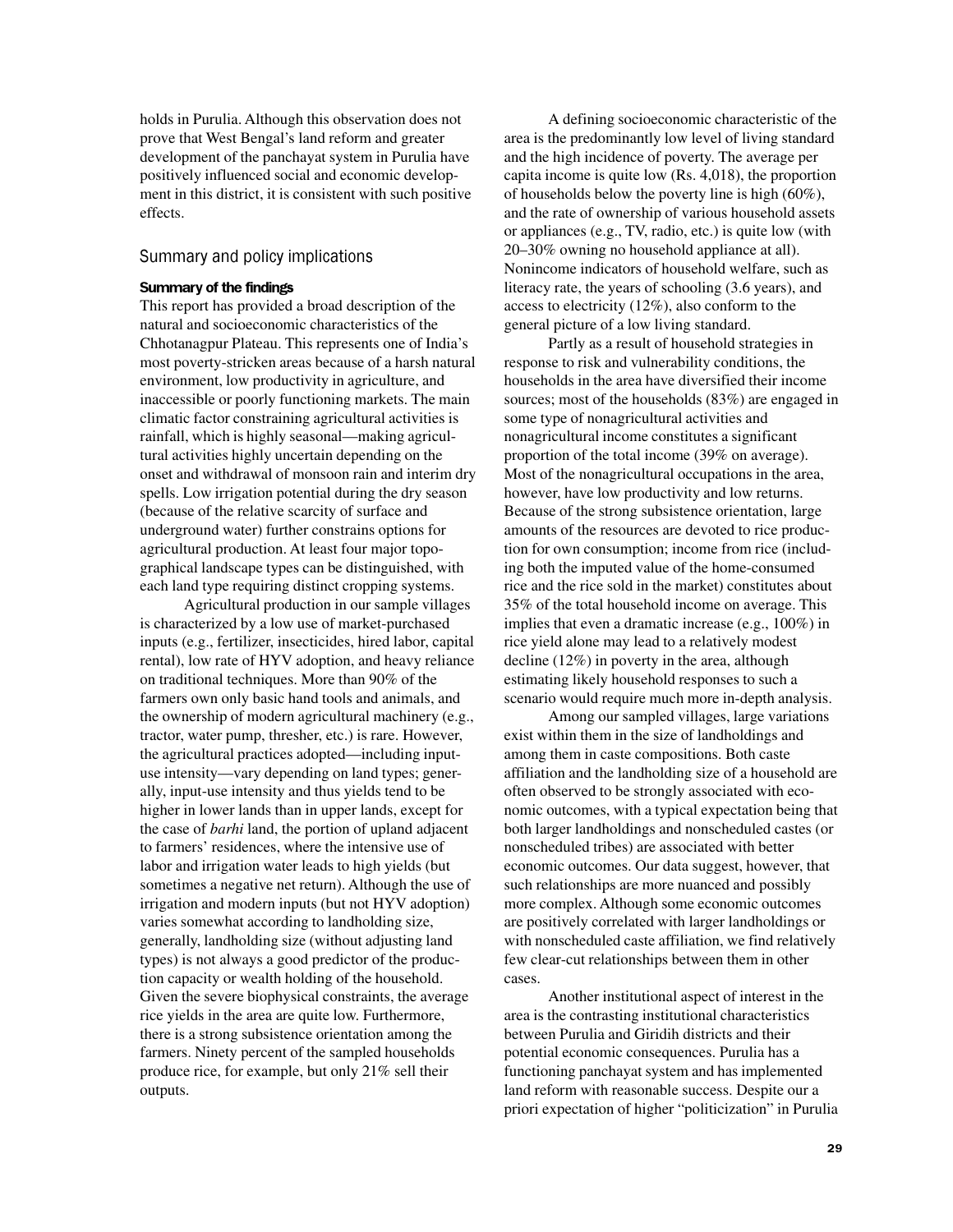than in Giridih, farm households rely more on state sources for their credit in Giridih than in Purulia, where households rely relatively more on informal sources (such as money lenders and neighbors). The incidence of poverty is slightly higher in Purulia than in Giridih (because of the higher cost of living in West Bengal than in Bihar), but inequality in land and in income distribution, as well as gender gaps, appears to be slightly lower in Purulia than in Giridih, as expected as a potential outcome of the land reform implementation and the presumably more "democratic" governance in West Bengal. Furthermore, the level of schooling, the use of modern inputs in rice production (HYV adoption, modern chemical inputs, but *not* irrigation), the share of cash income in total income, and the degree of participation in market transactions tend to be higher in Purulia than in Giridih. Interestingly enough, however, despite those marked differences, some of the key outcome indicators—such as average rice yields and average per capita household income—are roughly the same between the two districts.

### Policy implications and areas for future research

To conclude, we now consider some implications of the results summarized in this report for policies intending to improve the welfare of the households in our survey area (and possibly in other similar areas). Three broad types of potential policy interventions are considered (although these are not mutually exclusive): (1) agricultural intensification based on investments in water resource management infrastructure, (2) facilitating access to nonagricultural employment and promotion of nonfarm enterprises, and (3) investments in human capital of the study-area residents.

Given the natural conditions of the study area, interventions aimed at increasing farm income through investments in water resource management infrastructure to facilitate agricultural intensification appear promising. As discussed earlier, the crucial constraint to agricultural intensification in the area is the uncertainty/variation in the onset and ending of the monsoon rain and the lack of water resources after the monsoon season—despite total annual rainfall that is usually adequate. This suggests that one potential intervention would be to invest in water-harvesting infrastructure, such as ponds or groundwater irrigation facilities, to smooth water availability throughout the year. Increased water availability outside the monsoon season would allow farm households to increase the number of crops cultivated each year and to grow higher-value water-intensive crops (e.g., fruits/vegetables). Both these changes could substan-

tially increase the households' agricultural income. The feasibility of this option, however, is unclear and requires additional analysis of the potential for surface reservoirs, groundwater availability, and detailed estimates of the costs and economic viability of constructing alternative water-harvesting infrastructure. Box 2 contains additional discussion of potential paths for intensification on various land types.

Second, as was also discussed in this report, many households in the study area derive large shares of their income from outside the agricultural sector. This suggests that there may be potential for promoting small-scale nonagricultural enterprises and facilitating access of workers from the study area to nonagricultural employment opportunities either in the area or elsewhere. The fact that the surveyed households were found to depend on nonfarm income also suggests that any returns to labor from intensified agricultural activity, such as the ones considered above and in Box 2, must be at least as high as the returns from existing nonagricultural employment/ microenterprises. The high proportion of nonagricultural income in total household income also suggests that facilitating access to nonagricultural income–generating opportunities has the potential to be as critical a policy intervention for poverty reduction as agricultural intensification.

Possible policy interventions to facilitate nonagricultural employment and the development of microenterprises include a range of options such as infrastructure development (roads, bridges, etc.) and information networks to ease worker transportation to employment opportunities and microcredit schemes. The relative efficacy of such policy instruments would need to be carefully assessed, and such assessment was outside the scope of our study. Furthermore, the study area's relatively thin markets and weak demand for labor in the nonagricultural sector must be recognized, as this could severely limit the poverty reduction potential of these types of interventions. Broader policy considerations, including that of the overall development strategy for increasing the demand for unskilled labor at the regional or national level, would likely be required for nonagricultural sector enterprise and employment growth to have a major impact on poverty in our study area.

A final policy instrument that could be considered is to invest in the human capital of poor households in the study area. Although the data described in this report do not provide an adequate basis for assessing the potential economic returns from education, a large empirical literature points to large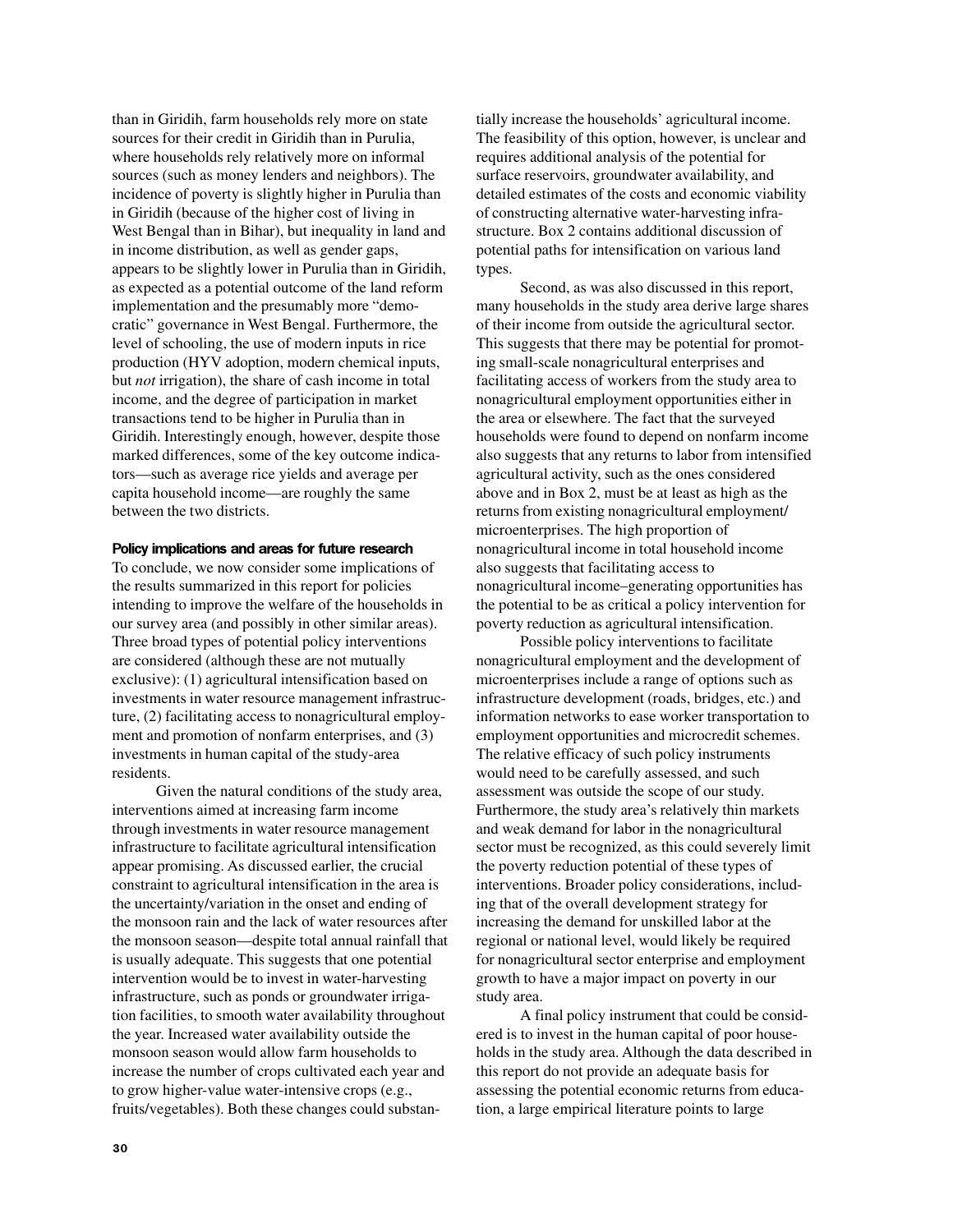economic (i.e., higher future income) and noneconomic (e.g., female education can facilitate a decline in fertility, improve local governance, etc.) benefits that education can yield to individual households and through positive externalities at the community level. The low level of education attainment

among the households in our survey suggests that the marginal returns from investments in education in the study area could be high.

Finally, it warrants emphasis that at this stage of the study the descriptive statistics reviewed in this report do not provide sufficient grounds for making

## Box 2. Possible technical interventions

Despite the generally unfavorable biophysical and socioeconomic conditions in the Bihar plateau, there could be some opportunities for technical interventions to improve its productivity and the natural resource base at different landscape positions. The findings from various experiments conducted in Giridih indicate the following potential agronomic interventions, taking into account crops that are agroecologically suitable, nutritionally enhancing, and culturally acceptable, as well as cropping practices that require minimal cash input, enhance soil fertility, and check land degradation.

## Possible interventions in general

- Toposequence-wise microlevel planning with fruit plantation; social forestry with Arjun (for sericulture) and Palash (Lac culture) trees and fodder cultivation on uplands; drought-tolerant monsoonal short-duration nonrice crops and mixed cropping/intercropping on mid-uplands; and better management of medium-land and lowland rice.
- Formation of farmers' cooperatives for accessibility to all agricultural inputs and better marketing for harvested products.
- Increasing scope of employment through animal husbandry and village-level enterprises such as vermicomposting, biopesticides, etc.

## Possible interventions on different toposequences

- The main interventions for the degraded uplands should be targeted at checking further land degradation through effective reforestation using appropriate and relevant tree species that can also provide products of use to the local residents, for example, medicinal plants, fruit trees, bamboo plantation, and the Sal tree for harvesting leaves that can be used as disposable plates.
- Given the poor water availability and soil conditions of the cultivable uplands, the present practice of growing low-yielding traditional rice should be replaced with planting of high-yielding nonrice crops that have lower water requirements and higher drought tolerance. Mixed cropping or intercropping with legumes would help to increase soil fertility. To check soil erosion, a plantation crop, especially fruit plants, should also be tried in some parts of the cultivable uplands.
- In the barhi lands where farmers are already cultivating intensively and applying high levels of inputs, there is a need to identify appropriate high-yielding varieties and to increase input efficiency.
- The medium lands provide the highest potential for supporting a variety of crops over an extended cropping period, particularly if there is supplementary irrigation and if farmers plant mediumduration high-yielding rice varieties requiring moderate inputs of manure and fertilizer in the main season. Construction of water-harvesting infrastructure to conserve rainwater for irrigation should be considered.
- The most important intervention in the lowlands is to develop short-duration flash-flood-tolerant high-yielding rice varieties for the aman season and cold-tolerant high-yielding rice varieties for the winter season so that the rice-rice system can be practiced. This work should be complemented by improving drainage so that the area can be used for (1) switching from traditional to high-yielding rice varieties and (2) allowing multiple cropping, hence taking advantage of the inherently higher fertility of the soil.

These technological interventions would be effective/feasible, however, only if they are consistent with the livelihood strategies of the farmers, if the enabling conditions are in place, or if they are accompanied by other appropriate policy environments (e.g., infrastructure improvement, price policies, etc.).